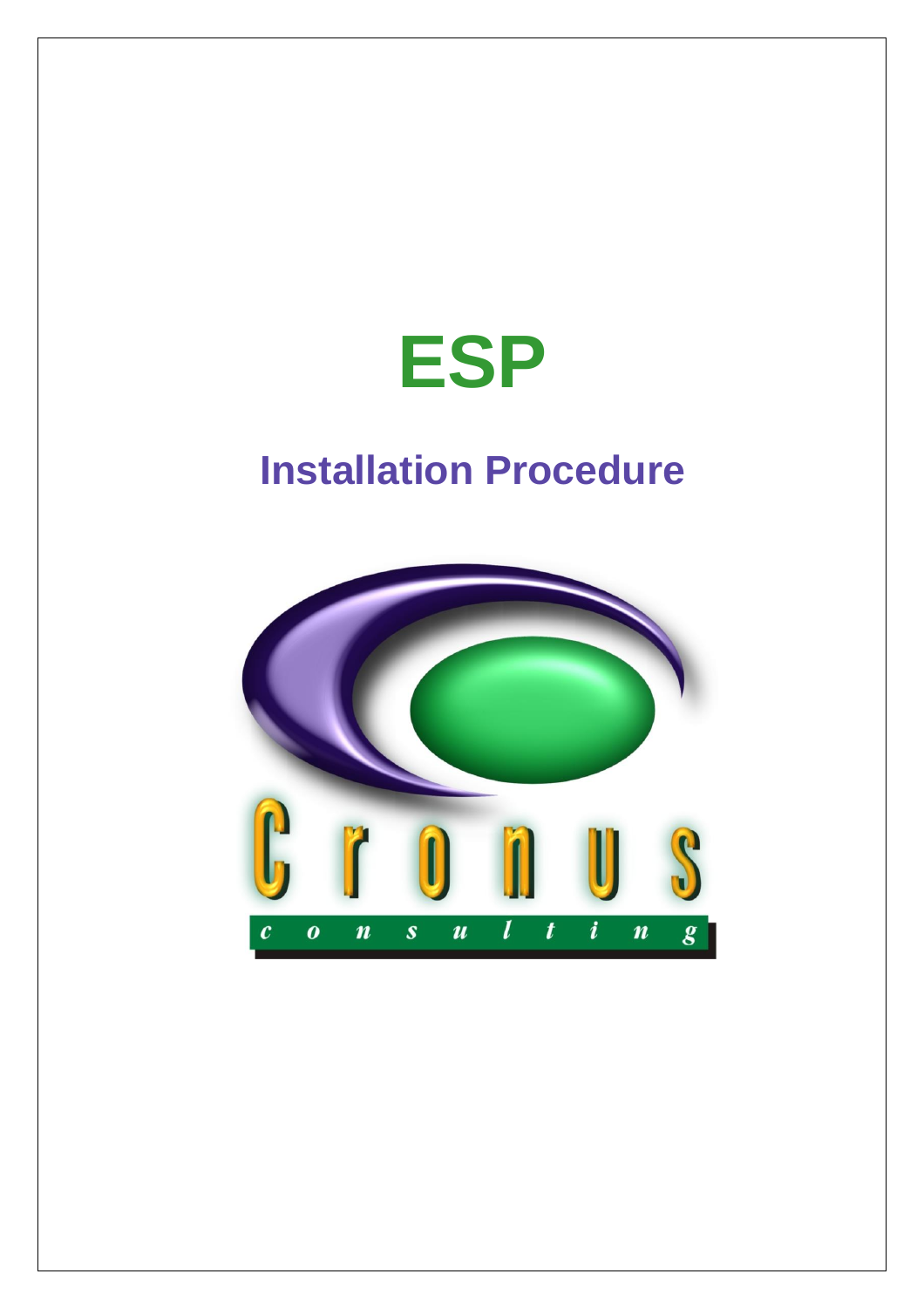

## **READ ME FIRST**

### <span id="page-1-0"></span>**Copyright Reserved ©**

This document contains proprietary information that is protected by copyright law. All rights are reserved. No part of this document may be reproduced, transmitted, transcribed, stored in a retrieval system or translated into any language in any form or by any means, that is electronic, mechanical, magnetic, optical, chemical, manual or otherwise, in whole or in part, without the prior written consent of Cronus Consulting (Pty) Ltd.

### **Disclaimer**

Cronus Consulting (Pty) Ltd hereby disclaims any and all guarantees and warranties for the correct use and application of the ESP software.

Cronus Consulting (Pty) Ltd reserves the right to revise and make changes to the software and the content of this document from time to time without obligation to notify any person of the changes.

### **Ownership**

The ESP Products are developed by, and is fully owned by Cronus Consulting (Pty) Ltd.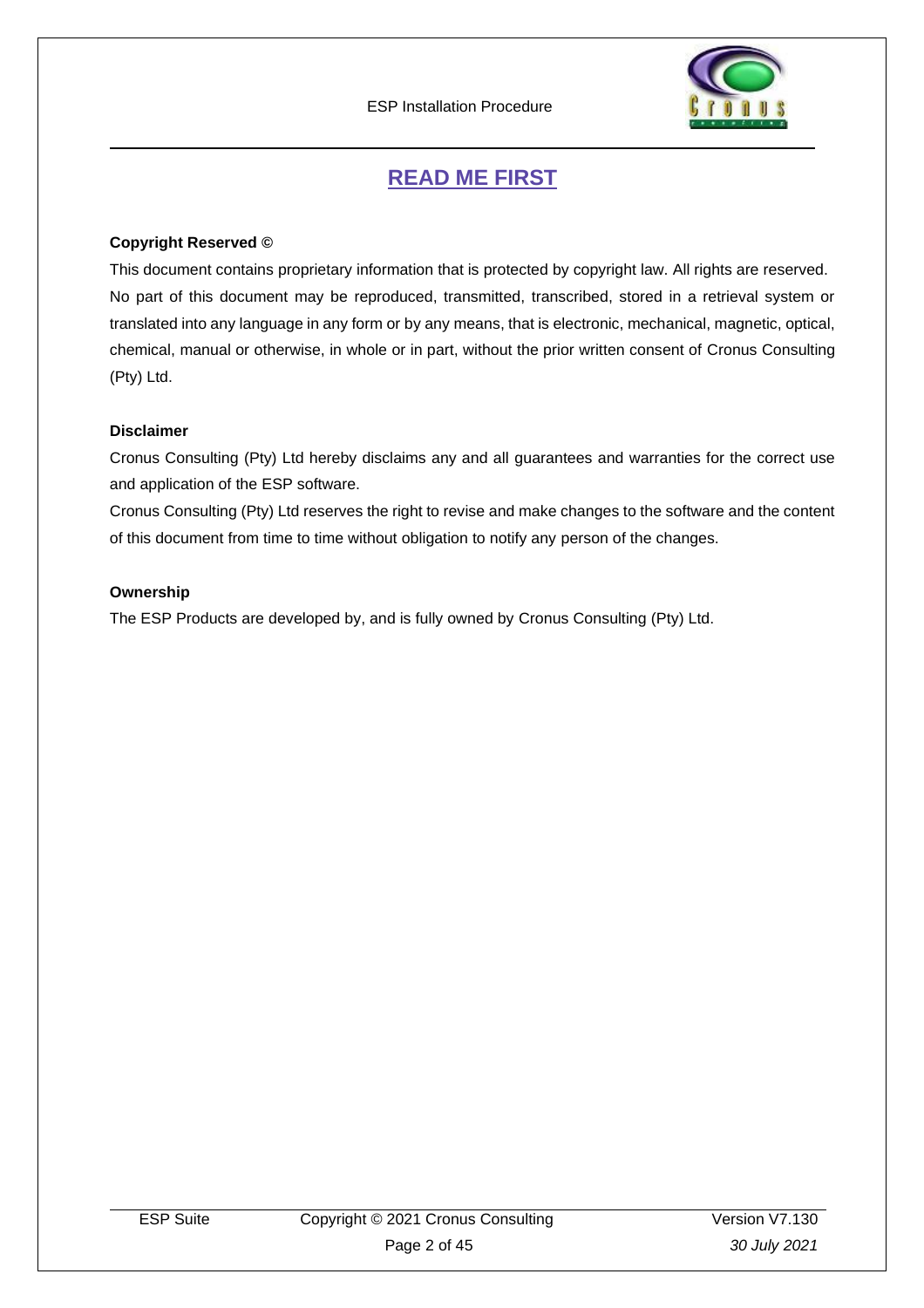

**ESP Installation Procedure** 

## **TABLE OF CONTENTS**

| 1.              |                                                                                                                                                                                                                                |    |
|-----------------|--------------------------------------------------------------------------------------------------------------------------------------------------------------------------------------------------------------------------------|----|
| 2.              |                                                                                                                                                                                                                                |    |
| 3.              |                                                                                                                                                                                                                                |    |
| 4.              |                                                                                                                                                                                                                                |    |
| 5.              |                                                                                                                                                                                                                                |    |
| 6.              |                                                                                                                                                                                                                                |    |
| 7.              |                                                                                                                                                                                                                                |    |
| 7.1             |                                                                                                                                                                                                                                |    |
| 7.2             |                                                                                                                                                                                                                                |    |
| 8.              |                                                                                                                                                                                                                                |    |
| 9 <sub>1</sub>  |                                                                                                                                                                                                                                |    |
| 9.1             |                                                                                                                                                                                                                                |    |
| 9.2             |                                                                                                                                                                                                                                |    |
| 10 <sub>1</sub> |                                                                                                                                                                                                                                |    |
| 11.             |                                                                                                                                                                                                                                |    |
| 12.             |                                                                                                                                                                                                                                |    |
| 13.             |                                                                                                                                                                                                                                |    |
| 14.             |                                                                                                                                                                                                                                |    |
| 14.1            |                                                                                                                                                                                                                                |    |
| 14.2            |                                                                                                                                                                                                                                |    |
| 14.3            |                                                                                                                                                                                                                                |    |
|                 | 15 ESPCONTROL INSTALLED AND THE CONTROL OF THE CONTROL OF THE CONTROL OF THE CONTROL OF THE CONTROL OF THE CONTROL OF THE CONTROL OF THE CONTROL OF THE CONTROL OF THE CONTROL OF THE CONTROL OF THE CONTROL OF THE CONTROL OF | 38 |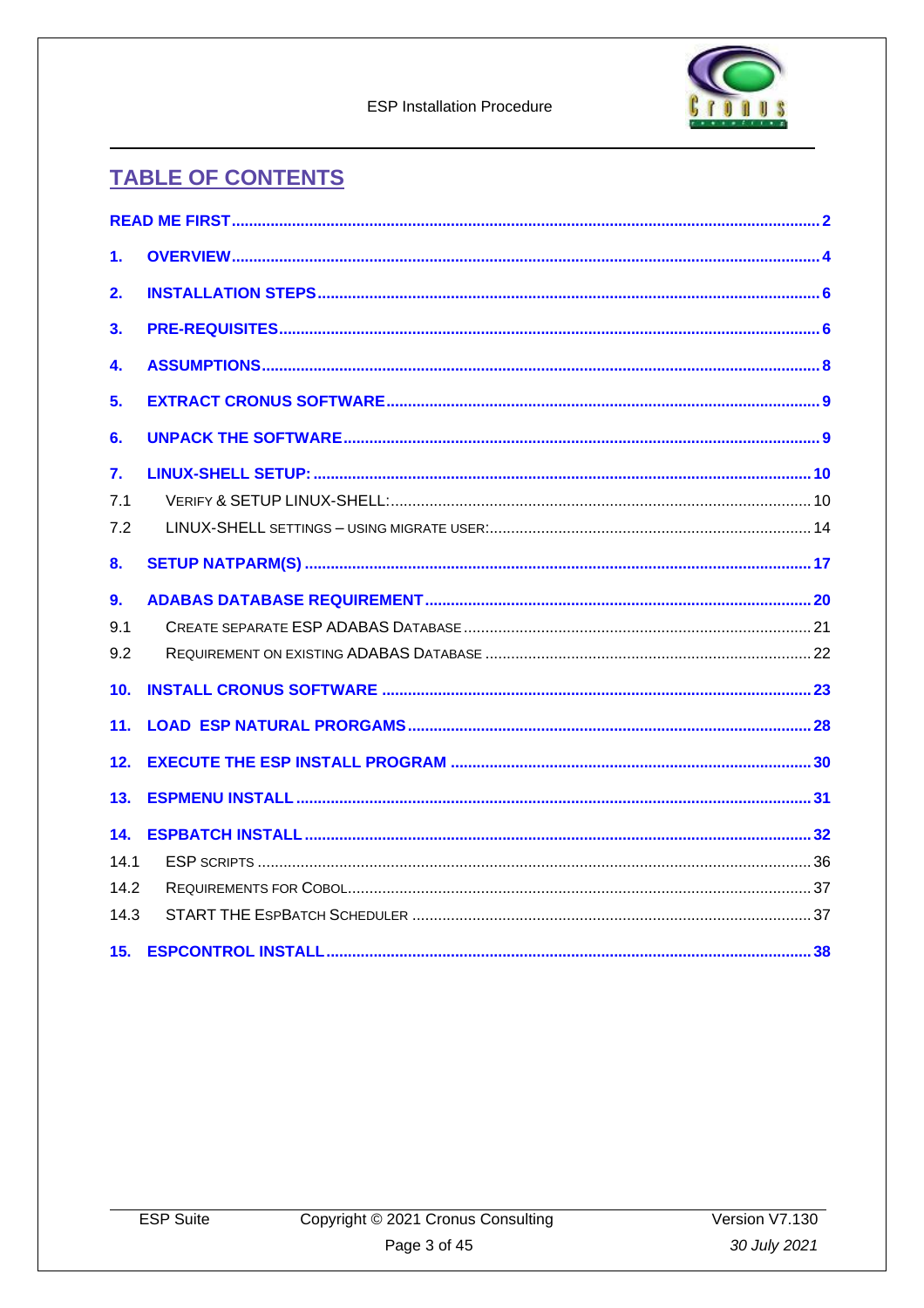

## <span id="page-3-0"></span>**1. OVERVIEW**

This document explains the installation procedures for the following products: **EspControl, EspBatch and EspAuto versions V7.1.3 and above.**

### **IMPORTANT NOTE:**

Please refer to the implementation detail below that explains the organization of Cronus products considering different application environments on same domain and applications environments on different domains or partitions.

### **EspControl Installation ONLY**

- Single Software AG **eco71.xml** or **croec71.xml** license required.
- Install the ECO Base on "**Development**" environment **ONLY**.
	- o ECO Base includes Adabas files, Natural modules and ECO scripts.
- **Additional** ECO Script environments should be added only **after** completing the initial ECO installation. Use *\$CRONUS/install/INSTALL* with option *UPDATE*, executed from "Development" (initial installation) server or application environment to install additional environments.
- The ECO scripts required for subsequent ECO applications environments are automatically transferred to target environments or partitions. (**ssh** should be **configured prior** to installations)

### **EspBatch, EspAuto and EspControl installation**

### **Multiple Domains (different hardware partitions)**

- **Multiple** Software AG *eba71.xml or croeb71.xml, eat71.xml* or **croea71.xml** and *eco71.xml* or *croec71.xml* **licenses** are required for **each** of the **domains**.
- Execute *\$CRONUS/install/INSTALL* to install the EBA and ECO Bases for **each** of the **application environments**.
	- o Base includes Adabas files, Natural modules and scripts**.**

### **Single Domain (single partition)**

- **Single** Software AG *eba71.xml or croeb71.xml, eat71.xml* or **croea71.xml** and *eco71.xml* or *croec71.xml* **licenses** are required for **each** of the **domains**.
- Execute *\$CRONUS/install/INSTALL* to install the Base for **FIRST** application environment.
	- o Base includes Adabas files, Natural modules and scripts.

| ESP Suite | Copyright © 2021 Cronus Consulting | Version V7.130 |
|-----------|------------------------------------|----------------|
|           | Page 4 of 45                       | 30 July 2021   |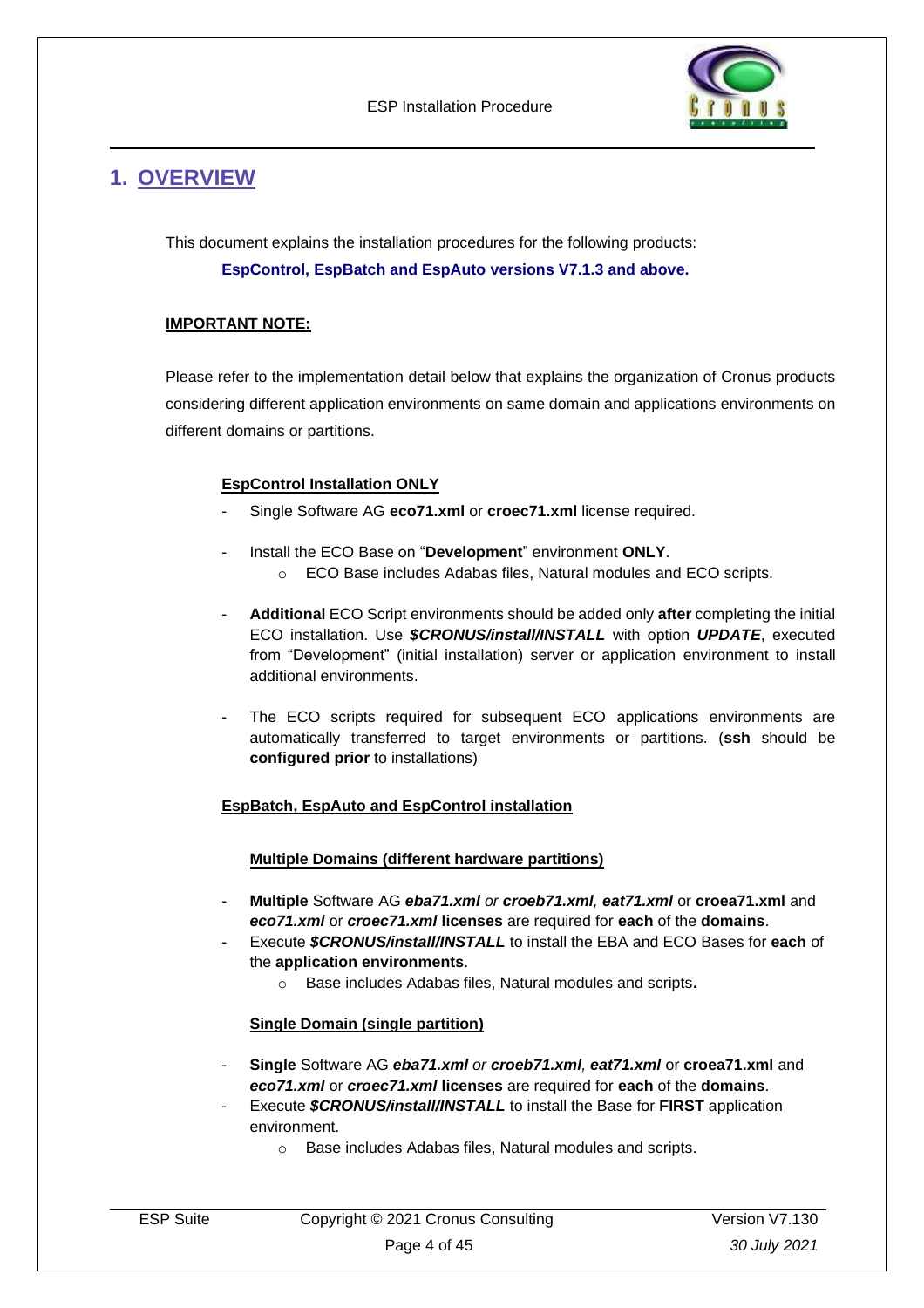

- Additional EBA/ECO environments should be added only after completing the initial EBA/ECO installation. Execute *\$CRONUS/install/INSTALL* with option **UPDATE** to install additional EBA/ECO environments for each of the subsequent application environments.
	- o Separate Adabas Databases and Natural fusers are required for subsequent installations.

### **NB General – New path for license file with Natural 9**

- The SAG environment variable \$NATDIR is replaced with \$NAT\_HOME for downwards compatibility Software AG recommends setting \$NATDIR equal to \$NAT\_HOME. The Cronus installation scripts use \$NATDIR and aborts if it is not set. *(same applies for Adabas v64 - \$ADADIR and \$ADADATADIR should be equal)*
- Install the Cronus software with the same **user-id** or at least the same **group**-**id** that was used to install Natural. The installer user-id will automatically become the EspMenu administrator account.
- The required license file(s) should be placed in the default Software AG License Key directory **prior** to installation. *(\$SAG/common/conf and not \$SAG/common/LKey anymore.*
- Remote SHELL communication (SSH) needs to be configured prior to installation regardless of number of domains/partitions. (Refer to section 7 of this document)

**Configuration details following the installation on each of these products are detailed in the user documentation.**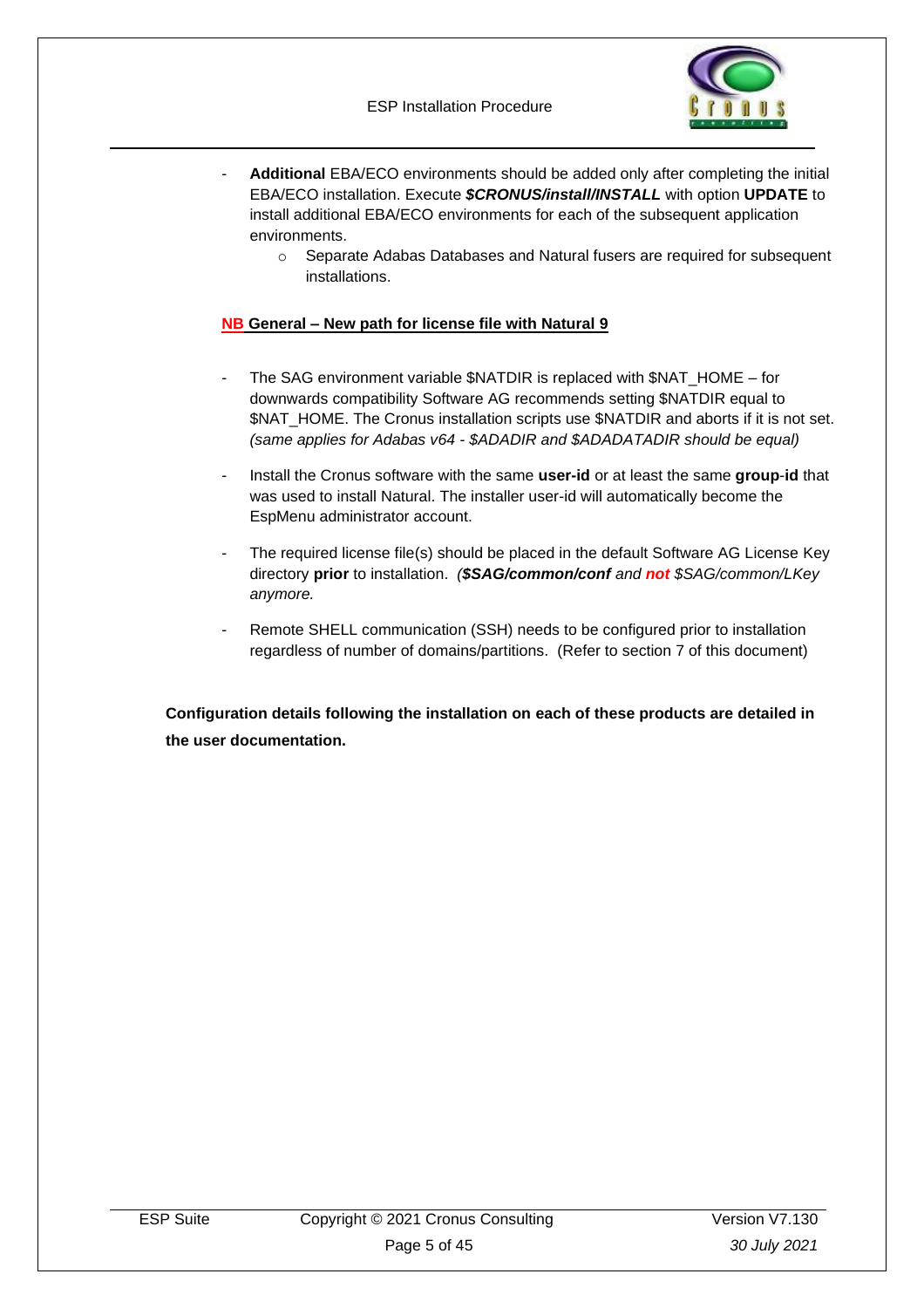

## <span id="page-5-0"></span>**2. INSTALLATION STEPS**

- **a. Unpack the software**
- **b. Create a NATPARM profile Module**
- **c. Create Cronus Adabas Database(s) using '***dbgen'***, update NATPARM**
- **d. Update DB parameters**
- **e. Verification of "***sudo***" access (if EspBatch is required)**
- **f. Verification and setup of Perl packages**
- **g. Verify Remote Communication (ssh) If EspControl is required\*\* \*\****this can be done at a later stage***.**
- **h. Run the Linux INSTALL script**
- **i. Execute the Natural INSTALL program**
- **j. Start ESP Job scheduler (if required)**
- **k. Start ESP Auto Scheduler (if required)**
- **l. Start ESP Auto Scanner (if required)**

## <span id="page-5-1"></span>**3. PRE-REQUISITES**

- ➢ The required **Software AG** Products are **installed** and in working order. (Natural and Adabas)
- ➢ Familiarity with SAG product set-up especially "**Natparm**"
- ➢ The User-ID "sag" has super user access (*sudo*) access as a "root" user to define **the Linux Remote communication protocol.**
- ➢ The installation and configuration for '*sudo'* or similar software has been done, the userid '**sag'** should have **free** access to *'sudo su'* (switch user) without prompt for password**.**
- ➢ If **EspControl** is **also installed**, the remote shell (*ssh*) has been configured as detail in **Section7** and/or **Section 8** in this document. **Please do not continue with the installation unless you have confirmed that the remote-shell or secure-shell configuration is 100% correct.**
- ➢ **Perl packages** required for EspBatch (internet access is required for the installation)
	- o **CPAN**
	- o **SFTP::Foreign**
	- o **LWP::UserAgent**
	- o **File::Slurp**

Packages can be downloaded from **cpan.perl.org**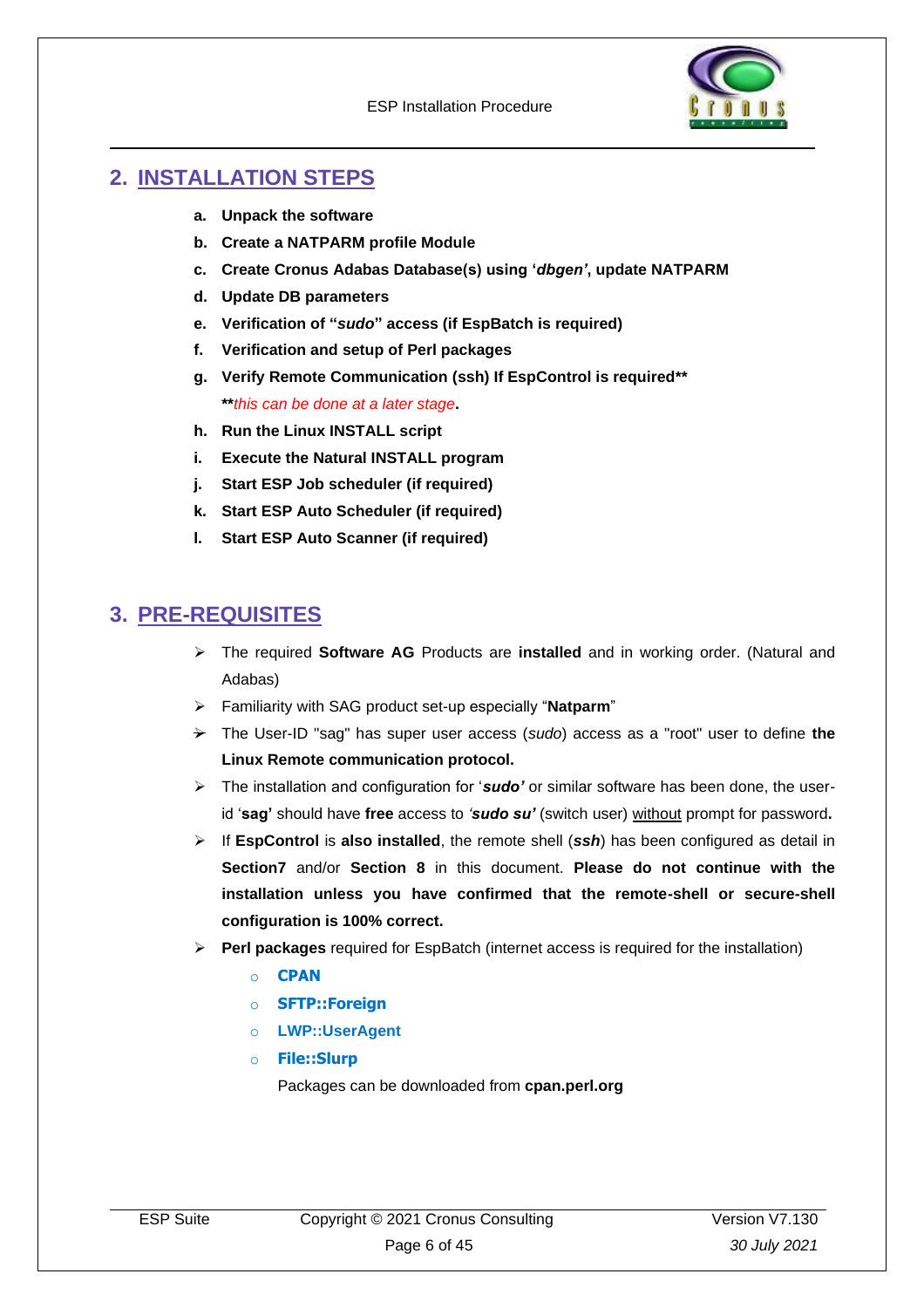



If **Natural Security** is installed

- o Access to Natural environment must be set with *AUTO=ON*
- o 'Logon to Library' messages **must** be suppressed.
- o Access to the Natural library **ESPSOFT** must be PUBL for installation.
- o The installer needs full access to the Natural load utility SYSOBJH.

(Administrator Services, Utility defaults, SYSOBJH – Set to **A** and Y to Default**)**

|     |                                                     |   |   |   |              |   |              |   |   | - Template for SYSOBJH Utility -                |   |   |   |         |
|-----|-----------------------------------------------------|---|---|---|--------------|---|--------------|---|---|-------------------------------------------------|---|---|---|---------|
| A/D | Function                                            |   |   |   |              |   |              |   |   | Nat Err CPr NRe Ext FDT MfD MfR App Del Par Rep |   |   |   | Status  |
| Ā   | Unload                                              | А | А | А | $\mathbf{A}$ | A | А            | А | А | А                                               |   | Α |   | Allowed |
| Α   | UnDeLi                                              | Α | Α |   |              |   |              | Α |   |                                                 |   |   |   | Allowed |
| Α   | Load                                                | Α | А | Α | А            | Α | А            | А | Α |                                                 | A | А | А | Allowed |
| Α   | Delete                                              | A | A | Α | А            | А | $\mathbf{A}$ | A | Α |                                                 |   | Α |   | Allowed |
| A   | Scan                                                | A | A | Α | A            | A | A            | A | Α | А                                               |   |   |   | Allowed |
|     | General Admin A FSEC A FDIC A Transfer only N (Y/N) |   |   |   |              |   |              |   |   |                                                 |   |   |   |         |
|     |                                                     |   |   |   |              |   |              |   |   |                                                 |   |   |   |         |
|     |                                                     |   |   |   |              |   |              |   |   | Y Applies as default profile                    |   |   |   |         |

o Set the Administrator Services, General Option – "Free access to functions via Application interfaces" to **R**.

| 13:00:27 |                                                                                                        | *** NATURAL SECURITY ***<br>- Set General Options - |                                                               |  | $2020 - 06 - 25$ |
|----------|--------------------------------------------------------------------------------------------------------|-----------------------------------------------------|---------------------------------------------------------------|--|------------------|
|          |                                                                                                        |                                                     | Created  2020-01-13 by OS-INPL<br>Modified  2020-06-25 by DBA |  |                  |
|          | Transition period logon $\overline{N}$ (Y,N)<br>Activate Security for Development Server File  N (Y,N) |                                                     |                                                               |  |                  |
|          | Maximum number of logon attempts  5 $(1-9)$<br>Suppress display of logon messages $Y (Y, N)$           |                                                     |                                                               |  |                  |
|          | User password history  N $(N, *, Y)$                                                                   |                                                     |                                                               |  |                  |
|          | Free access to functions via Application interfaces $\mathbb{R}$ (N, Y, R)                             |                                                     |                                                               |  |                  |
|          | Minimum number of co-owners  0 (0-3)<br>Deletion of non-empty libraries allowed  N $(Y, N)$            |                                                     |                                                               |  |                  |
|          | Overwriting of defaults possible $Y (Y, N)$<br>Display DBID/FNR of FSEC $N$ $(Y, N)$                   |                                                     |                                                               |  |                  |
|          | Exit functions with confirmation  N $(Y, N)$<br>Logging of maintenance functions $N (Y, N)$            |                                                     |                                                               |  |                  |
|          |                                                                                                        |                                                     |                                                               |  |                  |

- o Set the STEPLIBs for ESPSOFT
	- SYSLIBS
	- SYSSEC
	- **SYSEXT**

For further assistance on Natural Security setup please consult your Natural Administrator.

| ESP Suite | Copyright © 2021 Cronus Consulting | Version V7.130 |
|-----------|------------------------------------|----------------|
|           | Page 7 of 45                       | 30 July 2021   |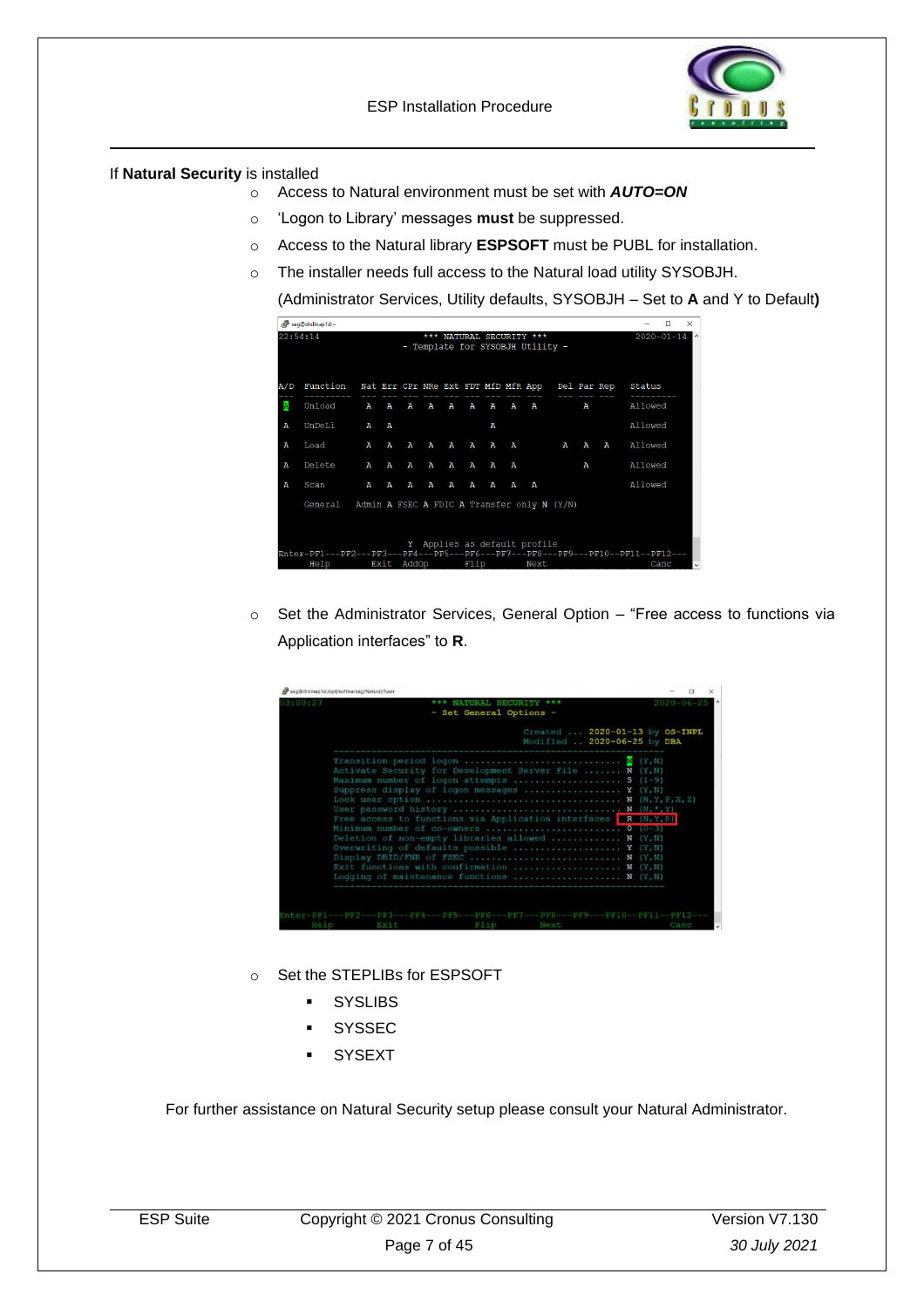

## <span id="page-7-0"></span>**4. ASSUMPTIONS**

For the installation the following is assumed:

- The account for the administrator of Software AG products is called "*sag*".

- The **group** to which the **administrator** and **users** of Software AG products are assigned to is called "*sag*".

- The root directory for Software AG products is */opt/softwareag* or defined via variable *\$SAG*

- The Software AG products Natural (optional Natural Security) and Adabas have been installed and configured.

### **Linux permissions**

Directories and files will be created with permissions according to the *umask* setting.

The **recommended** *umask* setting for Cronus software is therefore "*002*" which is **not** the default for Software AG products. This would create directories with permissions "drwxrwxr-x" and files with the permissions "-rw-rw-r--".

## **NOTE On most systems the administrator is required to set the system 'default'** *UMASK* **setting to** *002***, see umask(1) for your particular Operating System.**

If *umask 022* is used files will be created with the permissions "-rw-r--r--" which does **NOT** allow anyone in the '**sag**' group to write to these files. If *umask 022* is used directories will be created with the permissions "drwxr-xr-x" which does **NOT** allow anyone in the 'sag' group to write to these directories.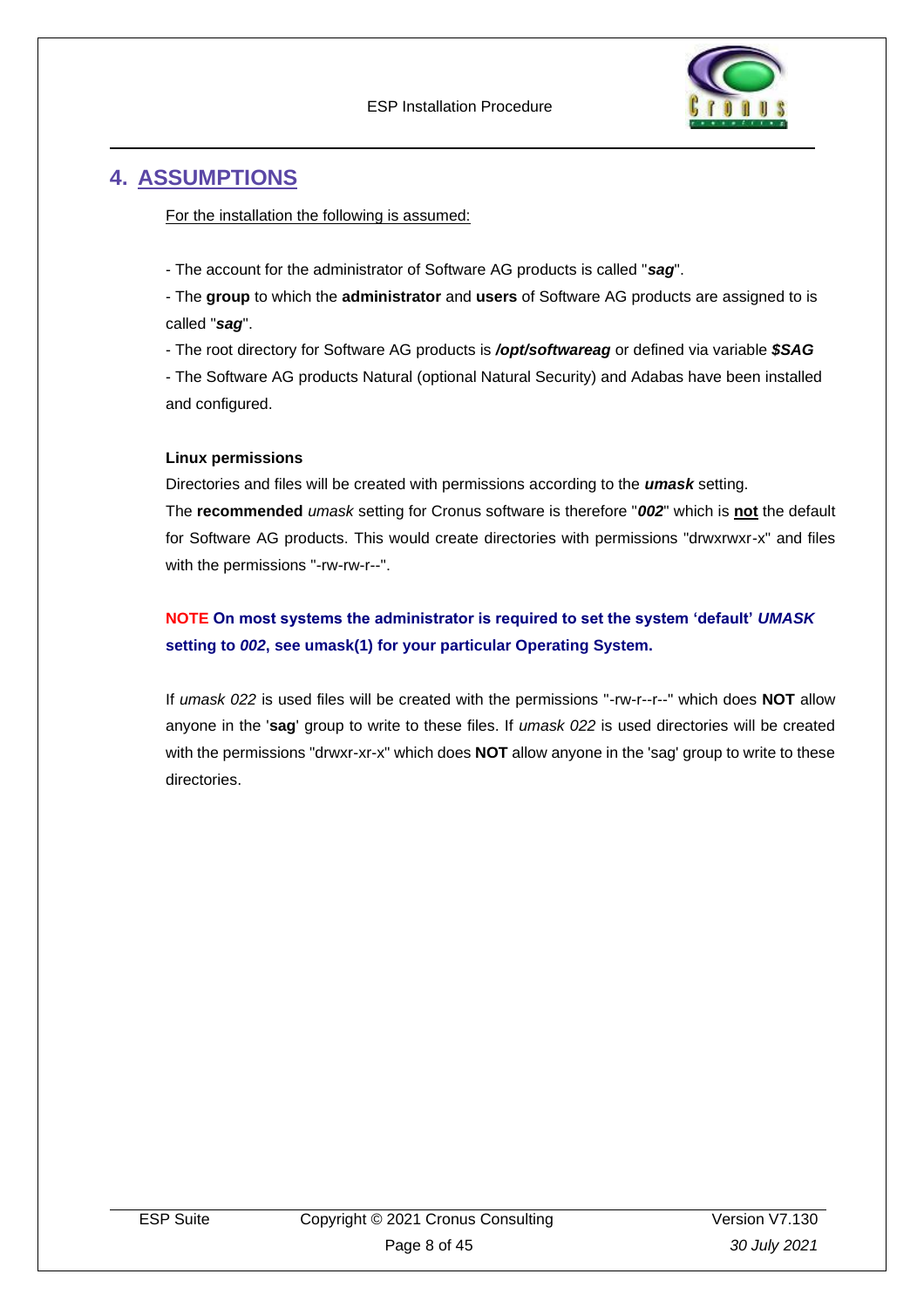

## <span id="page-8-0"></span>**5. EXTRACT CRONUS SOFTWARE**

Create a temporary directory on the Linux platform and copy the contents of the supplied media (CD-ROM/DVD) to the newly created or an existing Linux directory (see instructions below).

As the user-id "**sag**" (or your SAG admin account) Linux-prompt:> *mkdir /opt/InstallImages/cronus* Linux-prompt:> *chmod 777 /opt/InstallImages/cronus* Linux-prompt:> *cp –rp <my\_dvd>/Linux/\* /opt/InstallImages/cronus*

or

**Binary FTP the** *<Your\_OS>\cronus.vnnn.tar* **to** */opt/InstallImages/cronus*

## <span id="page-8-1"></span>**6. UNPACK THE SOFTWARE**

Once the tarbal file is FTP'ed, login to the FTP'ed Linux environment and change directory *(cd \$SAG/espinstall)* to the *espinstall* directory and extract the installation files using the uncompress command "*tar xvf cronus.vnnn.tar***"**. (see instructions below).

**NOTE: We assume that user-id sag has a "***umask***" setting of** *002***. This means that the files and directories will be created with the correct permissions for the installation. This is not the default for user id "***sag***".**

Login to Linux as user-id "**sag**" **Example:** Linux-prompt:> *cd /opt/InstallImages/cronus* Linux-prompt:> *umask 002* Linux-prompt:> *tar xvf cronus.vnnn.tar*

**(where** *vnnn* **is the version as per supplied software)**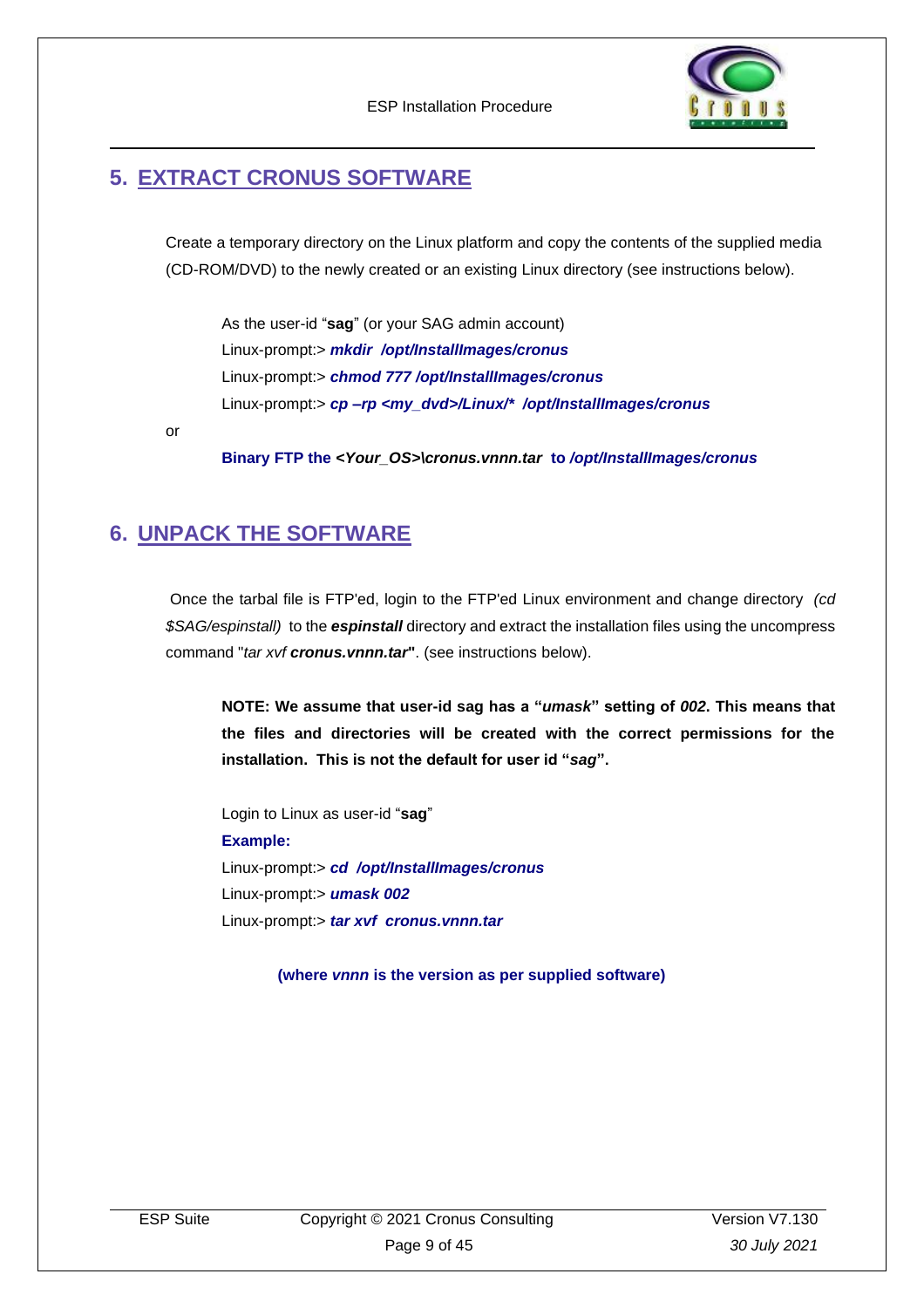

## <span id="page-9-0"></span>**7. LINUX-SHELL SETUP:**

### <span id="page-9-1"></span>**7.1 Verify & SETUP LINUX-SHELL:**

**NOTE: Skip this section if you are not installing EspControl or you want to setup EspControl at a later stage. Cronus has a template that can be used.**

Before installing the ESP software, please configure the **preferred** remote-access communication method. The remote-access communication (regardless of **how many** servers are being accessed) **used by EspControl as the underlying transport protocol**. It plays a significant role in the communication process used by EspControl.

EspControl supports two communication layers: Either use **'***rsh'* (un-secured remote-shell) or **'***ssh'* (secure-remote-shell) – we recommend using ssh.

**NOTE On most systems the administrator is required to set the system 'default' UMASK setting to 002, see umask(1) for your particular Operating System.**

#### **Guideline for Secure Shell (***ssh***) setup**

The examples shown below can be used as a 'guideline' to configure the remote-access program '*ssh'*.

The following commands should be repeated for **each** of the different **users** that will be using the **EspControl LifeCycle** application, on **each** of the EspControl LifeCycle environments. Should you prefer to make use of a dedicated transfer user-id, please continue with this section, but it is explained in more detail in Section 7 of this documentation.

#### **User HOME directory**

The user's home directory (\$HOME) should have a permission of *755*  $("-*rwx*-*-x*-*-x*" )$  or lower

#### **a. Generate SSH certificates**

#### Linux-prompt:> *cd \$HOME* Linux-prompt:> *ssh-keygen -t dsa*

Linux-prompt:> *ssh-keygen -t dsa* Generating public/private dsa key pair. Enter file in which to save the key (/users/cronus/.ssh/id\_dsa): Created directory '/users/cronus/.ssh'. Enter passphrase (empty for no passphrase): Enter same passphrase again: Your identification has been saved in /users/cronus/.ssh/id dsa. Your public key has been saved in /users/cronus/.ssh/id dsa.pub. The key fingerprint is: aa:14:c0:86:0e:c4:b6:c6:da:30:f5:de:fb:33:c4:78 cronus@cronus-u25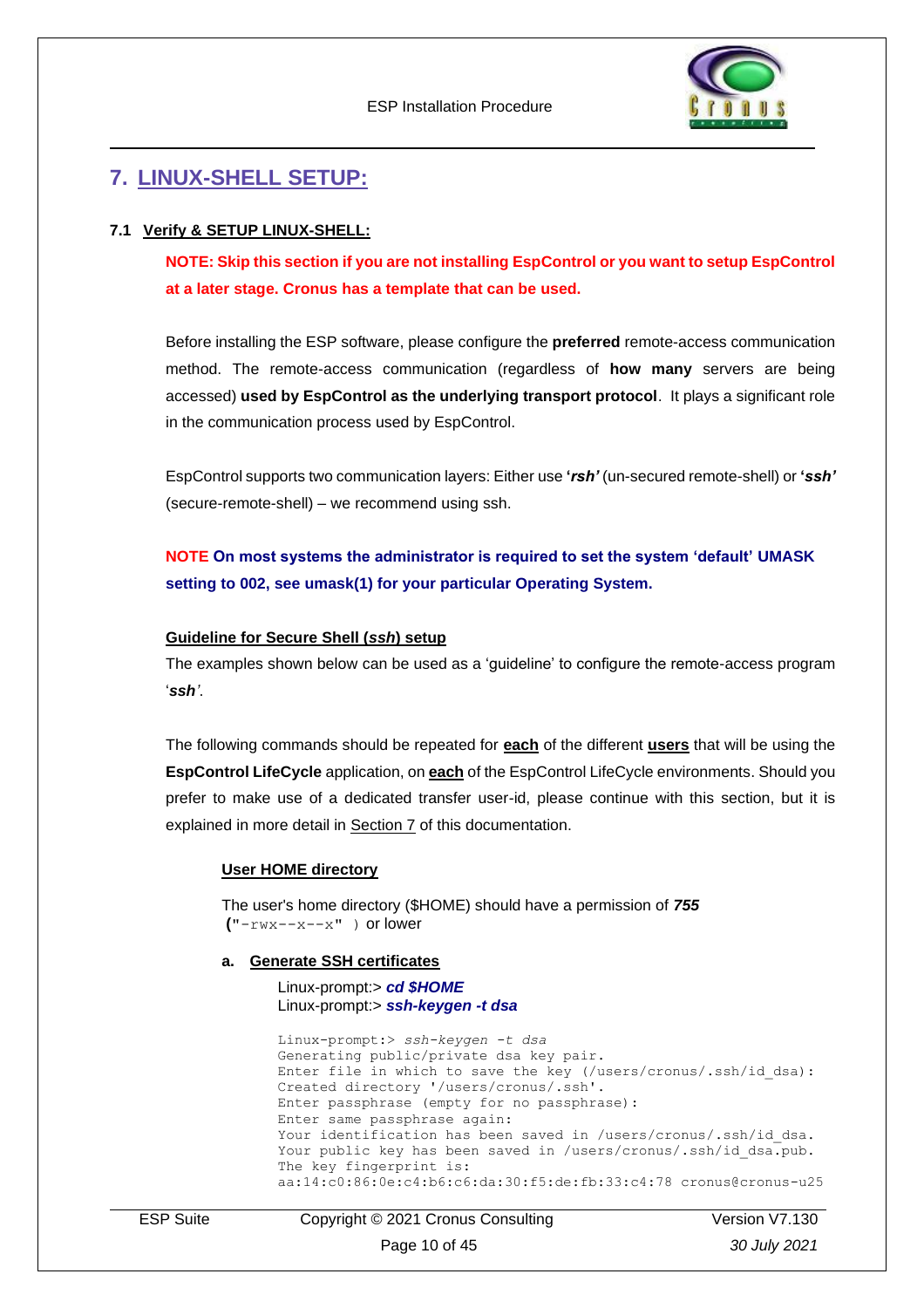

#### **b. Copy public file**

Linux-prompt:> *cd \$HOME/.ssh*

Linux-prompt:> *ls –l* 

-rw------- 1 cronus sag 672 May 11 12:25 id\_dsa -rw-r--r-- 1 cronus sag 600 May 11 12:25 id\_dsa.pub

Linux-prompt:> *cp id\_dsa.pub authorized\_keys*

Set the permissions to *600* for *authorized\_keys*

Linux-prompt:> *chmod 600 authorized\_keys*

Linux-prompt:> *ls –l* 

-**rw-------** 1 cronus sag 600 May 11 12:25 **authorized\_keys** -rw------- 1 cronus sag 672 May 11 12:25 id\_dsa -rw-r--r-- 1 cronus sag 600 May 11 12:25 id\_dsa.pub

#### **c. Share the authorized\_keys files**

After configuring the **ssh-keys** on **all** servers, share (append) the different certificates to the authorized\_keys on **each** of the servers.

For the purpose of this example we have 3 servers: **DEV**, **QA** and **PROD**.

**Copy the authorized\_keys file to a temporary file** On **DEV** you should have

~home/.ssh/authorized\_keys

*cp authorized\_keys authorized\_keys.dev*

On **QA** you should have

~home/.ssh/authorized\_keys

*cp authorized\_keys authorized\_keys.qa*

On **PROD** you should have

~home/.ssh/authorized\_keys

*cp authorized\_keys authorized\_keys.prod*

#### **Transfer the temporary authorized\_keys file to remote servers** On **DEV**

ftp authorized\_keys.dev to **QA** server

ftp authorized\_keys.dev to **PRD** server

#### On **QA**

ftp authorized\_keys.qa to **DEV** server ftp authorized\_keys.qa to **PRD** server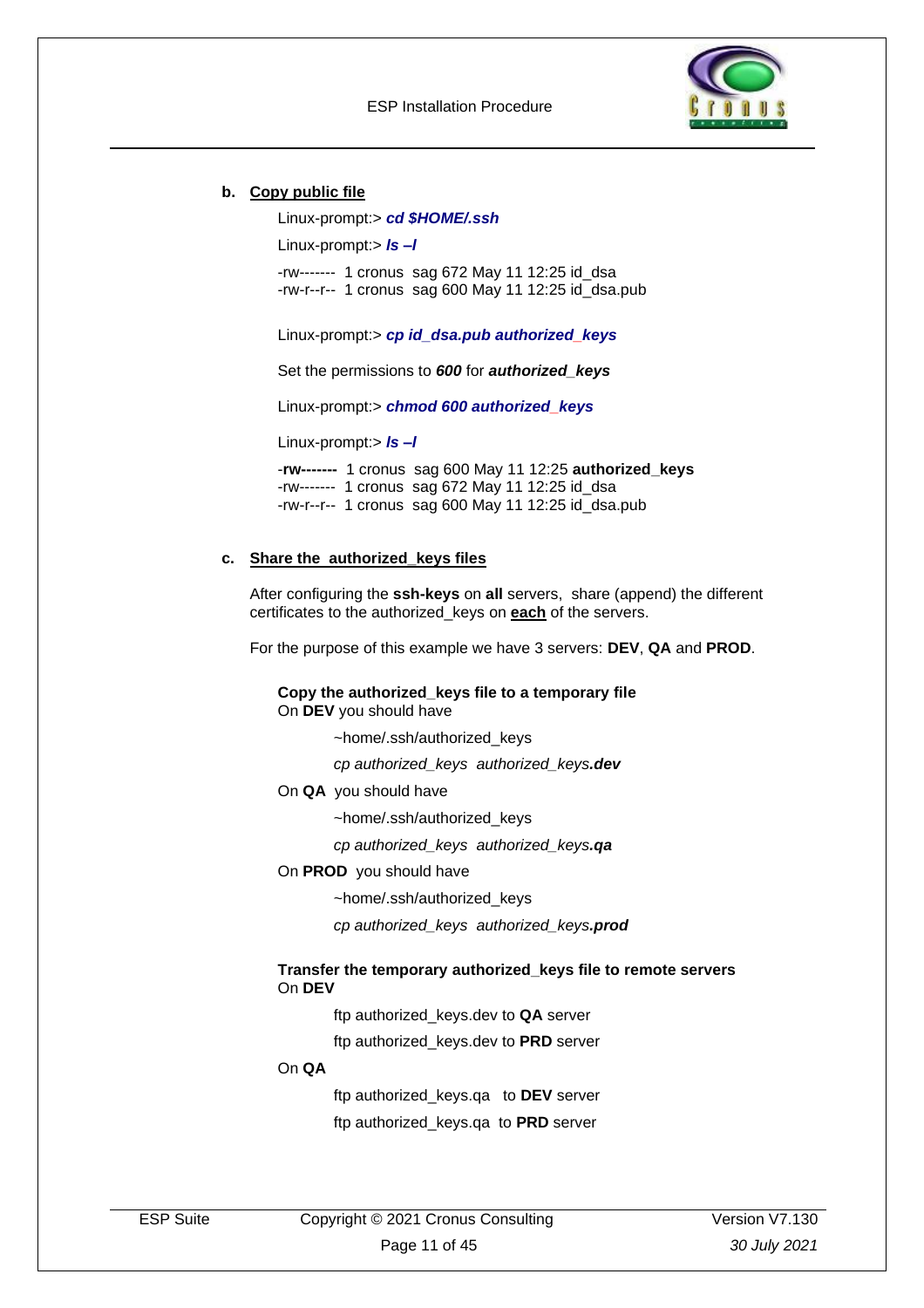

#### On **PROD**

ftp authorized\_keys.prod to **QA** server

ftp authorized\_keys.prod to **DEV** server

#### **Concatenate (merge) the authorized\_keys files** On **DEV** server

*cat authorized\_keys.qa >> authorized\_keys*

*cat authorized\_keys.prod >> authorized\_keys*

#### On **QA** server

*cat authorized\_keys.dev >> authorized\_keys*

*cat authorized\_keys.prod >> authorized\_keys*

#### On **PROD** server

*cat authorized\_keys.dev >> authorized\_keys cat authorized\_keys.qa >> authorized\_keys*

#### **d. Define known\_hosts file**

Authenticate each of the servers **including** current development environment to the required "ssh" environment:

#### **On DEV and QA and PROD Server**

Linux-prompt:> *ssh <DEV\_server\_name > ls –l*

The authenticity of host 'DEV\_server\_name' can't be established. RSA key fingerprint in md5 is: fe:56:84:9e:d1:2a:4c:22:4b:61:3a:ed:b3:45:a9:c4 Are you sure you want to continue connecting(yes/no)?*yes* **Accept any warning messages** 

#### **On DEV and QA and PROD Server**

Linux-prompt:> *ssh <QA\_server\_name> ls –l* 

The authenticity of host 'QA\_server\_name' can't be established. RSA key fingerprint in md5 is: fe:56:84:9e:d1:2a:4c:22:4b:61:3a:ed:b3:45:a9:c4 Are you sure you want to continue connecting(yes/no)?*yes* **Accept any warning messages** 

## **On DEV and QA and PROD Server**

Linux-prompt:> *ssh <PROD\_server\_name> ls –l* 

The authenticity of host 'QA\_server\_name' can't be established. RSA key fingerprint in md5 is: fe:56:84:9e:d1:2a:4c:22:4b:61:3a:ed:b3:45:a9:c4 Are you sure you want to continue connecting(yes/no)?*yes* **Accept any warning messages** 

#### **e. Test the SSH commands (on all servers)**

*ssh <DEV-server-name> -l <your-user-id> ls –l ssh <QA-server-name> -l <your-user-id> ls –l ssh <PROD-server-name> -l <your-user-id> ls –l*

You should **NOT** be prompted to supply a password or see any other displays/prompts other than the contents listing of your home directory on the local and remote servers.

| <b>ESP Suite</b> | Copyright © 2021 Cronus Consulting | Version V7.130 |
|------------------|------------------------------------|----------------|
|                  | Page 12 of 45                      | 30 July 2021   |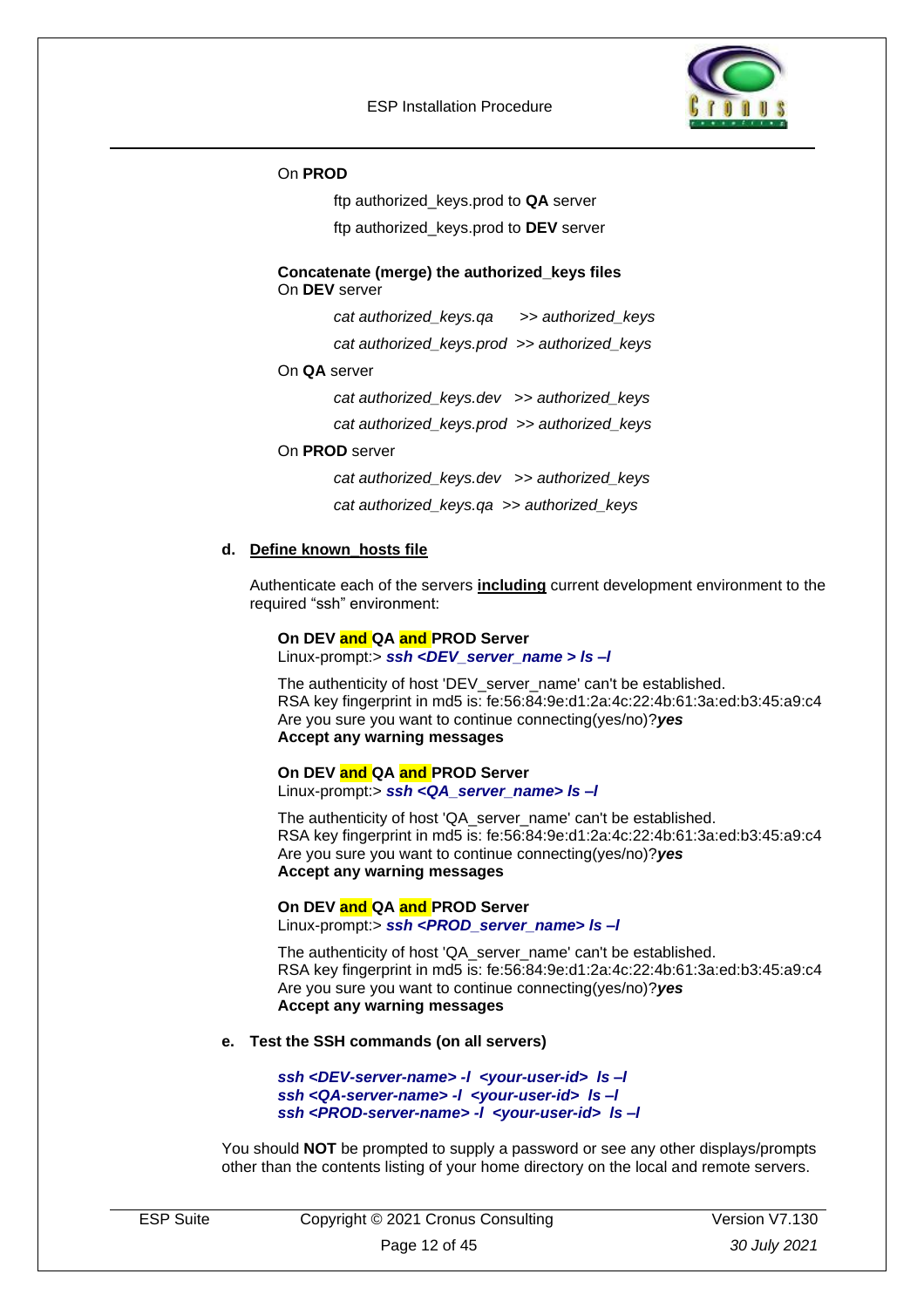

#### *scp \$SAG/sagenv <DEV-server-name>:/tmp/xxx scp \$SAG/sagenv <QA-server-name>:/tmp/xxx scp \$SAG/sagenv <PROD-server-name>:/tmp/xxx*

You should **NOT** be prompted to supply a password or see any other displays/prompts other than the Progress bar as shown below.

Linux-prompt:> *scp myfile.txt cronus-u25:/tmp* 

Linux-prompt:> *scp myfile.txt cronus-u25:/tmp/xxx* myfile.txt 100% |\*\*\*\*\*\*\*\*\*\*\*\*\*\*\*\*\*\*\*\*\*\*\*\*\*\*\*\*\*| 1077 00:00

#### **Repeat the steps (a) through (e) for each of the EspControl users.**

#### **Guidelines for Remote Shell (***rsh***) setup**

#### **NOTE: Skip this section if '***ssh' is the required protocol.*

The examples shown below are to be used as a 'guideline' to configure the remote-access program '*rsh'*.

The following commands should be repeated on **each** of the different **servers** that form part of the EspControl LifeCycle environment.

#### **Setup for '***rsh/remsh'*

Also see: *man hosts.equiv(1)* documentation.

#### **If you are using Linux enable normal** *rcp, rsh* **and** *rlogin***.**

Define a */etc/hosts.equiv* file root-Linux-prompt: # *cd /etc*  root-Linux-prompt: # *vi hosts.equiv*

Add the server names and user-id's or  $+$  to allow access for all users (see examples below).

#### **Limited Access per user**

*<DEV-server-name> sag <QA-server-name> sag <PROD-server-name> sag*

**or**

### **Full access for all users**

*<DEV-server-name> + <QA-server-name> +*

*<PROD-server-name> +*

#### **Repeat this on each of the servers.**

ESP Suite Copyright © 2021 Cronus Consulting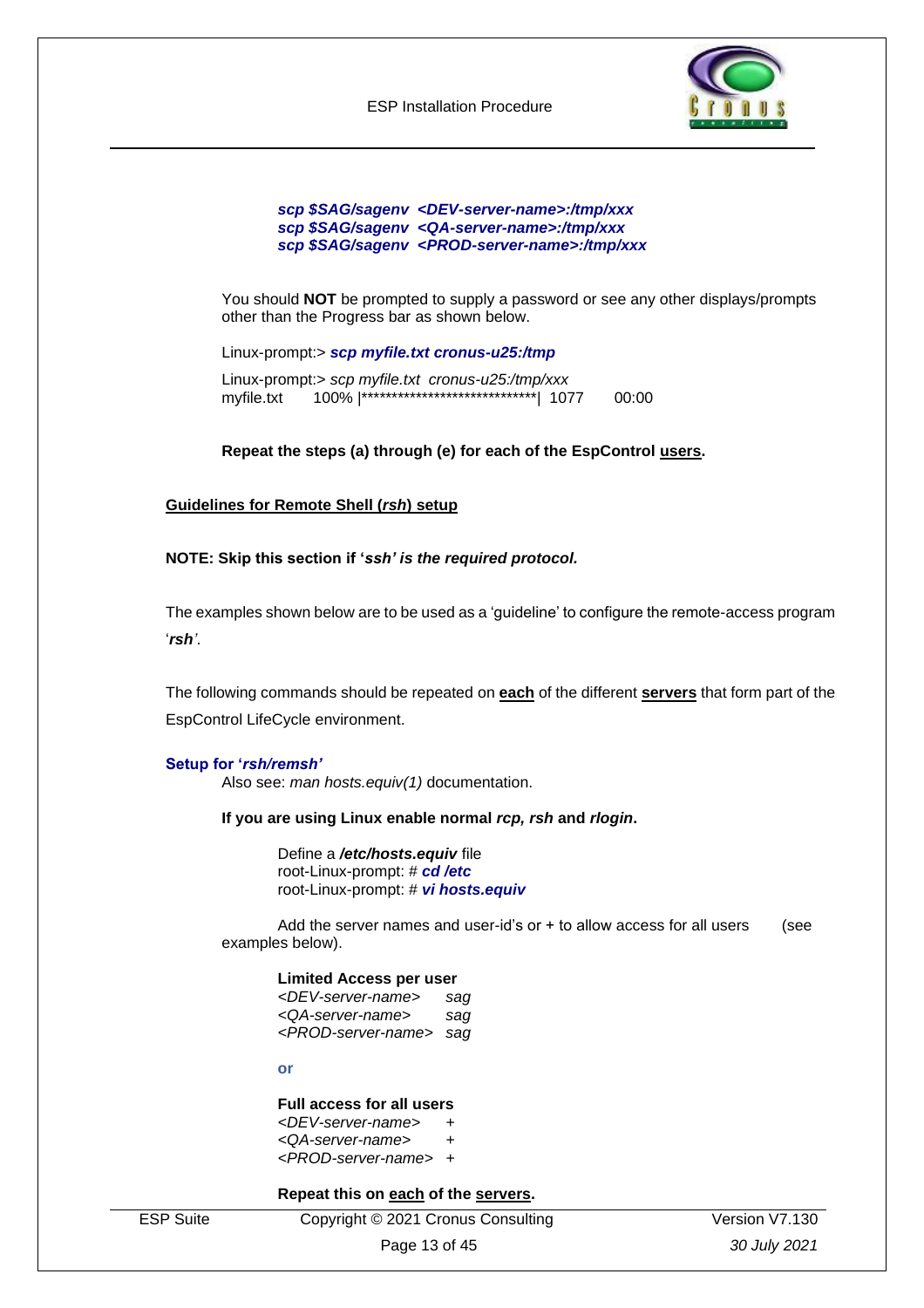

**Test the** *rsh/remsh* **connection with:**

*rlogin <DEV-server-name> -l <user-id> rsh DEV-server-name> -l <user-id> ls -l rcp <test-file> <DEV-server-name>:/tmp*

*rlogin <QA-server-name> -l <user-id> rsh QA-server-name> -l <user-id> ls -l rcp <test-file> <QA-server-name>:/tmp*

*rlogin <PROD-server-name> -l <user-id> rsh PROD-server-name> -l <user-id> ls -l rcp <test-file> <PROD-server-name>:/tmp*

### <span id="page-13-0"></span>**7.2 LINUX-SHELL settings – using migrate user:**

#### **NOTE: Skip this section if EspControl is not being used.**

#### **Setup Summary**

- 1) Create a dedicated EspControl transfer user *espcntrl* on ALL machines.
- 2) Configure 'ssh' on each of the servers for user-id *espcntrl*
- 3) Test ssh configuration as user *espcntrl* to all servers
- 4) Configure '*ssh'* for each "developer" user-id(s)
- 5) Test *ssh* configuration for each developer user-id(s)
- 6) Merge "*developer*" authorized\_keys to "*espcntrl*" authorized\_keys
- 7) Merge *espcntrl* authorized\_keys to "*developer"* authorized\_keys
- 8) Run tests as developers using the *espcntrl@<machine-name>* syntax

For the purpose of this example we have 2 servers: **DEV** and **PROD**.

- **1**. Login as a "*root*" user and create user-id "*espcntrl*".
- **2,3** Refer to Section 6 points (a) through (e) for user '*espcntrl'*
- **4,5** Refer to Section 6 points (a) through (e) for '*developer'* user-id
- **6.** Append the "*developer*" authorized\_keys to "*espcntl*" authorized\_keys

#### **Login as a super user "root"**

Linux-prompt:> *cd \$HOME/.ssh*

Linux-prompt:> *su <root-password>*

root-promptt:> *cat authorized\_keys >> /users/espcntrl/.ssh/authorized\_keys*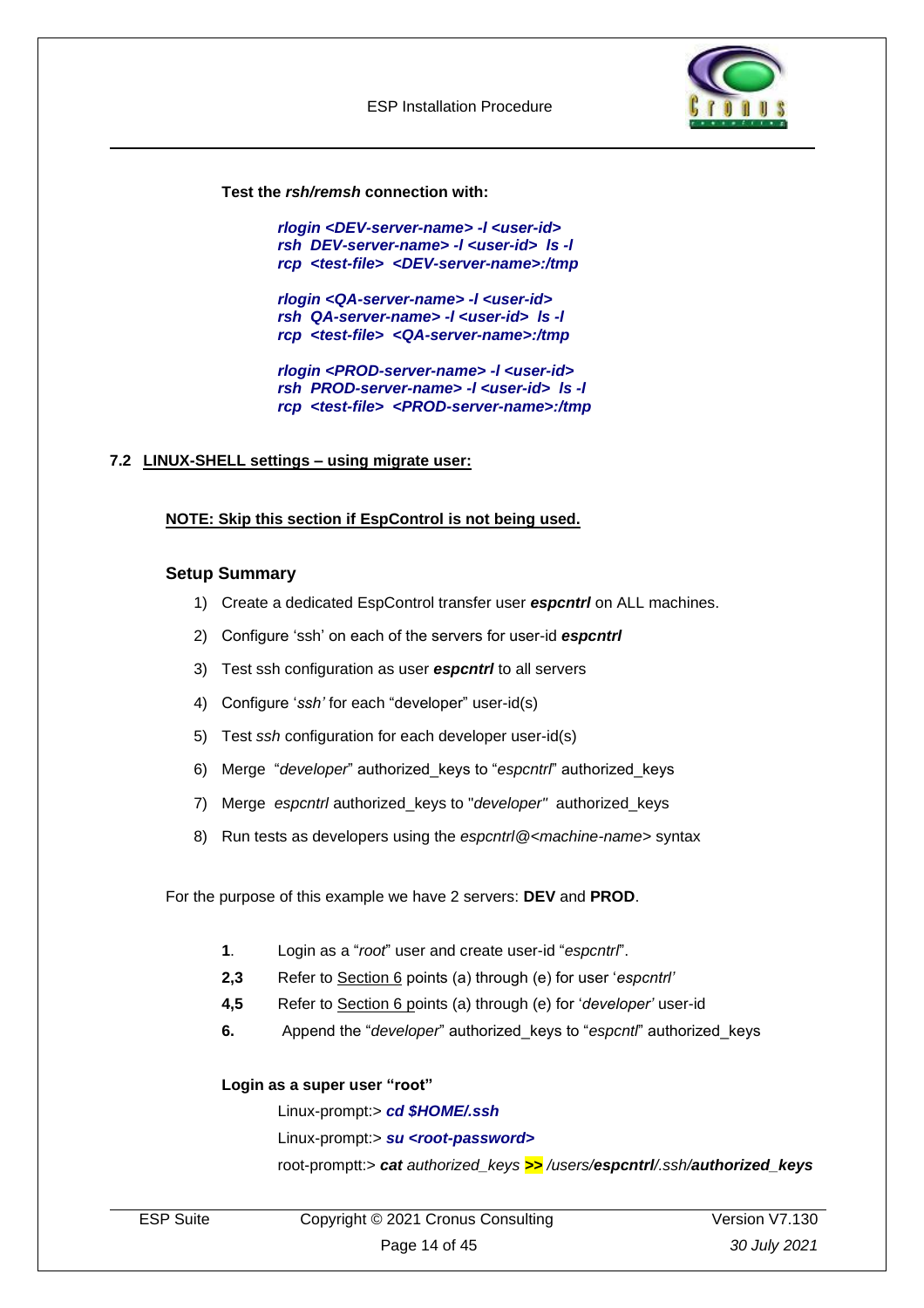

**7.** Copy *espcntrl* authorized\_keys to ALL servers. Linux-prompt:> *cd ~espcntrl/.ssh* Linux-prompt:> *scp authorized\_keys <PROD-server>:/users/espcntrl/authorized\_keys.new*

**Append** temp *authorized\_keys.new* to existing *authorized\_keys* on ALL servers

### **On PROD**

Linux-prompt:> *cd ~espcntrl/.ssh* Linux-prompt:> *cat authorized\_keys.new >> authorized\_keys*

**8.** Run tests as developer ID using the *espcntrl@<machine-name> (see example below).*

### **As a development user-id (example '***cronus'* **is used)**

Linux-prompt:> *ssh espcntrl@DEV-server ls –l* /users/cronus/.ssh > *ssh espcntrl@<DEV-server> ls -l* The authenticity of host 'DEV-server> (172.30.3.2)' can't be established. RSA key fingerprint is fe:56:84:9e:d1:2a:4c:22:4b:61:3a:ed:b3:45:a9:c4. Are you sure you want to continue connecting (yes/no)? **Yes**

You should **NOT** be prompted to supply a password or see any other displays/prompts other than the contents listing of your home directory on the local and remote servers

Linux-prompt:> *ssh espcntrl@PROD-server ls –l*  /users/cronus/.ssh > *ssh espcntrl@<PROD-server> ls -l* The authenticity of host 'PROD-server> (172.30.3.2)' can't be established. RSA key fingerprint is fe:56:84:9e:d1:2a:4c:22:4b:61:3a:ed:b3:45:a9:c4. Are you sure you want to continue connecting (yes/no)? *Yes*

You should **NOT** be prompted to supply a password or see any other displays/prompts other than the contents listing of your home directory on the local and remote servers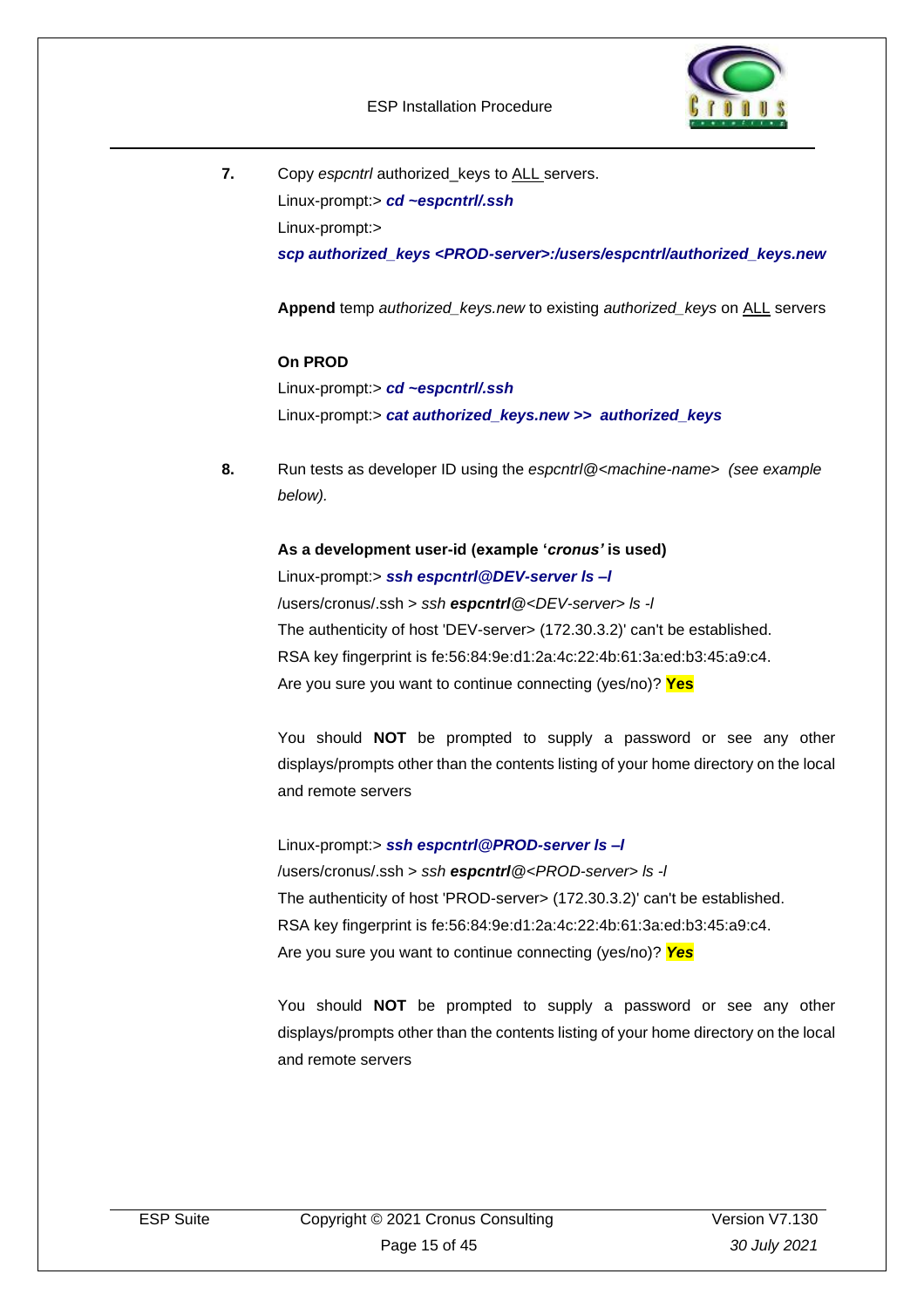

#### **Test scp as** *espcntrl* **user-id.**

Linux-prompt:> *scp testfile.txt espcntrl@PROD-server:/tmp* 

You should **NOT** be prompted to supply a password or see any other displays/prompts other than the Progress bar as shown below.

/users/cronus> *scp testfile.txt espcntrl@cronus-u25:/tmp* testfile.txt 100% |\*\*\*\*\*\*\*\*\*\*\*\*\*\*\*\*\*\*\*\*\*\*\*\*\*\*\*\*\*| 993 00:00

You should **NOT** be prompted to supply a password or see any other displays/prompts other than the Progress bar as shown below.

Linux-prompt:> **scp testfile.txt espcntrl@DEV-server:/tmp**  /users/cronus> *scp testfile.txt espcntrl@cronus-sun:/tmp* testfile.txt 100% |\*\*\*\*\*\*\*\*\*\*\*\*\*\*\*\*\*\*\*\*\*\*\*\*\*\*\*\*\*| 993 00:00

You should **NOT** be prompted to supply a password or see any other displays/prompts other than the contents listing of your home directory on the local and remote servers.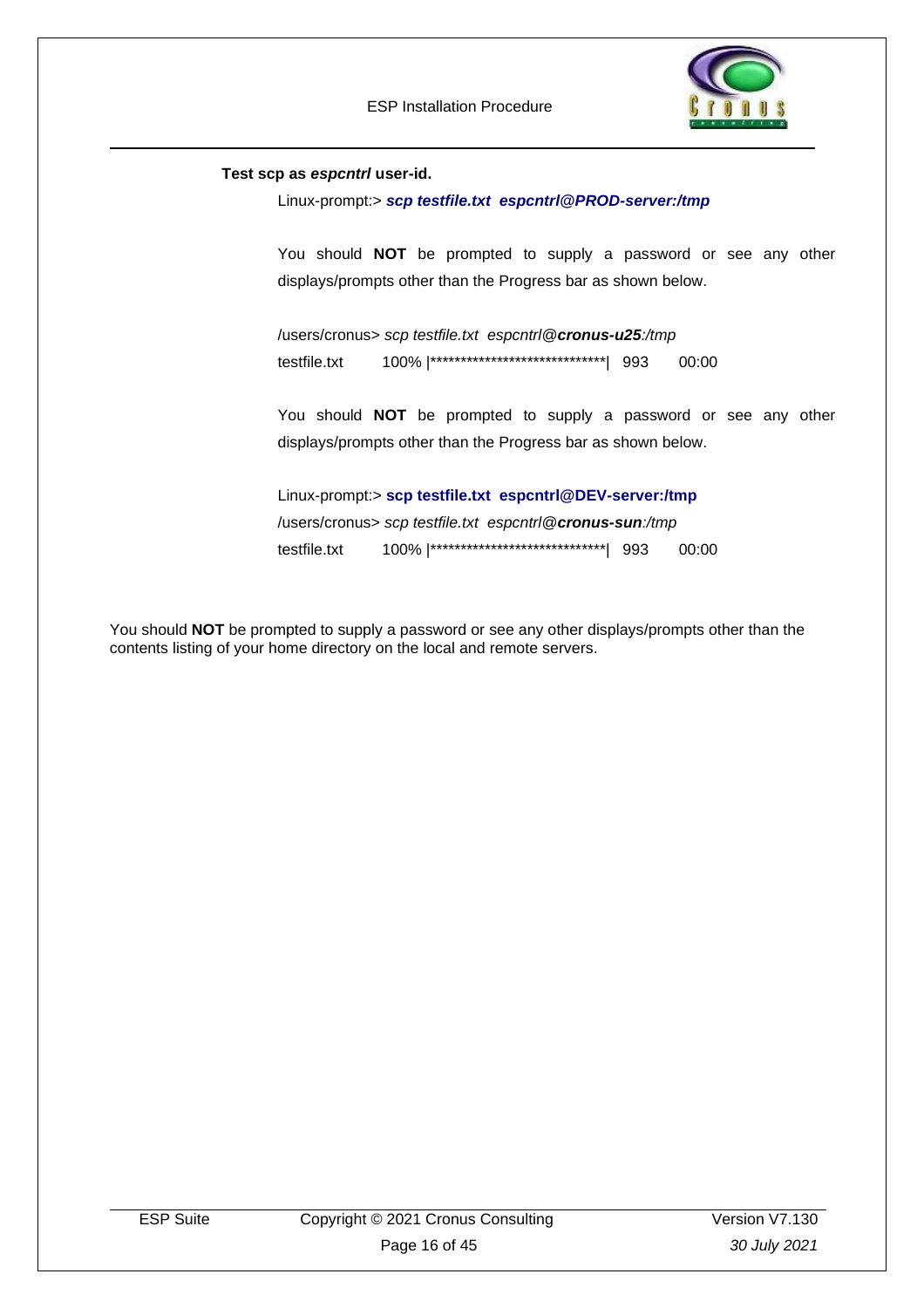

## <span id="page-16-0"></span>**8. SETUP NATPARM(S)**

For the ESP software to function properly special attributes are required to be set in the "**NATPARM**" module used when evoking a "Natural" session.

The following attributes can be modified in the **default** *Natural* **profile parameter "***natparm".* A new Natural profile can also be imported from the installation package to contains all the attributes required for the ESP software.

We recommend using Natparm Import function to create a "**new and separate**" **Natural profile** based on an existing working profile; this should be done in each of the Natural environments where the ESP software is going to be used. The workfile assignments and print device assignments must be changed to accommodate the ESP software requirement and this might affect the current application requirements.

*To create a "duplicate" natparm profile; open your "default" natparm profile and use the SAVE AS option from NATPARM function to save the new name for example: espdev, espqa or espprd.* 

Alternatively, you can use the **natparm Import option** to import the example Natparm supplied with the installation package. open your "**default**" **natparm profile** and use the **SAVE AS** option from NATPARM function to save the new name for example: **espdev**, **espqa** or **espprd**.

Login to Linux as user-id "**sag**" Linux-prompt:> *cd /opt/InstallImages/cronus/* Linux-prompt:> *cd Cronus\_Esp/install/cronus\_struct/system* Linux-prompt:> *cp DEFAULT.LST /tmp*

Use the **natparm Import option** to import the example Natparm DEFAULT from /tmp and then use the **SAVE AS** option from NATPARM function to save the new name for example: **natd**, **natt** or **natp**.

For the purpose of this document the new NATPARM was saved as **NAT9**

Execute the Software AG **NATPARM** profile editor As the user-id "*sag*" *natparm parm=NAT9*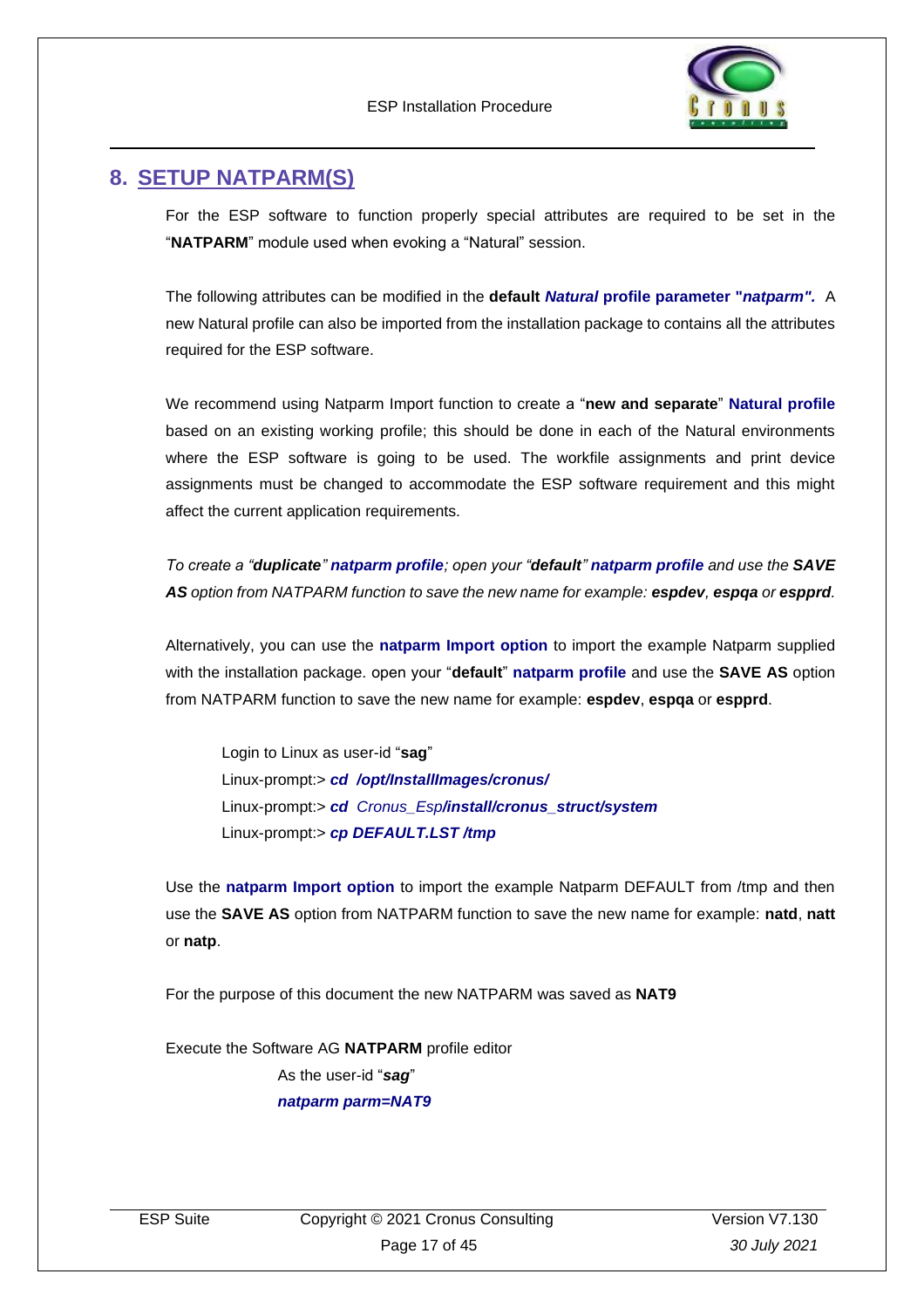

**Update and or verify the following parameters:**

### **User DBMS Assignment (UDB)**

Define the DBID (**UDB**) where you are planning to load the ESP Adabas files. The ESP Natural DDM setting for all DDMs are set to ZERO which forces the session to refer to the DBMS/**UDB** setting. If an existing NATPARM is to be used with the UDB already defined, and the ESP files are loaded in a separate Adabas Database, then the **TF** parameter should be inserted to reflect the correct file-translation to ESP Database.

| $ $ File | Edit<br>Configuration            |                                                                                      |                                                             |                                      |                                             |                     | Search |  |
|----------|----------------------------------|--------------------------------------------------------------------------------------|-------------------------------------------------------------|--------------------------------------|---------------------------------------------|---------------------|--------|--|
|          | Admini<br>Transl<br>Admi<br>User | Administrator DBMS Assignment<br>Production<br>C<br>DBID<br>123<br>123<br>123<br>123 | TF Parameter<br>${\tt FNR}$<br>3000<br>3001<br>3002<br>3003 | Test<br>DBID<br>31<br>31<br>31<br>31 | ${\tt FNR}$<br>3000<br>3001<br>3002<br>3003 | -><br>$\rightarrow$ |        |  |

Translate **all** ESP files *(3000 to 3020)* to new DBID. In the example above **DB 123** is the Application database (as per UDB) and **DB 031** the ESP Database.

#### **Batch Mode**

**Channels (File Names)**

**Input data** 

**File name (CMOBJIN)** *\$CMOBJIN*

**Input commands**

**File name (CMSYNIN)** *\$CMSYNIN*

**Output**

**File name (CMPRINT)** *\$CMPRINT*

**Natural log (NATLOG) all**

**Verify the following** *minimum* **requirements.**

### **Buffer Sizes:**

SAG Editor (EDTBPSIZE) *4000* SAG Editor Logical Files *512* Storage for sort *1024* Source Area *4* Work Area 10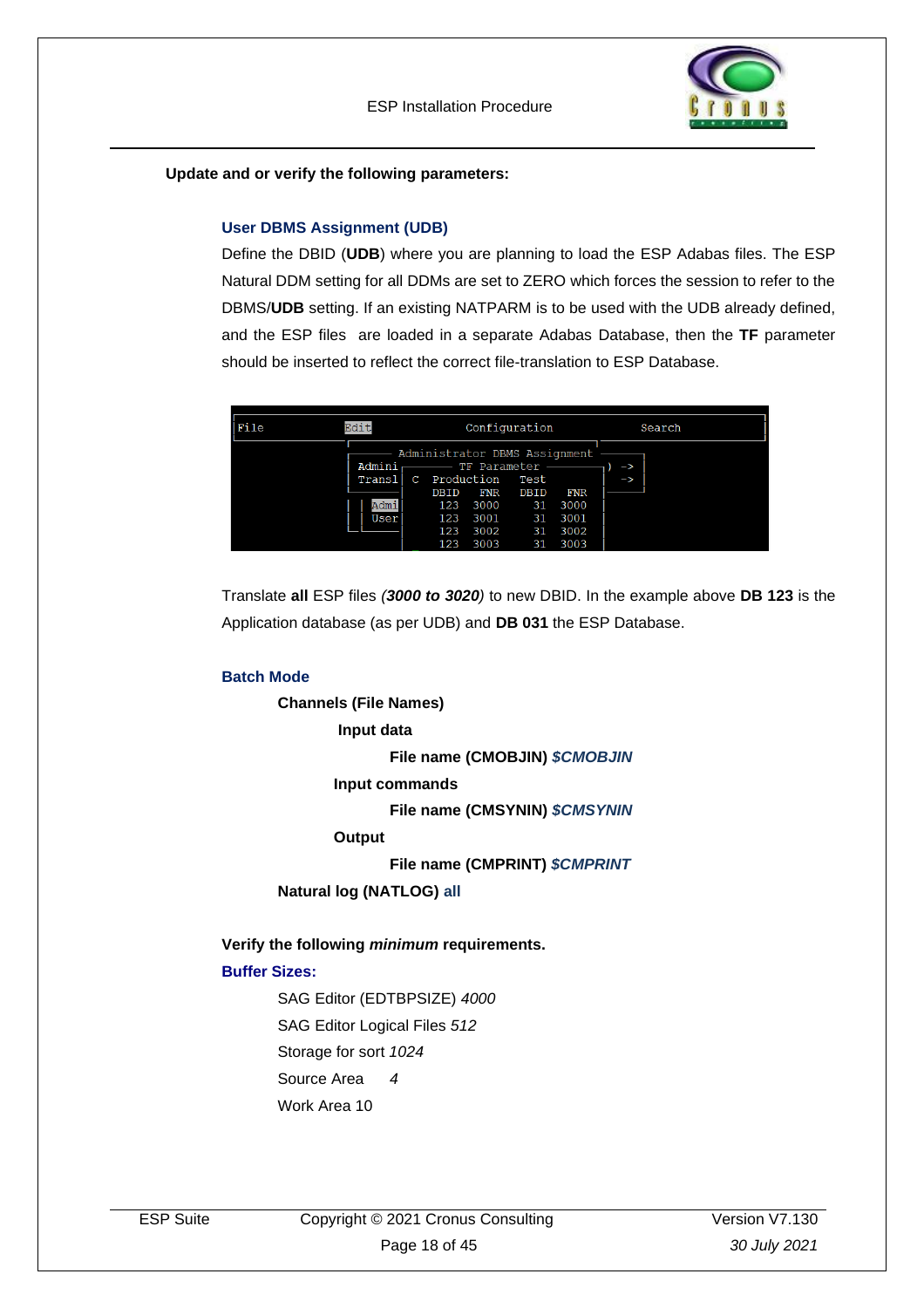

#### **Devices:**

VIDEO (No change) **LPT1 =** *\$CRONUS/printing/prt01* **LPT2 =** *\$CRONUS/printing/prt02* **LPT3** *= \$CRONUS/printing/prt03* **LPT4 =** *\$CRONUS/printing/prt04* **LPT5 =** *\$CRONUS/printing/prt05* **.. .. LPT31 =** *\$CRONUS/printing/prt31* **Report Assignments**

Report 0 – No change

Report 1 – *LPT1* Report 2 – *LPT2* Report 3 – *LPT3*

Report 4 – *LPT4*

Report 5 – *LPT5*

.. ..

Report 31 – *LPT31*

### **Environment Assignments**

**Steplibs** Add *ESPSOFT* with default **fuser** *DBID* and *FNR* as **STEPLIB** Add *SYSEXT*with default **fnat** *DBID* and *FNR* as **STEPLIB** Add *SYSLIBS* with default **fnat** *DBID* and *FNR* as **STEPLIB**

### **Limits**

Processing Loop Limit LT *0* MADIO *0* MAXCL *0* System Time Delay *0*

#### **Workfiles**

| Number 1 = \$NATWK01        |
|-----------------------------|
| Number 2 = \$NATWK02        |
| Number 3 = <b>\$NATWK03</b> |
| Number 4 = <b>\$NATWK04</b> |
| Number 5 = <b>\$NATWK05</b> |

ESP Suite Copyright © 2021 Cronus Consulting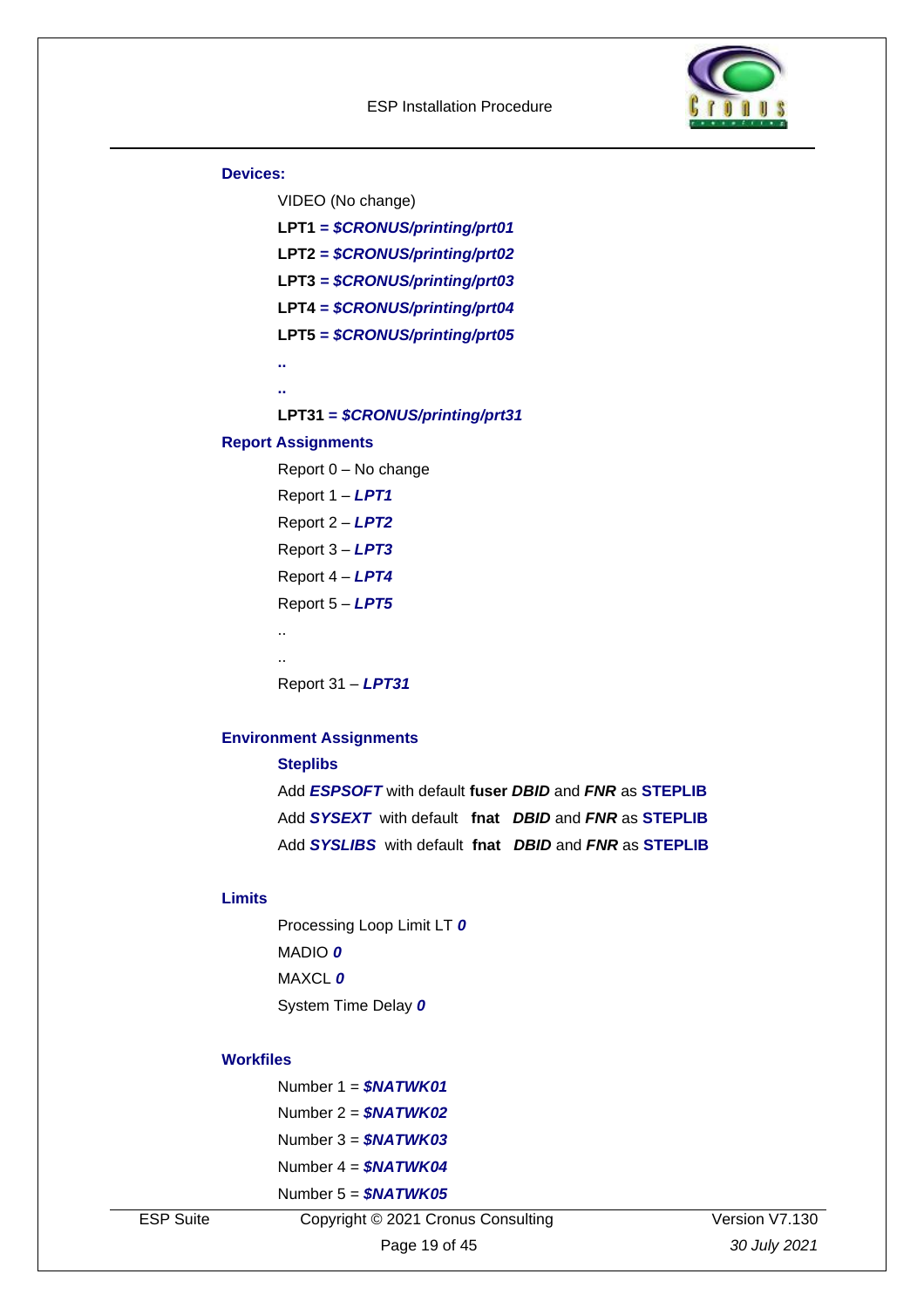

.. ..

Number 31 = *\$NATWK31*

Number 32 = *\$NATWK32*

**The format of the workfiles can be left at "***default***".**

### **Program Loading and Deletion**

The following program should be added to the NATPARM to automatically stack the ESP start-up routine. Natural Stack Command: *ESPSETUP*

**\*\*NB\*\* To avoid start-up errors, ONLY add this routine (ESPSETUP) after you have executed the NATURAL ESP INSTALL program in LIBRARY ESPSOFT.** 

**\*\*NB\*\* To avoid LICENSE errors, the LIBRARY SYSLIBS must be defined as STEPLIB for ESPSOFT environment.**

### **Save the NATPARM (repeat this for each of your environments)**

**This "NATPARM" should always be used to execute the ESP software (EspBatch, EspControl, EspAuto) – it is referenced in the alias scripts located in** *\$CRONUS/natscripts***; but also used internally by the application. Verify and update the scripts if the NATPARM module is renamed.**

## <span id="page-19-0"></span>**9. ADABAS DATABASE REQUIREMENT**

The ESP Adabas files can co-exist in the application database but only if the file-rage **3000-3020** is available. If not, we recommend a separate Adabas database to host the ESP files.

### **Setting the Translate File parameter (TF) for a separate ESP Database**

If the ESP files are loaded in a separate Adabas database then update the **TF** parameter for your NATPARM (**See Section 8**) to reflect the correct DBID and translation table.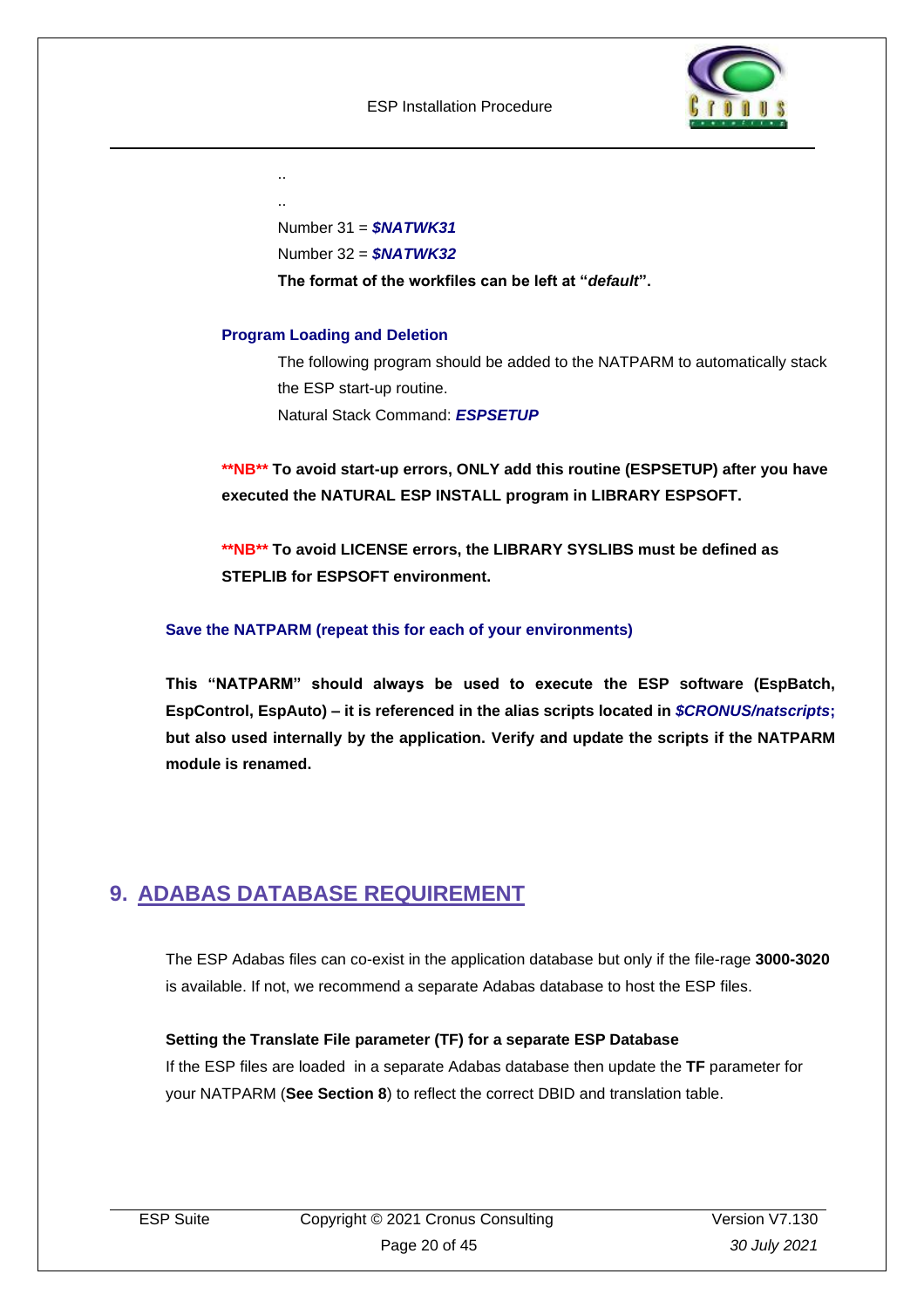

### <span id="page-20-0"></span>**9.1 Create separate ESP ADABAS Database**

This step can be ignored if the ESP files are loaded in the current application's database. (refer to section **10.2** below**)**. Make sure to use this **DBID** when executing the Cronus **INSTALL script.**

Create a Cronus ESP Database using *dbgen*

On the Linux command prompt execute *dbgen* and follow the option on "main" menu.

| <b>For Example</b>             |                         |
|--------------------------------|-------------------------|
| Parameters:                    |                         |
| Database ID                    | : 31                    |
| Database name                  | : ESP DEV               |
| Database path                  | :/opt/softwareag/Adabas |
| <b>Maximum number of files</b> | : 4000                  |
| <b>Command interpreter</b>     | : /bin/sh               |
| <b>Configuration file name</b> | $: db31.c$ onf          |

#### **Container:**

| <b>Minimum configuration</b> |             |                                            |  |  |
|------------------------------|-------------|--------------------------------------------|--|--|
|                              |             |                                            |  |  |
| <b>2000MB</b>                | 8KB         | <b>Raw or F/system</b>                     |  |  |
| <b>3500MB</b>                | <b>16KB</b> | <b>Raw or F/system</b>                     |  |  |
| <b>600MB</b>                 | <b>16KB</b> | <b>Raw or F/system</b>                     |  |  |
|                              |             | CONTAINER   SIZE   BLKSZE   Root Path Name |  |  |

Execute the "*adainst 031*" command to create a default *DB031.INI* file.

Insert the Cronus suggested DB **NUCPARMs** in the **\$SAG/ada/db031/DB031.INI** file. Copy the example file from

*<installdir>/install/cronus\_struct/system/db031.ini* into the DB031.INI file under the section NUCPARMS.

Linux-prompt:> *cd <installdir>/install/cronus\_struct/system/* Linux-prompt:> *cp db031.ini \$ADADIR/db031/db031.ini*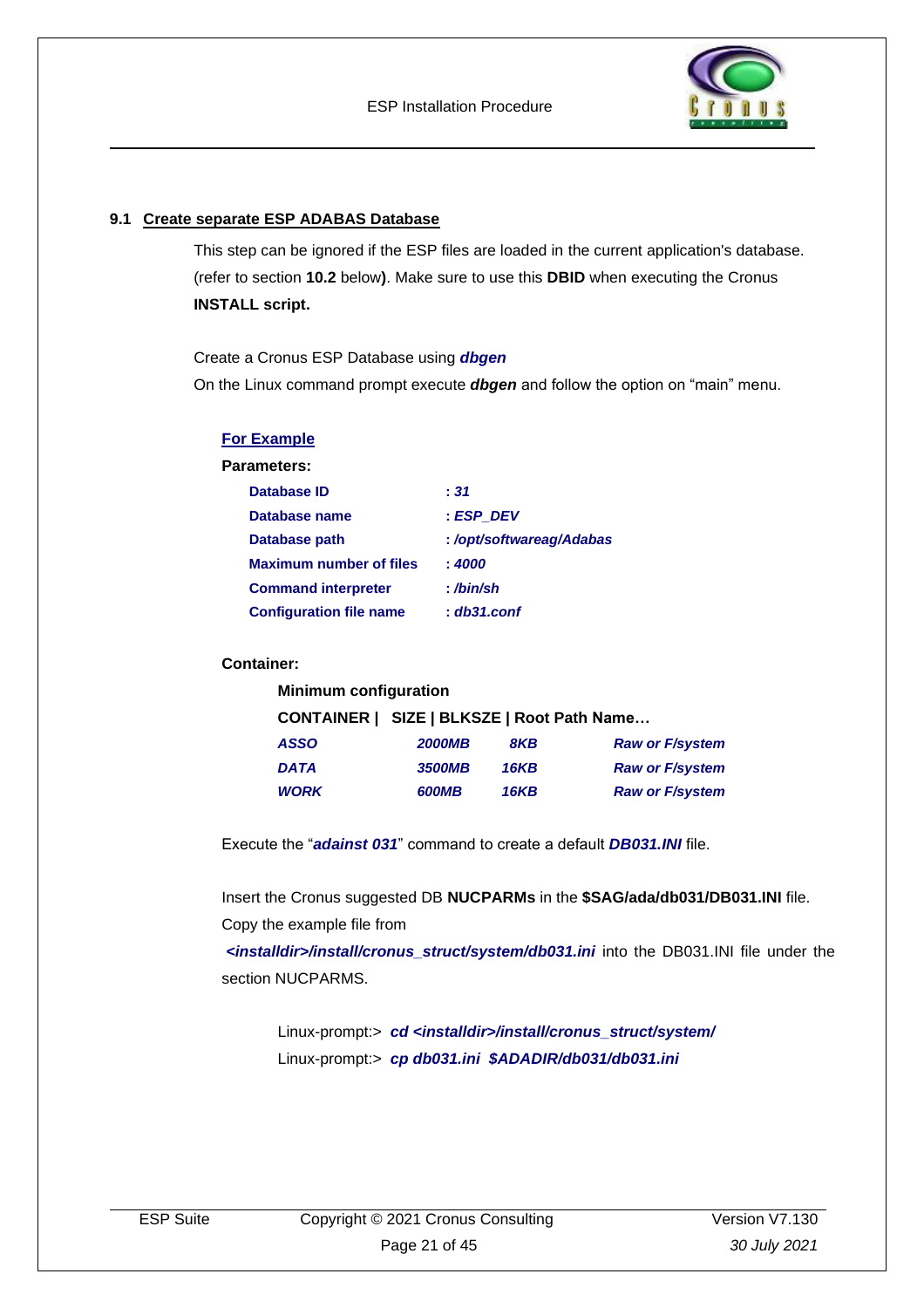

To create a database using SAG defaults copy the example Cronus INI file after the installation. Insert the Cronus suggested DB **NUCPARMs** in the *\$ADADIR/dbnnn/DBnnn.INI* file. Copy the example file from *\$CRONUS/install/system/db031.ini* into the *DBnnn.INI* file under the section NUCPARMS.

**NOTE:** Edit your *DBnnn.INI* and insert the *db031.ini* at the end between *NUCPARMS* and *NUCPARMS-END.*

**Start the database as "***sag***"** Linux-prompt:> *adastart 031*

### <span id="page-21-0"></span>**9.2 Requirement on existing ADABAS Database**

The installation script will load the required ESP files in the database number provided during the installation. **PLEASE NOTE**: The ESP file numbers range from *3000* **to** *3020***.**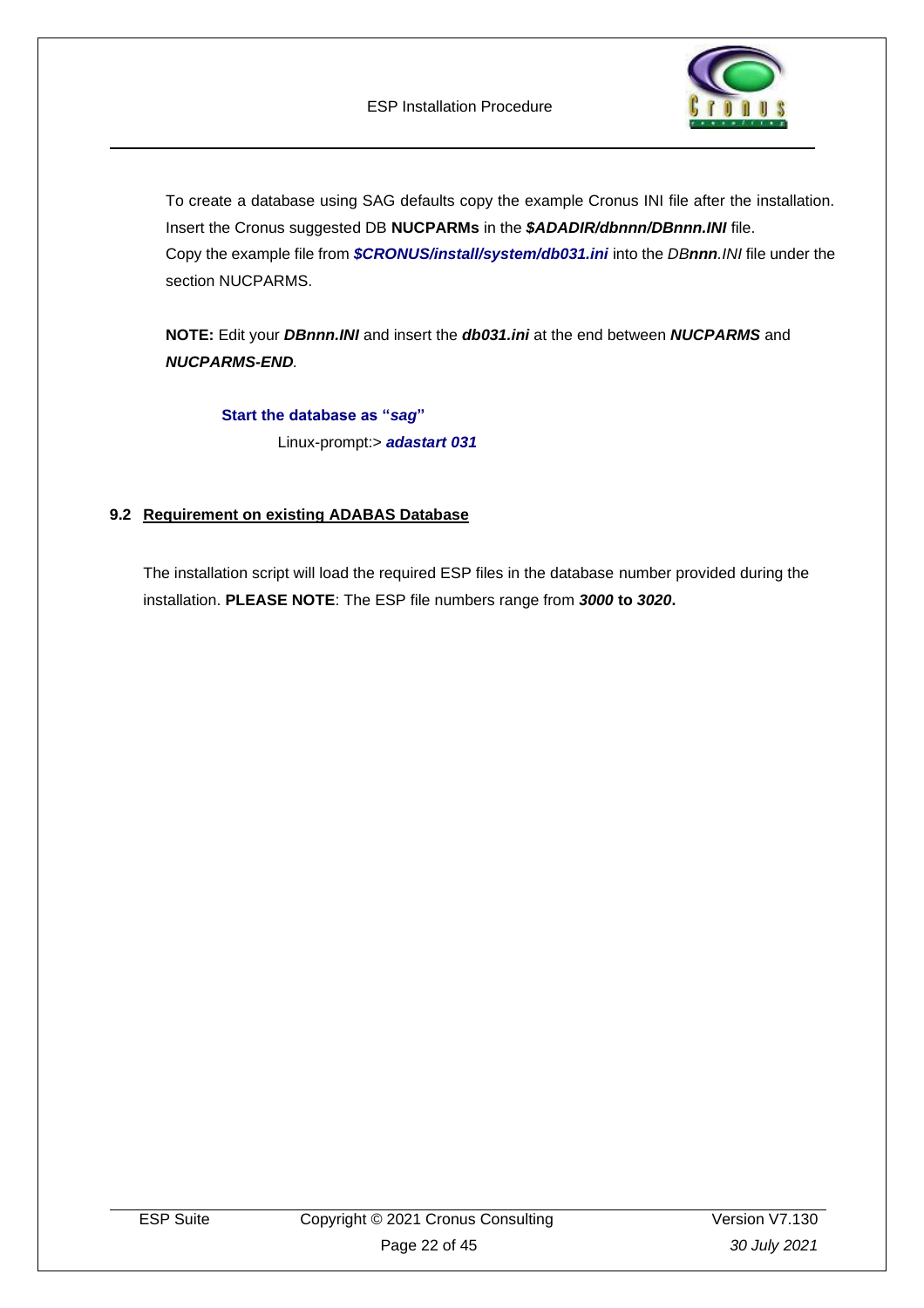

## <span id="page-22-0"></span>**10. INSTALL CRONUS SOFTWARE**

### **Assumptions**

- ➢ If **Natural Security** is installed:
	- o Access to Natural environment set with *AUTO=ON*
	- o '**Logon to Library**' message from NATSEC **must** be suppressed.
	- o Access to a Natural **library** *ESPSOFT* defined with *PUBLIC* access.
	- o *ESPSOFT* set as **STEPLIB** to all other application Libraries.
	- o The installer has **full** access to the Natural load utility *SYSOBJH*. For further information, please consult the Natural Security Administrator.
- ➢ The Natural Parameter parm (*natparm***)** has been configured.
- ➢ The **remote shell** setup (*rsh* or *ssh*) has been configured. (if EspControl is used)
- ➢ The **super-user** access "*sudo*" is configured.
- ➢ **Perl** packages are installed and configured.
- ➢ Install using user-id "*sag*" with *umask* setting of *002*.

#### **Installation**

On the Linux Prompt execute as user-id "*sag*" Linux-prompt:> *cd <installesp\_directory>* Linux-prompt:> *cd install* Linux-prompt:> *INSTALL*

#### **During the installation, certain parameters will be required for confirmation:**

➢ Confirm path setting for *\$SAG*

Cronus structure is by default created under *\$SAG/cronus* this parameter can be modified to enter a new path to be used for the *\$CRONUS* base.

- ➢ Enter the three(**3**) digit Adabas Database number for ESP files.
- $\triangleright$  Enter the NATPARM module name created or updated in section 8 of this document.
- ➢ Enter the NATURAL Buffer Pool name to access Natural environment.
- ➢ The INSTALL script detects previously installed ESP environments and automatically perform an "UPDATE" install whereby secondary environments for EspControl and EspBatch will be installed.
- $\triangleright$  A 'CLEANUP' script is also supplied that will remove unwanted ESP environment. (install/cleanup.esp)

| <b>ESP Suite</b> | Copyright © 2021 Cronus Consulting | Version V7.130 |
|------------------|------------------------------------|----------------|
|                  | Page 23 of 45                      | 30 July 2021   |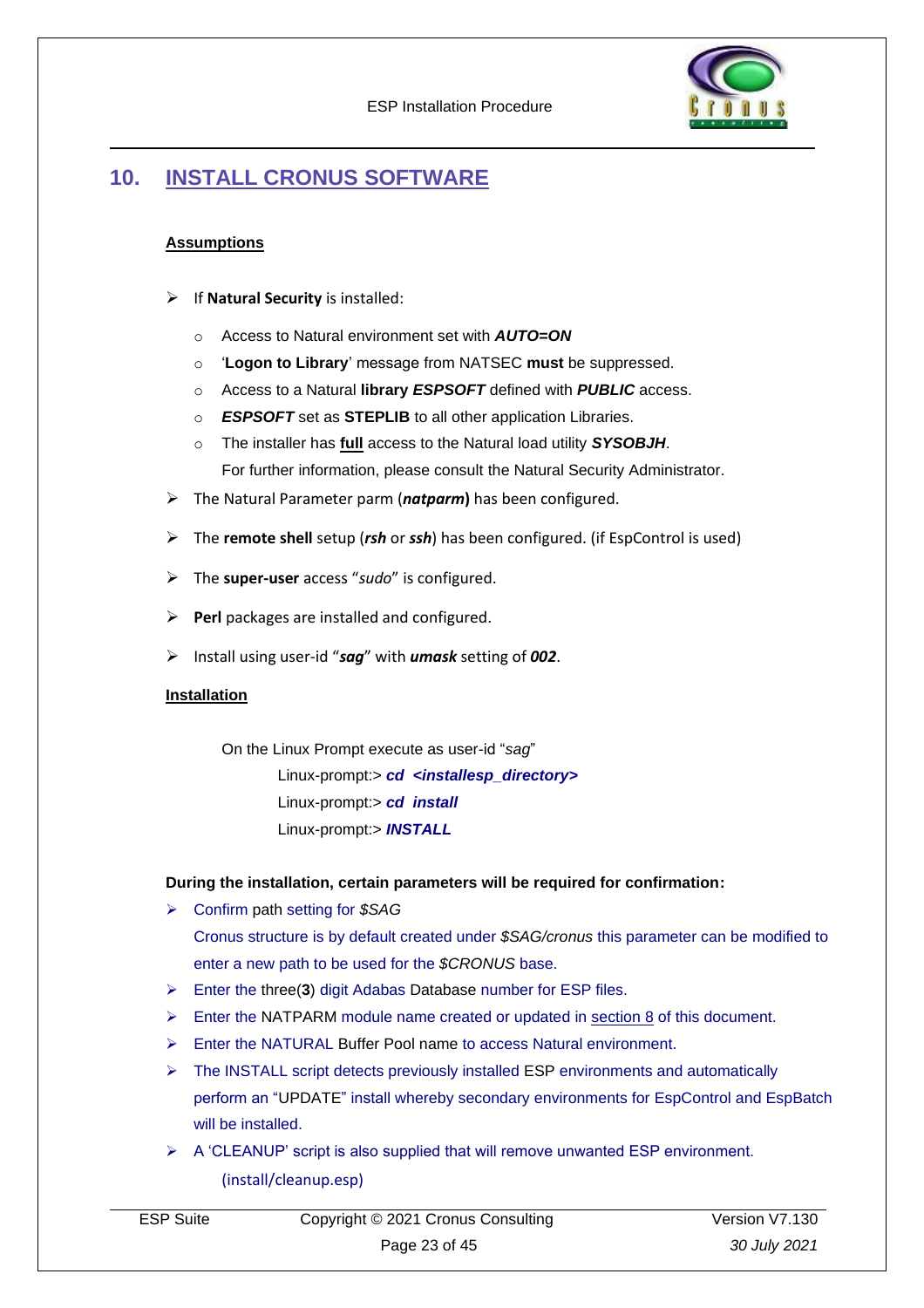ESP Installation Procedure



### **Example INSTALL script output**

```
-------------------------------------------------------------------------
                 Cronus Consulting Install Procedure:
                 (C) Copyright Cronus Consulting 2011
                             ESP Base V7.1.2.9
%CRONUS-I-CRSINST, [Enter] to continue with NEW installation or 'Q' to 
abort: <ENTER>
-----------------------------------------------------------------------
                 Cronus Consulting Install Procedure:
                (C) Copyright Cronus Consulting 2020
                             ESP Base V7.1.2.9
                         == NEW Installation ==
%CRONUS-I-SAGPATH, Found $SAG as /apps/sag - is this correct?
Press [ENTER] if this path is correct or enter SAG path: <ENTER>
%CRONUS-I-SAGPATH, Setting $SAG as /apps/sag
%CRONUS-I-ESPPATH, Setting $CRONUS base path
%CRONUS-I-ESPPATH, Use /apps/sag/cronus as $CRONUS?
[ENTER] to use default path or enter complete new path:/apps/cronus
Please enter the 3 digit ESP DBID or enter for the default of 031:021
%CRONUS-I-ESPDBID, ESP Database is set to: 021
%CRONUS-I-CCADADB, DB021 located successfully
Enter your sagenv name and path - the default is /apps/sag/sagenv:
sagenv name and path is: /apps/sag/sagenv
%CRONUS-I-SAGPATH, Loading SAG environment
%CRONUS-W-CRONHMD, Creating Cronus base directory /apps/cronus
%CRONUS-I-COPYCCS, Building Cronus Structure
%CRONUS-I-COPYSTR, Cronus Structure created successfully
Please enter the NATPARM module for ESP environment:dev21
        Installing from /usr/sag/espinstall
%CRONUS-W-CRSHOME, $CRONUS not defined.
Please enter NATURAL Buffer Pool to use (eg. natbp):natbp
Please enter the admin user-id for EspBatch (it can also be 'saq'),
this admin user must exist before you continue.
Enter the user-id:espbtch
%CRONUS-I-JBSUSER, admin user set to 'espbtch'
Enter the environment name you are installing (dev,qa,prod):dev21
Install EspControl environment (y or n)?:y
Is this your development environment (y or n)?:y
%CRONUS-I-COPYCCE, Building Cronus :dev21: script path
Will you be using the 3rd party spooler Xi-Text (y or n) ?: y
%CRONUS-I-ESPPRNT, ESP environment with XITEXT set to:Y
%CRONUS-I-COPYCCE, Scripts and paths updated successfully
%CRONUS-I-COPYCWF, WF data paths updated successfully
%CRONUS-I-LOADXIS, Loading XiText print scripts
%CRONUS-I-LOADCCE, Loading Cronus :dev21: environment
%CRONUS-I-LOADCCE, Loaded Cronus environment successfully
%CRONUS-I-CCADADB, Checking for Cronus DB021 database
%CRONUS-I-CCADADB, Cronus DB021 located successfully
%CRONUS-I-FILEFDU, Loading Cronus Adabas Files
%CRONUS-I-FILEFDU, Loaded Cronus Adabas Files
%CRONUS-I-FILEFDU, Checking logfile
%CRONUS-I-FILEFDU, Cronus Adabas files loaded successfully
%CRONUS-I-FILEFDU, Cronus FDTs saved in 
/apps/sag/ada/db021/esp_fdts_dev21
```
ESP Suite Copyright © 2021 Cronus Consulting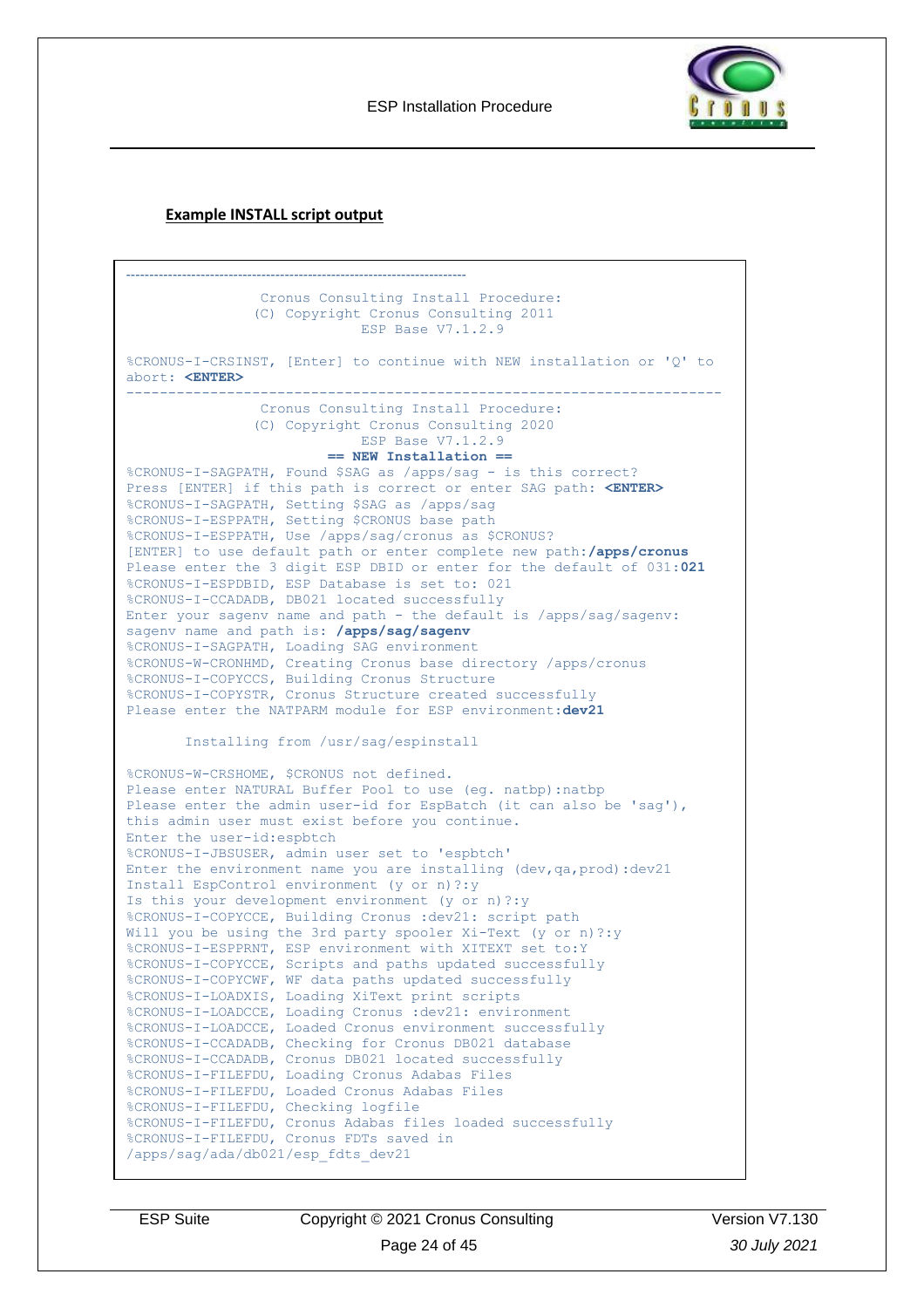

```
%CRONUS-I-SYSOBJH, Start of ESPSOFT load section
%CRONUS-I-SYSOBJH, Attempting to load programs. [ENTER] to 
continue:<ENTER>
CRONUS-I-SYSOBJH, ESPSOFT library modules loaded successfully
%CRONUS-I-SYSOBJH, Load reports are available:
%CRONUS-I-SYSOBJH, CMPRINT report: sysobjh.cmprint
%CRONUS-I-SYSOBJH, SYSOBJH report: sysobjh.report
%CRONUS-I-SYSOBJH, Reports locatted in: 
/apps/cronus/install/esp_src_dev21
%CRONUS-I-DEMOSCL, ESPSOFT demo SCL copied successfully
%CRONUS-I-DEMOSCL, Use JS315 to import SCL CRONUS.INSTALL.SCL 
from SUBSYSTEM TEMP
Please add the ESP environment file 'sysenv.setup' to your default 
user .profile file (and others)
This execution of the sysenv.setup file is required for access to the ESP 
software. We recommend adding it after the reference to the 'sagenv' file: 
Insert . /apps/cronus/sysenv.setup into your .profile or .bash_profile
You will have to logout and log-in again to load the new environment file.
EspControl information note:
=======================
Please complete and VERIFY the remote-shell setup, before you continue 
with the Natural configuration 
Press [ENTER] to complete the Linux/Unix setup...
```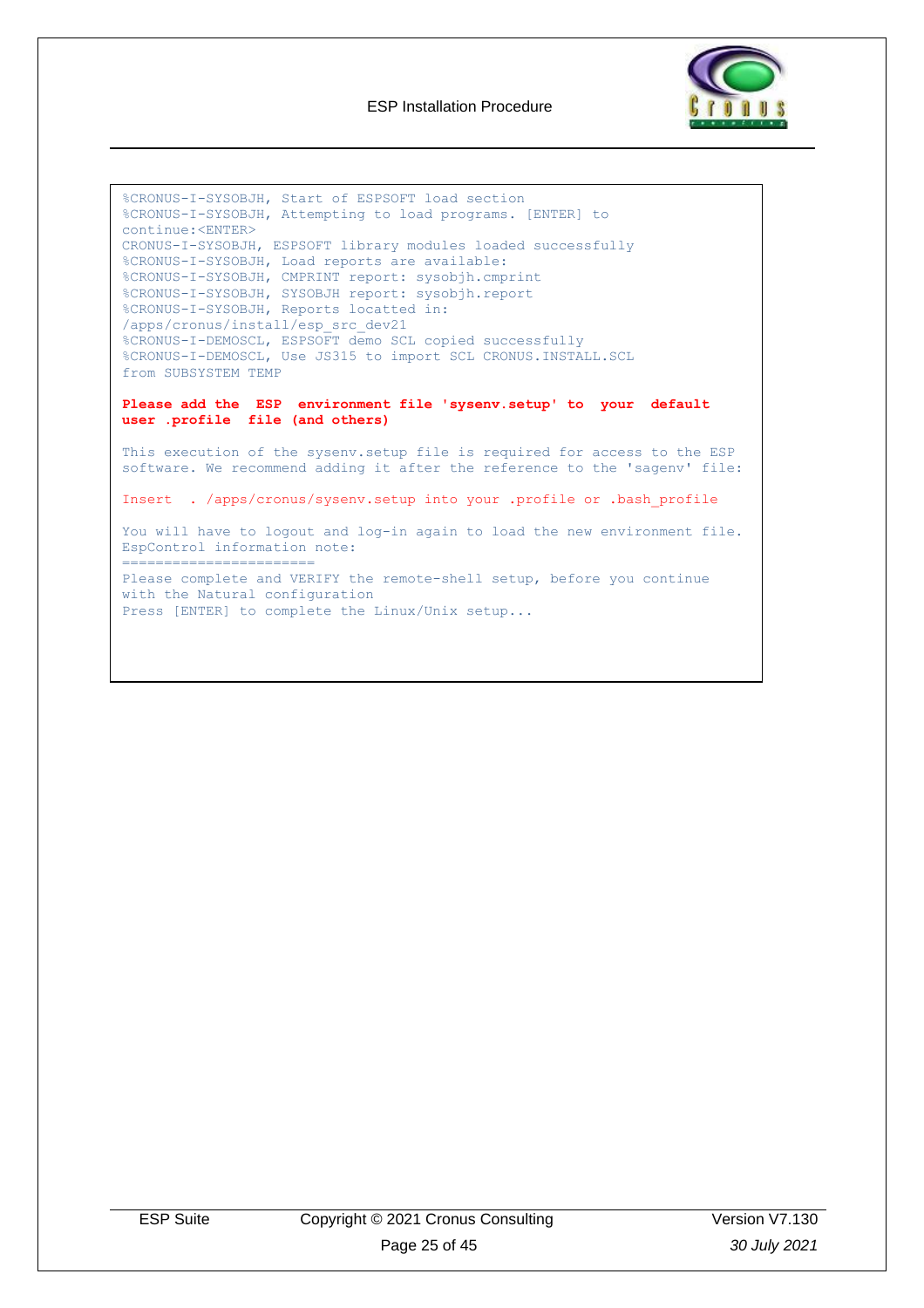

### **START OF INFORMATION NOTE:**

#### ESP environment configuration file

During the installation of ESP software, the file *\$CRONUS/scripts/espenv.<envname>.bsh* is created that contains important path definitions for each of the ESP environment(s).

The *espenv.<envname>.bsh* file for the environment should be updated if any of the default paths are modified.

**For example:** To relocate the default spool-staging area, the environment variable *\$PRINTTMP* which is by default located in directory *\$CRONUS/espspool\_tmp***,** should be modified to reflect the new path. The *\$PRINTTMP* environment variable references the directory that is used as temporary spool area when creating reports in Natural.

**Login environment files** *sysenv.setup* **&** *sysenv.setup.batch* **(Default configuration)** Important environment variables are defined in the Cronus *sysenv.setup* file. This file can be modified to allow global setting for a specific group or individual users.

**Important Variables** *CRONUS=\$SAG/cronus PATH=\$PATH:/usr/local/bin*

**Default aliases: (defined in** *\$CRONUS/sysenv.system***)** *alias <envname>='\$CRONUS/natscripts/<envname>'*

*Note: Additional "global" environment variables, path settings and alias can be defined to suite specific needs. By defining global settings-paths in the sysenv.setup or sysenv.system file, the amount of changes will be limited to a single file rather than changing all .profile files on the system.*

**NB Note:** After running the installation script , add the Cronus *sysenv.setup* script to your default *.profile*. In order to set the required environment variables, logout of the current session and log back in..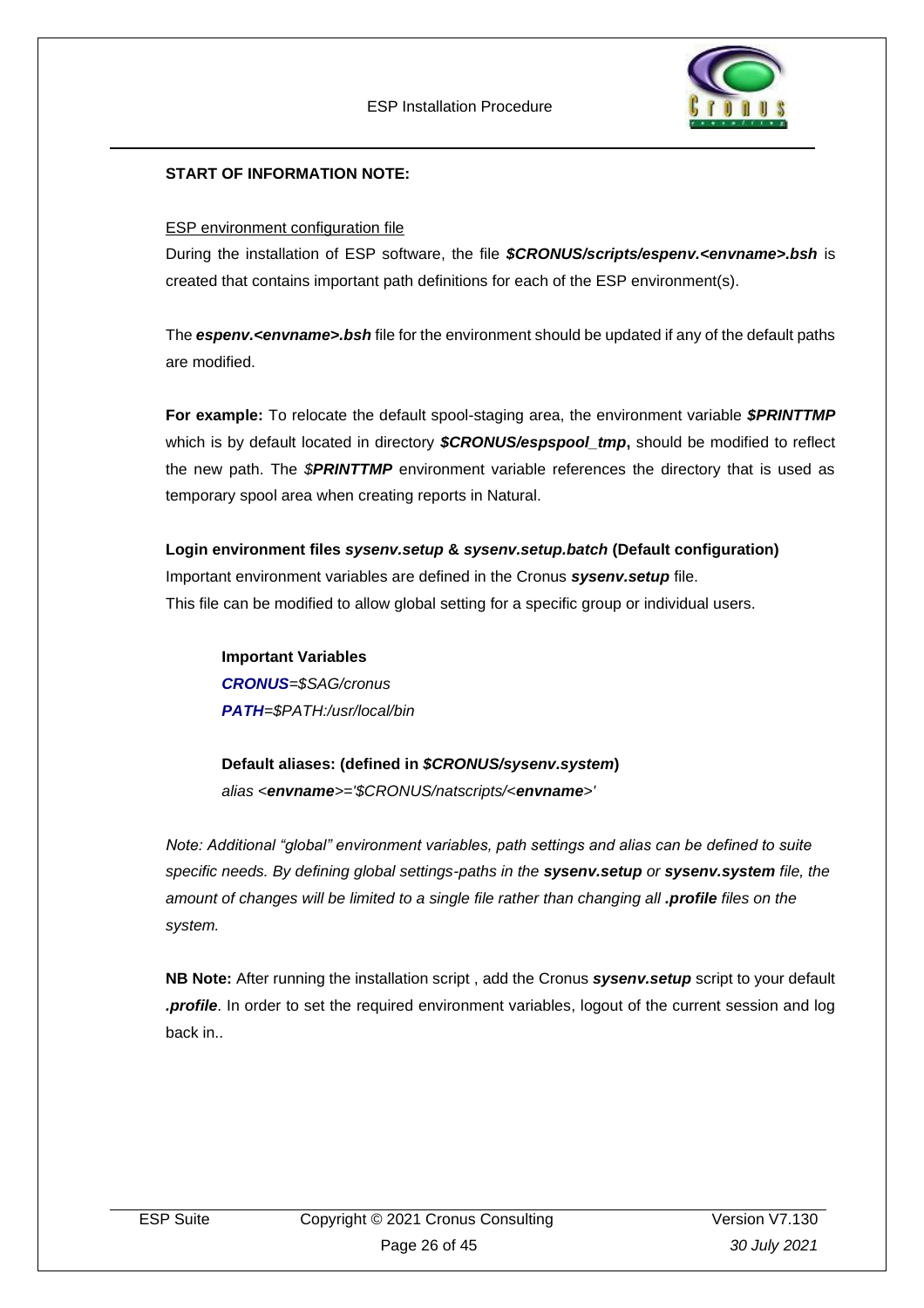

#### **Example Profile Definition:**

```
# My Profile
stty istrip
stty erase ^?
PATH=$PATH:/usr/bin:/usr/ucb:/etc:/usr/local/bin:.
export PATH
MANPATH=:/usr/man:/usr/share/man:/usr/local/man
export MANPATH
TERM=vt220 export TERM
. /opt/softwareag/sagenv ➔ The Software AG environment 
file
. /opt/softwareag/cronus/sysenv.setup ➔ The Cronus environment file
```
In order to change the default **EspControl temporary path** *(as per \$ESPCCTMP***)** , apply the **same change** on **ALL** environments. The path should be the **SAME** on all environments. The *ESPCCTMP* definition is located in the ESP environment file: *\$CRONUS/scripts/espenv.<envname>.bsh.*

#### **Important ESP variables**

| JBSDBID         | ESP Adabas Database Number (nnn)                  |
|-----------------|---------------------------------------------------|
| JBSENV          | <b>ESP Environment Name</b>                       |
| JBSPARM         | Natural Parameter Definition for online and batch |
| JBSBP           | Natural Bufferpool Name                           |
| JBSJE           | EspBatch batch structure name                     |
| JBSLD           | EspBatch logfile directory                        |
| JBSJS           | EspBatch batch-scripts directory                  |
| JBSUS           | EspBatch utilities directory                      |
| JBSUE           | EspBatch utilities logs directory                 |
| JBSTMP          | EspBatch temporary directory                      |
| <b>PRINTTMP</b> | EspBatch spool staging area                       |
| <b>ESPCCTMP</b> | EspControl scripts staging directory              |

### **END OF INFORMATION NOTE**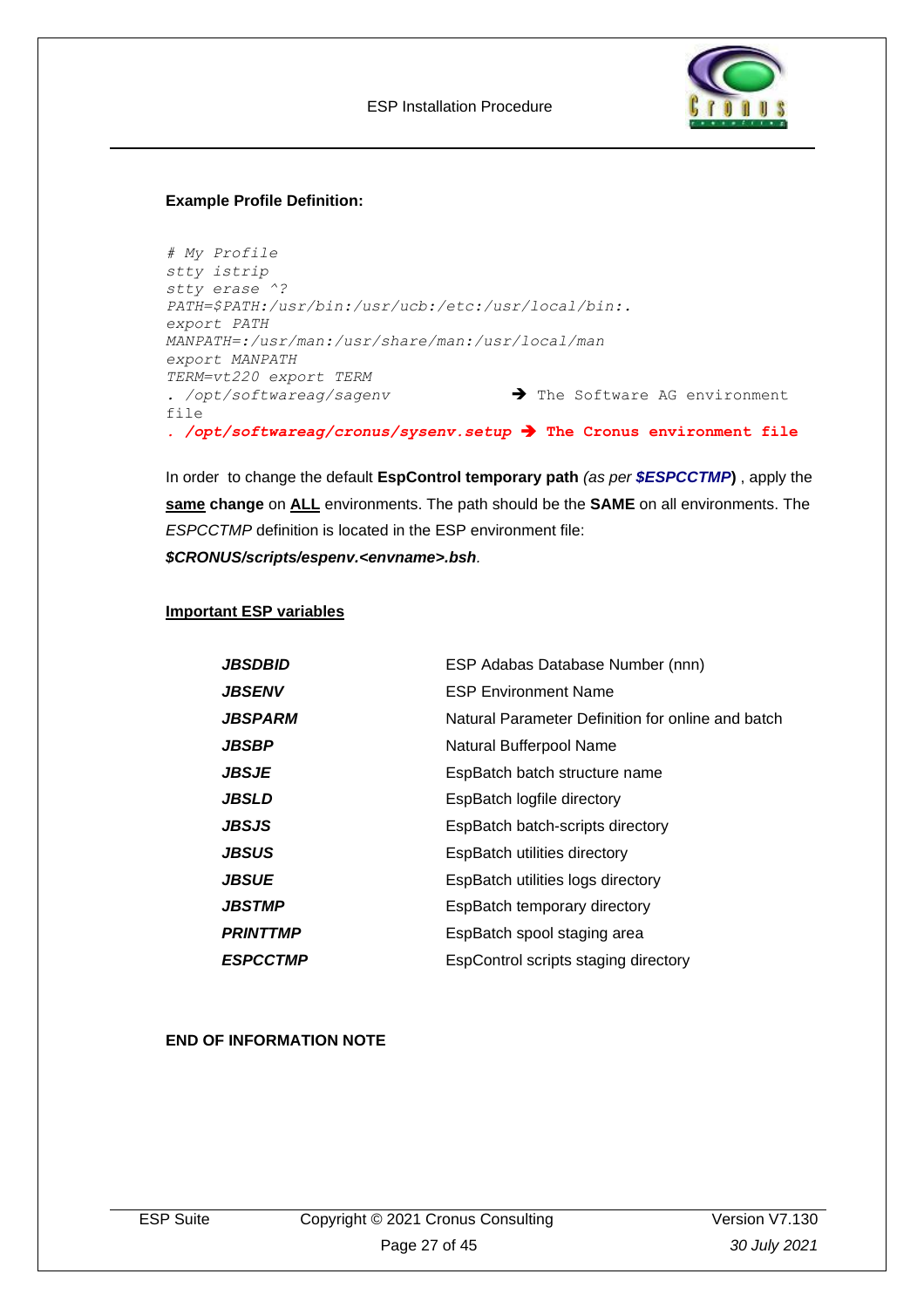

## <span id="page-27-0"></span>**11. LOAD ESP NATURAL PRORGAMS**

Continue with this section **only** if the *cronus\_vnnn\_install* **section** *CRONUS-E-SYSOBJH* failed. It is probably related to Natural Security not being configured corrected or as suggested.

**Example error report from INSTALL script.**

%CRONUS-I-SYSOBJH, Attempting to load programs. Enter to continue: %CRONUS-**E**-SYSOBJH, ESPSOFT library loaded failed %CRONUS-**E**-SYSOBJH, Investigate the error reports %CRONUS-**E**-SYSOBJH, CMPRINT report: sysobjh.cmprint %CRONUS-**E**-SYSOBJH, SYSOBJH report: sysobjh.report %CRONUS-**E**-SYSOBJH, Reports locatted in: /usr/sag/cronus/install/esp\_src

This is probably because the prerequisites were **not** followed especially with regards to defining the library *ESPSOFT* in **Natural Security**, and/or the installer does not have **full** access to execute the Natural *SYSOBJH* utility.

### If **Natural Security** is installed

- ➢ Access to Natural environment must be set with *AUTO=ON*
- ➢ 'Logon to Library' messages must be suppressed.
- ➢ Access to the Natural library *ESPSOFT* must be **PUBL** for installation. (full access)
- ➢ The installer needs **full access** to the Natural load utility *SYSOBJH*.

For further information on Natural Security setup, please consult Natural Security Administrator or refer to the Software AG Natural Security documentation.

The Natural load utility *SYSOBJH* requires pre-defined workfiles to be setup before executing the load process.

The installer (user running this installation script or commands) must have **full access** to the *SYSOBJH* **utility** and **library** *ESPSOFT* as defined in **Natural Security**.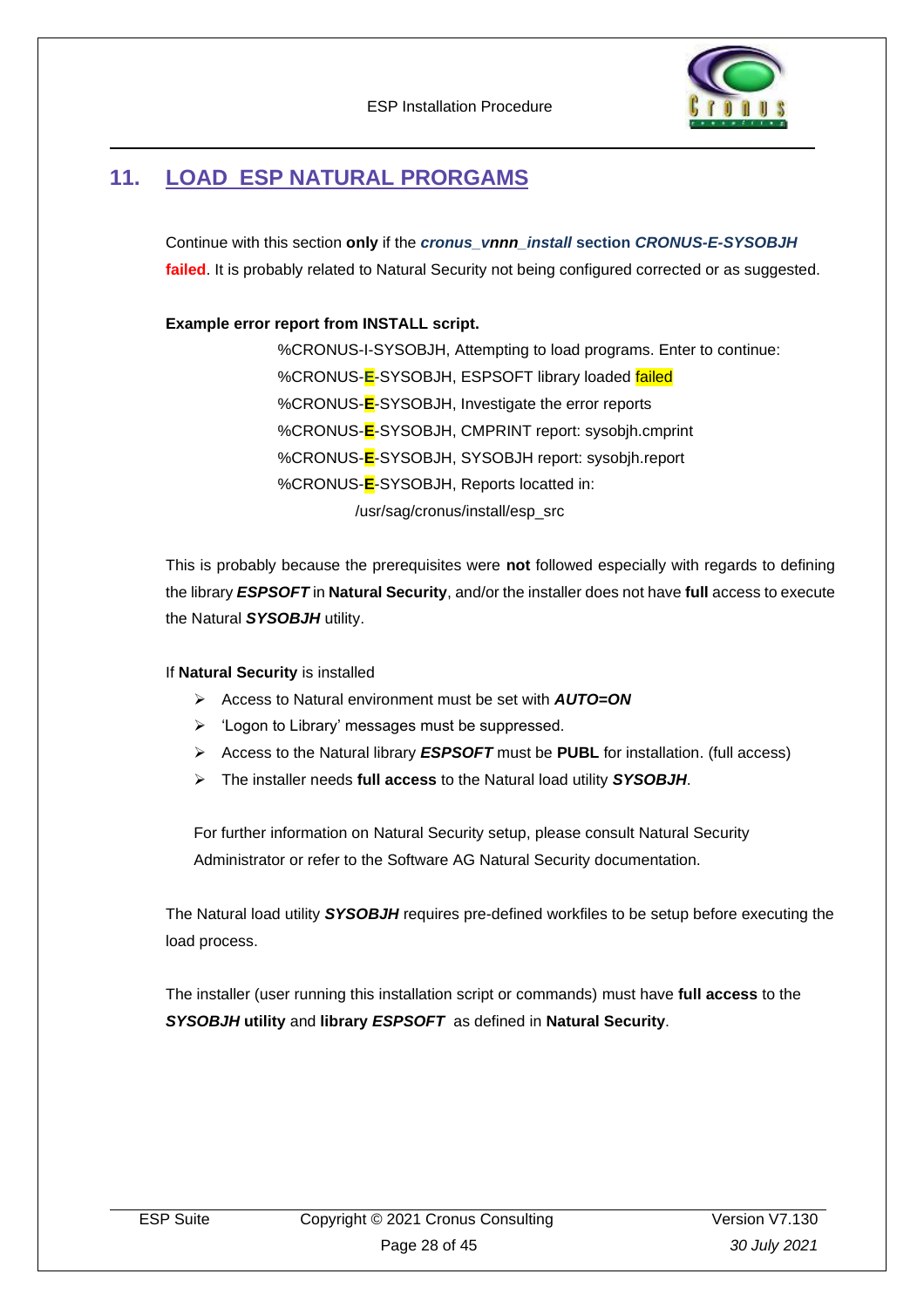

To manually execute the SYSOBJH load process:

Set the following **workfiles 3 & 4** as temporary files and set **workfile 1** as main input file.

#### **Example.**

*NATWK01=\$CRONUS/install/esp\_src/esp.obj.V7.n.n.sag NATWK03=/tmp/wf3.txt NATWK04=/tmp/wf4.txt export NATWK01 NATWK03 NATWK04*

Execute Natural using the "newly" created natparm "*espdev*,*espqa* or *espprd*"

*natural parm=<your\_parm> etid=\$\$ bp=<your\_natbp\_name>*  **or**  *execute the alias "espdev" "espqa" or "espprd"*

(The aliases are set-up in the sysenv.system file and it executes the script in the *\$CRONUS/natscripts* directory)

On the direct command line enter "*SYSOBJH*"

Select **Load Objects** Select **Load objects from Natural work file(s)** Select **Portable format** Verify the workfile name: **Work file** *\$NATWK01* **Continue with defaults Load all object from the workfile Enter on the confirmation screen** You should see a message "**Load Function Started**"

Once the load has completed you will see a report with all the objects loaded – Use PF 3 or *(%k3*) to terminate SYSOBJH session…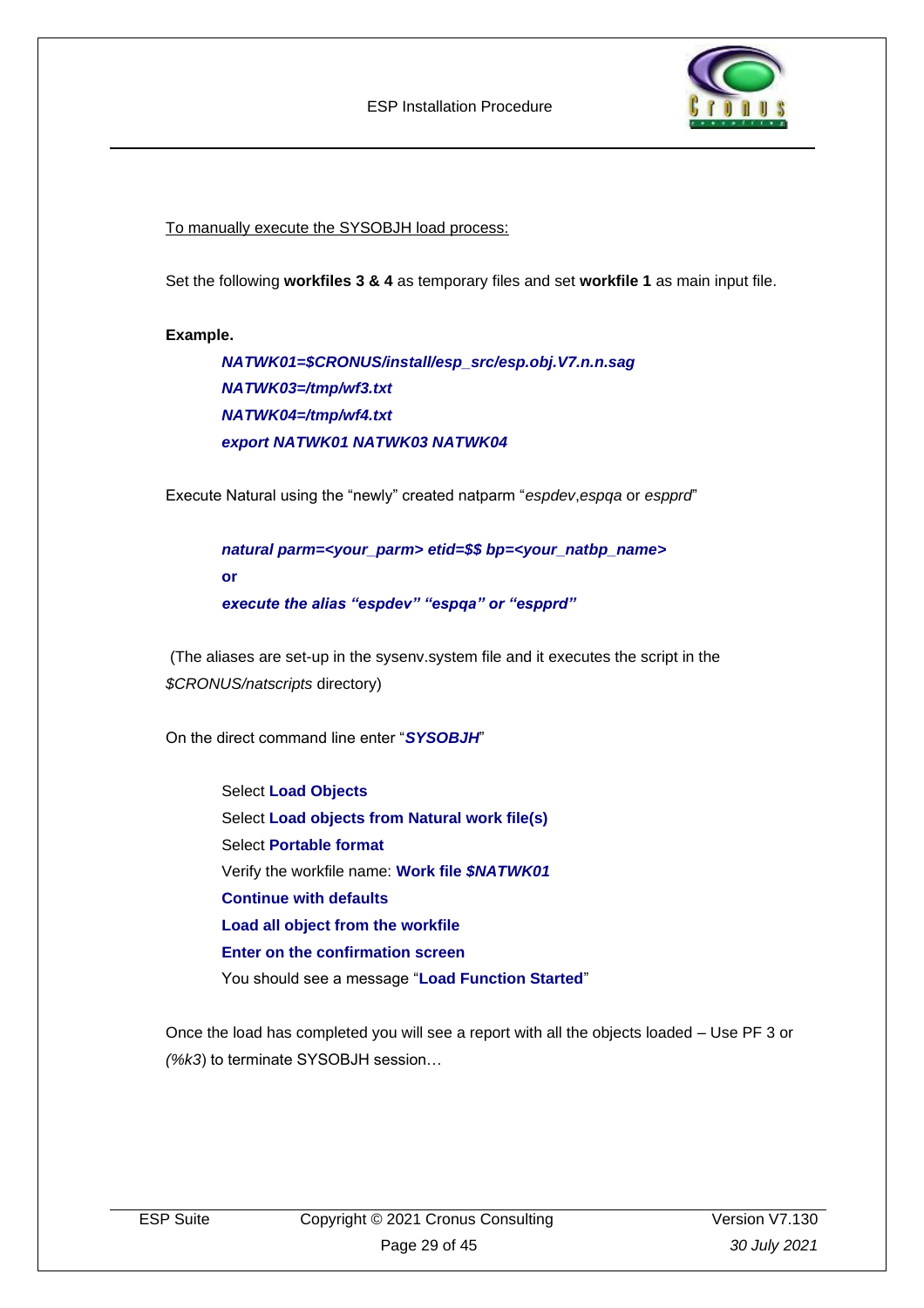

## <span id="page-29-0"></span>**12. EXECUTE THE ESP INSTALL PROGRAM**

Start a Natural session using the "newly" created natparm and alias definitions located under *\$CRONUS/natscripts/ "espdev" "espqa"* or *"espprd"* 

*natural parm=<your\_parm> etid=\$\$ bp=<your\_natbp\_name>* 

On the Natural direct command prompt execute.

*LOGON ESPSOFT INSTALL*

### **The** *INSTALL* **program installs the ESP software in the following sequence:**

### ▪ **EspMenu**

Default user menus and functions **MA\*** are defined including the administrator account MENUADM.

**EspBatch** 

Default user menus and functions **JS\*** are defined including the ESPBATCH default configuration and environment settings.

**EspAuto** 

Default user menus and functions **JS4\*** are defined including the ESPAUTO default configuration and environment settings.

▪ **EspControl**

Default user menus and functions **CC\*** are defined.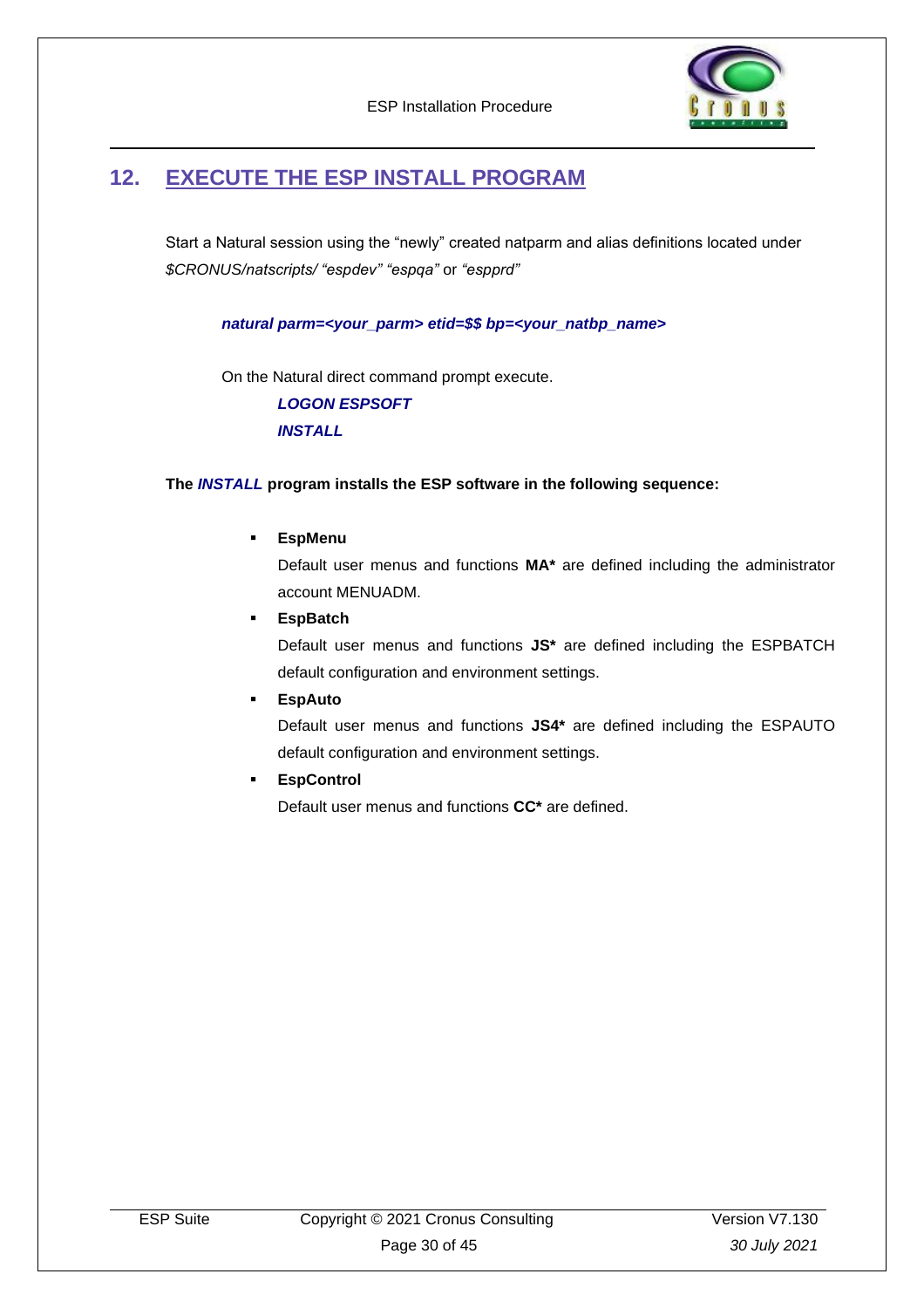

## <span id="page-30-0"></span>**13. ESPMENU INSTALL**

### **EspMenu Defaults**

| <b>Cronus SUN U25</b>                                                                   | $-10x$ |
|-----------------------------------------------------------------------------------------|--------|
| Edit Options Send Receive Window Help<br>File                                           |        |
| Cronus Consulting - EspMenu Setup                                                       |        |
| EspMenu FUSER Path: /apps/sag/nat/fuser_espfuser_                                       |        |
| Company Name: *** Cronus Consulting - DEMO ***                                          |        |
| Admin Group: sag                                                                        |        |
| Enable User Exit: N (ESPUX001)                                                          |        |
|                                                                                         |        |
|                                                                                         |        |
|                                                                                         |        |
|                                                                                         |        |
|                                                                                         |        |
|                                                                                         |        |
| Enter-PF1---PF2---PF3---PF4---PF5---PF6---PF7---PF8---PF9---PF10--PF11--PF12---<br>Quit |        |
| ANSI   TCP/IP   11:47<br>0000                                                           |        |

#### **Parameters:**

| <b>FUSER Program Path:</b> | Natural Fuser O/S Path                                                         |  |  |
|----------------------------|--------------------------------------------------------------------------------|--|--|
| <b>Company Name:</b>       | Main Heading in EspMenu                                                        |  |  |
| <b>Admin Group:</b>        | Administrator group for menu access. This group should be                      |  |  |
|                            | defined on the Linux O/S level, users that are linked to this O/S              |  |  |
|                            | group will automatically have administrator access to EspMenu.                 |  |  |
|                            | The ADMIN group can be set to any existing group on the O/S or                 |  |  |
|                            | a new group can be added to match this group name.                             |  |  |
| <b>Enable User Exit:</b>   | Valid values are Yes and No. If Y is specified, function key PF2               |  |  |
|                            | is enabled while using <b>EspMenu</b> , if <b>PF2</b> is invoked the user exit |  |  |
|                            | <b>ESPUX001</b> is called after the termination of EspMenu.                    |  |  |
|                            | This user-exit can be modified to call a user-defined                          |  |  |
|                            | program/menu.                                                                  |  |  |

### **For more detail on EspMenu refer to EspMenu documentation.**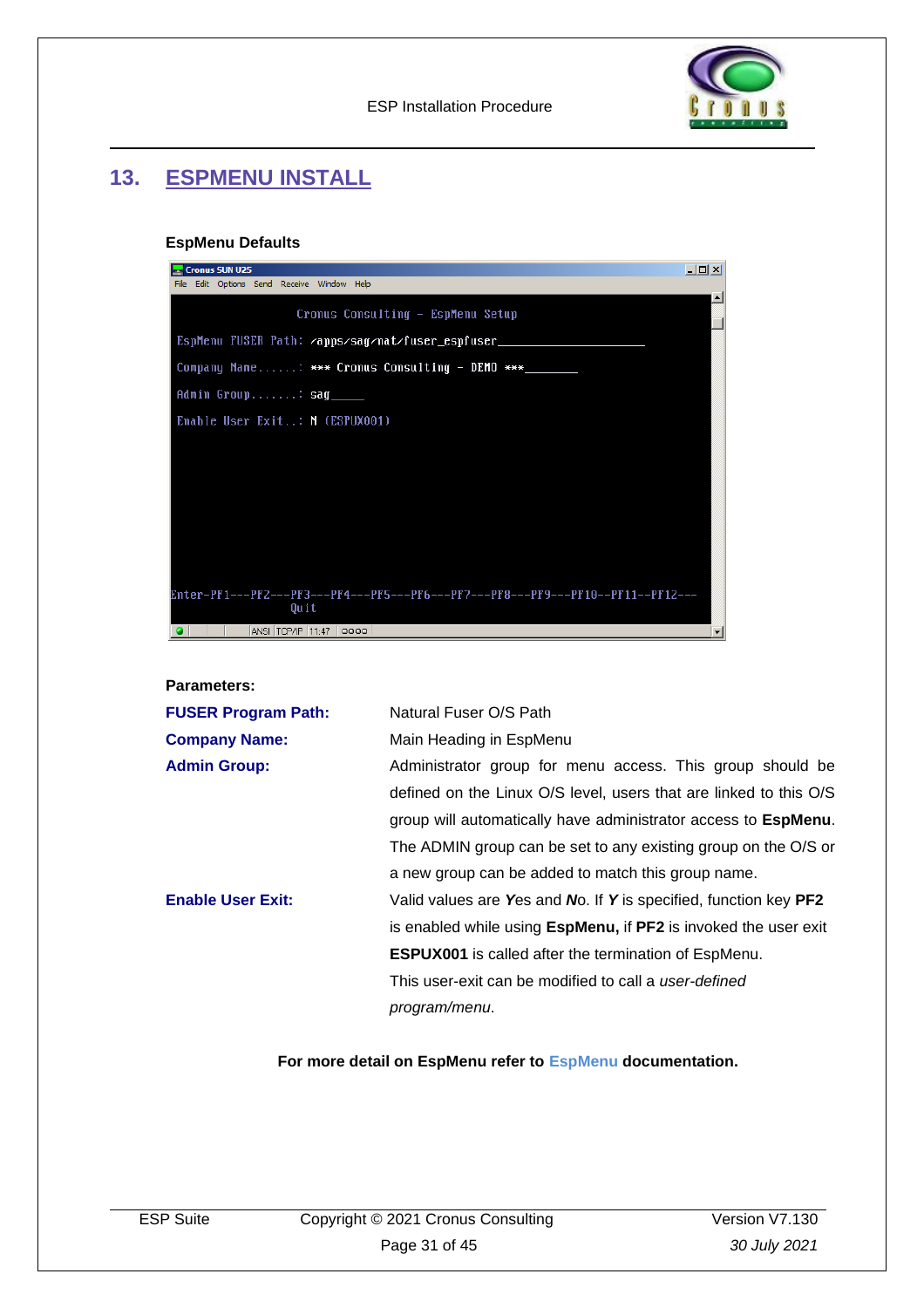ESP Installation Procedure



## <span id="page-31-0"></span>**14. ESPBATCH INSTALL**

### **EspBatch Defaults**

| Cronus SUN U25                                                                                                                                                                                                                                                                                                                                                                              | $ \Box$ $\times$ |
|---------------------------------------------------------------------------------------------------------------------------------------------------------------------------------------------------------------------------------------------------------------------------------------------------------------------------------------------------------------------------------------------|------------------|
| File Edit Options Send Receive Window Help                                                                                                                                                                                                                                                                                                                                                  |                  |
| Cronus Consulting - EspBatch Setup                                                                                                                                                                                                                                                                                                                                                          |                  |
| <b>Sub Systems</b><br>LOG: /data/sag/cronus/data/dev21/wf/LOGS<br>NOTIFY: /data/saq/cronus/data/dev21/wf/NOTIFY<br>REPLIES: /data/saq/cronus/data/dev21/wf/replies<br>$A$ RCHIVE: /data/saq/cronus/data/dev21/espspool_archive________________<br>FMONPATH: /data/saq/cronus/espfmon<br>FMONERR: /data/sag/cronus/data/dev21/wf/FMONERR<br>FMONLOG: /data/sag/cronus/data/dev21/wf/FMONLOG_ |                  |
| Default Printer<br>Logical Printer ID.: laser1<br>Description: Laser Printer<br>Form Type: $\text{default}$<br>Physical Printer ID: laser____                                                                                                                                                                                                                                               |                  |
| EspBatch FUSER Path: /apps/sag/nat/fuser_espfuser_<br>Enter-PF1---PF2---PF3---PF4---PF5---PF6---PF7---PF8---PF9---PF10--PF11--PF12---<br>Quit<br>ANSI TCP/IP 11:58 0000                                                                                                                                                                                                                     |                  |

**Default Parameters:**

| <b>PATHS:</b>               | The default logfile and workfile locations are displayed.<br>These |
|-----------------------------|--------------------------------------------------------------------|
|                             | paths may be modified but can also be changed after the            |
|                             | installation using the EspBatch JS002 ESPBATCH SETUP               |
|                             | configuration utility.                                             |
| <b>EspBatch FUSER path:</b> | The fuser path location for the ESP software is displayed. This    |
|                             | value is automatically detected and should be verified before      |
|                             | confirming the action.                                             |

**EspBatch default configuration settings**

| 6<br>"<br>ı<br>L |
|------------------|

e Copyright © 2021 Cronus Consulting Page 32 of 45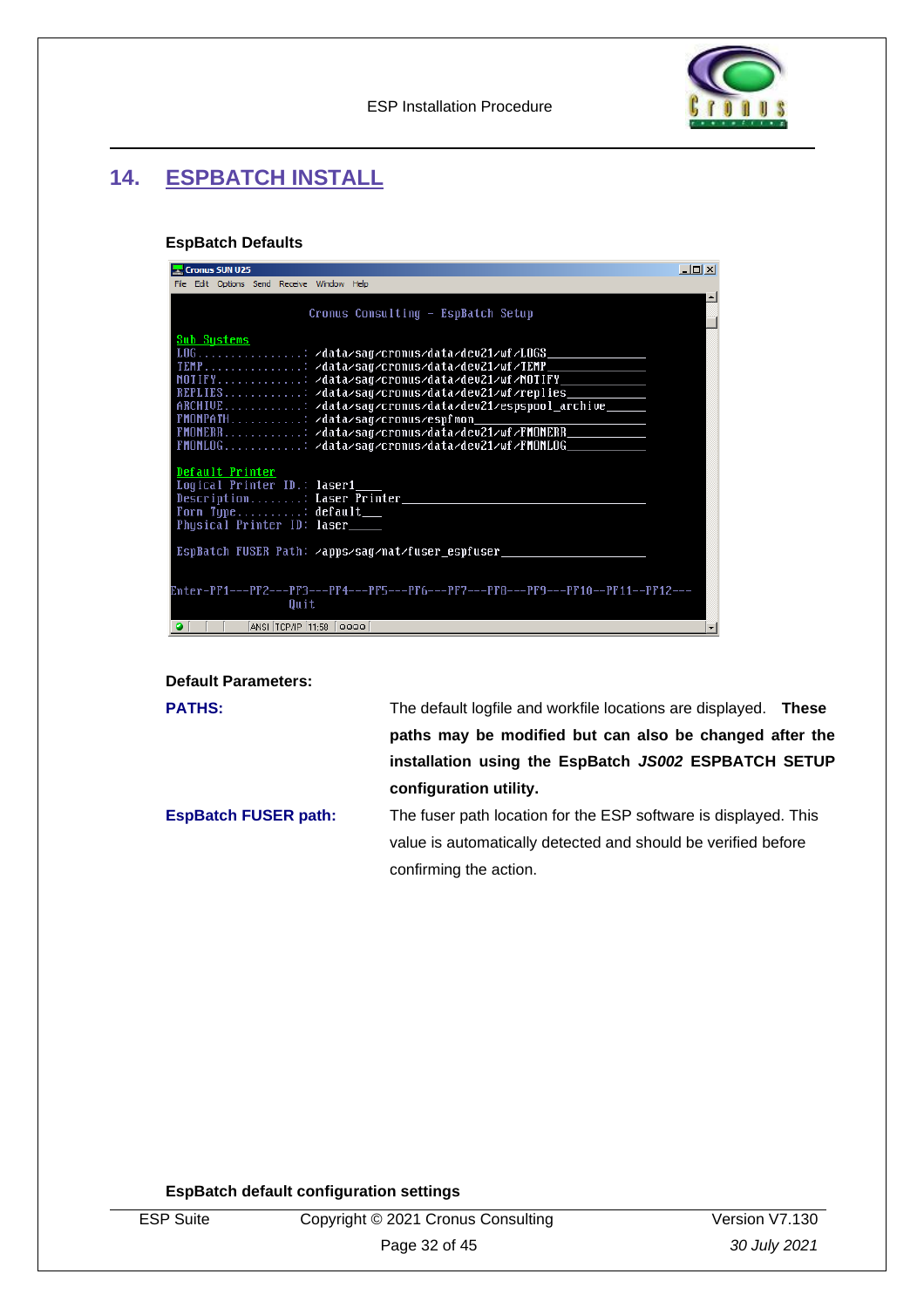

| Cronus SUN U25                                                                                                                                                                                                                                                                                                                  | $    \times$ $-$                           |  |
|---------------------------------------------------------------------------------------------------------------------------------------------------------------------------------------------------------------------------------------------------------------------------------------------------------------------------------|--------------------------------------------|--|
| File Edit Options Send Receive Window Help                                                                                                                                                                                                                                                                                      |                                            |  |
| Batch No: 0_____________Rollover Batch No: 99999999999 EspPause Flags: NONE_<br>Run ID: 0____________ Rollover Run ID: 99999999999 SCL Start User: CRONUS_<br>Status: KILL Batch Submit User: sag_____ Default Env ID: 21_<br>XI Text.: Y Batch: N Job Name Submit: N The Chu Name: DEU21<br>Setup Card Format: ASCII__________ | Abort SCL Head: Y<br>GDG MAX Version: 9999 |  |
| Global RC:<br>E-Mail<br>Sender Name: info_______________________________Domain: @cronus.co.za_____<br>Parameters: sendmail -t -oi -oem -r<br>Notify On: Y Address: support@cronus.co.za______________                                                                                                                           |                                            |  |
| Server Type: SMTPSERVER<br>Remove Logs: $N$<br>SMIP Server: smtp.mweb.co.za (IP/Domain)                                                                                                                                                                                                                                         |                                            |  |
| Enter-PF1---PF2---PF3---PF4---PF5---PF6---PF7---PF8---PF9---PF10--PF11--PF12---<br>Exit Upd                                                                                                                                                                                                                                     |                                            |  |
| ANSI TCP/IP 12:13 0000<br>۰                                                                                                                                                                                                                                                                                                     |                                            |  |

### **PLEASE NOTE:**

**When configuring "sudo" the Linux Systems Administrator must setup the option to PRESERVE the environment variables. Eg. On Solaris 10+ the** *–E* **parameter should be set during this setup process. Example: "Super Access Command:** *sudo –E***" .On other O/S like AIX remove the** *env\_reset* **default from the** *sudouers* **list**.

**To use the default values continue with PF5 (UPD)**

### **EMAIL Setup:**

Define your email **SMTP server information** – the values displayed are **example** values only.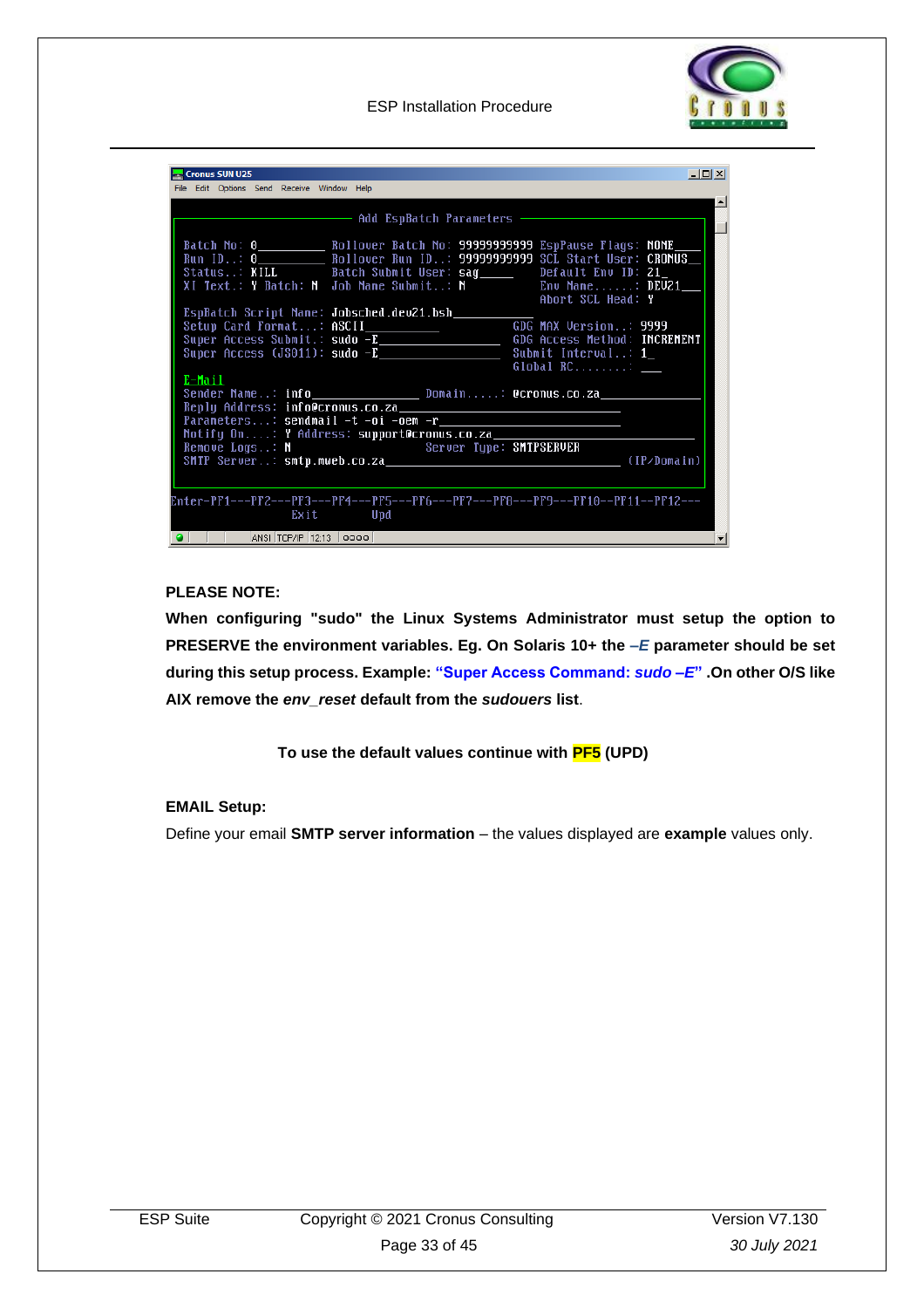

### **EspBatch Defaults**

| Cronus SUN U25                                               |                                                                                                               | $\Box$ D $\Box$ |
|--------------------------------------------------------------|---------------------------------------------------------------------------------------------------------------|-----------------|
| File Edit Options Send Receive Window Help                   |                                                                                                               |                 |
| Walid Options are: (P)arameters                              |                                                                                                               |                 |
| Environment ID: 21                                           | Matural Security: $N$<br>Auto Login: $N$                                                                      |                 |
|                                                              | EspBatch Path: /data/sag/cronus/batch/dev21_                                                                  |                 |
|                                                              | EspBatch Setup File: /data/sag/cronus/sysenv.setup.batch___________________                                   |                 |
|                                                              | Natural FUSER path: /apps/sag/nat/fuser_espfuser__________________________                                    |                 |
|                                                              |                                                                                                               |                 |
| Natural Bufferpool: natbp___                                 | Create Log Files: Y                                                                                           |                 |
| Natural Parameter Module: dev21<br>Remove TEMP work files: N | Remove Scripts: $N$                                                                                           |                 |
|                                                              | Record Hold Processing (WH).:: ____ User Database ID (UDB): ___                                               |                 |
|                                                              | User Identification $E$ (ETID): $\overline{\phantom{0}}$ Storage for Sort (SORTSZE): $\overline{\phantom{0}}$ |                 |
| Zero Division                                                | (ZD): _____ Max DBMS Calls (MADIO): ____<br>Day Differential (DD): Default Rep No (MAINPR).: _                |                 |
|                                                              | Time Differential +-HH, MM (TD): <u>- Page Size</u> (PS): _                                                   |                 |
| Line Size                                                    | (LS): <u>___</u> Parameter Input : S                                                                          |                 |
|                                                              |                                                                                                               |                 |
| Exit Upd                                                     | Enter-PF1---PF2---PF3---PF4---PF5---PF6---PF7---PF8---PF9---PF10--PF11--PF12---                               |                 |
| ANSI TCP/IP 12:31 0000                                       |                                                                                                               |                 |

### **To use the default values continue with PF5 (UPD)**

### **Parameters:**

| Environment ID:             | Numeric value used to identify the environment.               |             |
|-----------------------------|---------------------------------------------------------------|-------------|
| <b>Natural Security:</b>    | Valid values are: (Y)es and ( $M$ )o. If set to (Y)es the job |             |
|                             | step will run under control of Natural Security.              |             |
| Auto Login:                 | Valid values are: (Y)es and (M)o. If set to (Y)es Natural     |             |
|                             | Security is invoked with AUTO=ON.                             |             |
| EspBatch Path:              | Contains the file system path used by EspBatch for            |             |
|                             | script generation and log file creation. The EspBatch         |             |
|                             | Path may only be defined for the default EspBatch             |             |
|                             | environment. This field is protected for other                |             |
|                             | environments.                                                 |             |
| <b>EspBatch Setup File:</b> | Contains the file system path and name of the EspBatch        |             |
|                             | environment file. The environment file contains settings      |             |
|                             | required by EspBatch which include environment                |             |
|                             | variables, a link to the shared libraries and execution of    |             |
|                             | the "sagenv".                                                 |             |
| Natural FUSER path:         | Contains the file system path of the EspBatch source          |             |
|                             | code. The Natural FUSER Path may only be defined for          |             |
|                             | the default EspBatch environment. This field is protected     |             |
|                             | for other environments.                                       |             |
| <b>ESP Suite</b>            | Copyright © 2021 Cronus Consulting                            | Version V7. |
|                             |                                                               |             |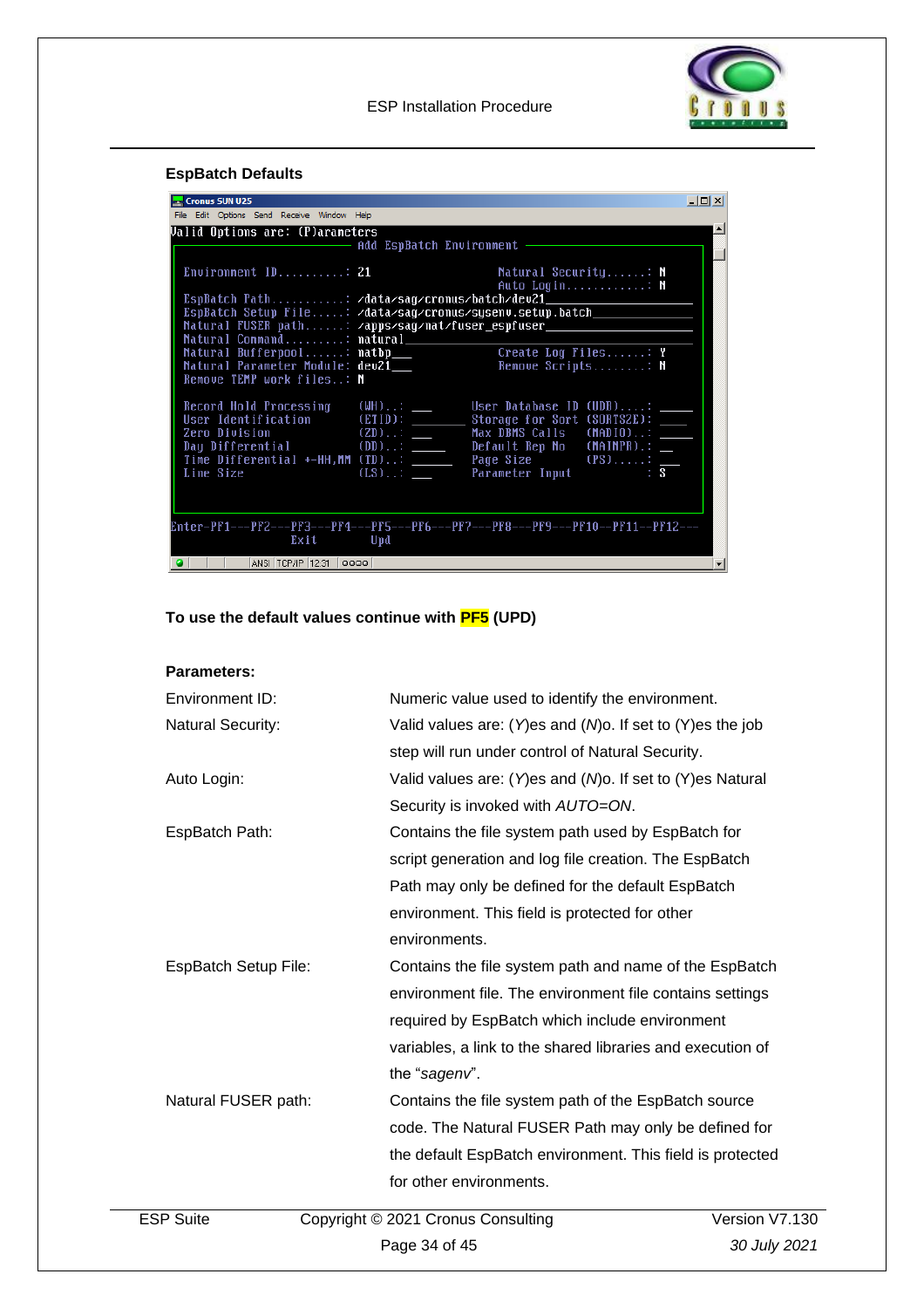ESP Installation Procedure



| Natural Command:          | Contains the name of the natural executable. Default is              |
|---------------------------|----------------------------------------------------------------------|
|                           | natural.                                                             |
| Natural Bufferpool:       | The Natural Bufferpool used when submitting jobs steps               |
|                           | using the specified environment.                                     |
| Create Log Files:         | Valid values are: (Y)es and ( $M$ )o. If set to (Y)es a              |
|                           | detailed log file is created in Sub System LOG for each              |
|                           | batch job. The naming convention used for these log                  |
|                           | files is batch-id-<br>batch no>. <espbatch env="">. Batch</espbatch> |
|                           | No contains the system generated batch number and                    |
|                           | EspBatch Env contains the value of batch variable                    |
|                           | <b>ENVIND.</b>                                                       |
| Natural Parameter module: | The Natural parameter module used when submitting                    |
|                           | jobs steps using the specified environment.                          |
| <b>Remove Scripts:</b>    | Valid values are: (Y)es and ( $M$ )o. If set to (Y)es the            |
|                           | script used to submit a Job step is removed after the                |
|                           | script has completed execution. A value of (M) or etains             |
|                           | the script after execution.                                          |
| Remove TEMP work files:   | Valid values are: $(Y)$ es and $(N)$ o. If set to $(Y)$ es           |
|                           | temporary work files are removed after execution of the              |
|                           | job step. A value of (M) or etains temporary work files.             |
| Profile parameters:       | Refer to Software AG's Natural documentation for a                   |
|                           | description of the allowable natural parameter module                |
|                           | parameter values.                                                    |
| Parameter Input:          | Valid values are: (S)ingle and (M)ulti. This parameter is            |
|                           | used to control the method whereby parameters are                    |
|                           | stacked for input within a natural module. If (S)ingle is            |
|                           | specified then the natural module must contain a single              |
|                           | INPUT statement e.g. INPUT #PARM1 #PARM2. If                         |
|                           | (M) ulti is specified then each parameter must have its              |
|                           | own INPUT statement e.g. INPUT #PARM1, INPUT                         |
|                           | #PARM2. Note that natural programs executed from                     |
|                           | library ESPSOFT are always executed with parameter                   |
|                           | input type (M) ulti. If no value is specified the parameter          |
|                           | input type defaults to (S)ingle for all libraries except             |
|                           | library ESPSOFT.                                                     |

**After the INSTALL program your can execute the FAST command to load the EspMenu programs. FIN out of Natural on direct command prompt.**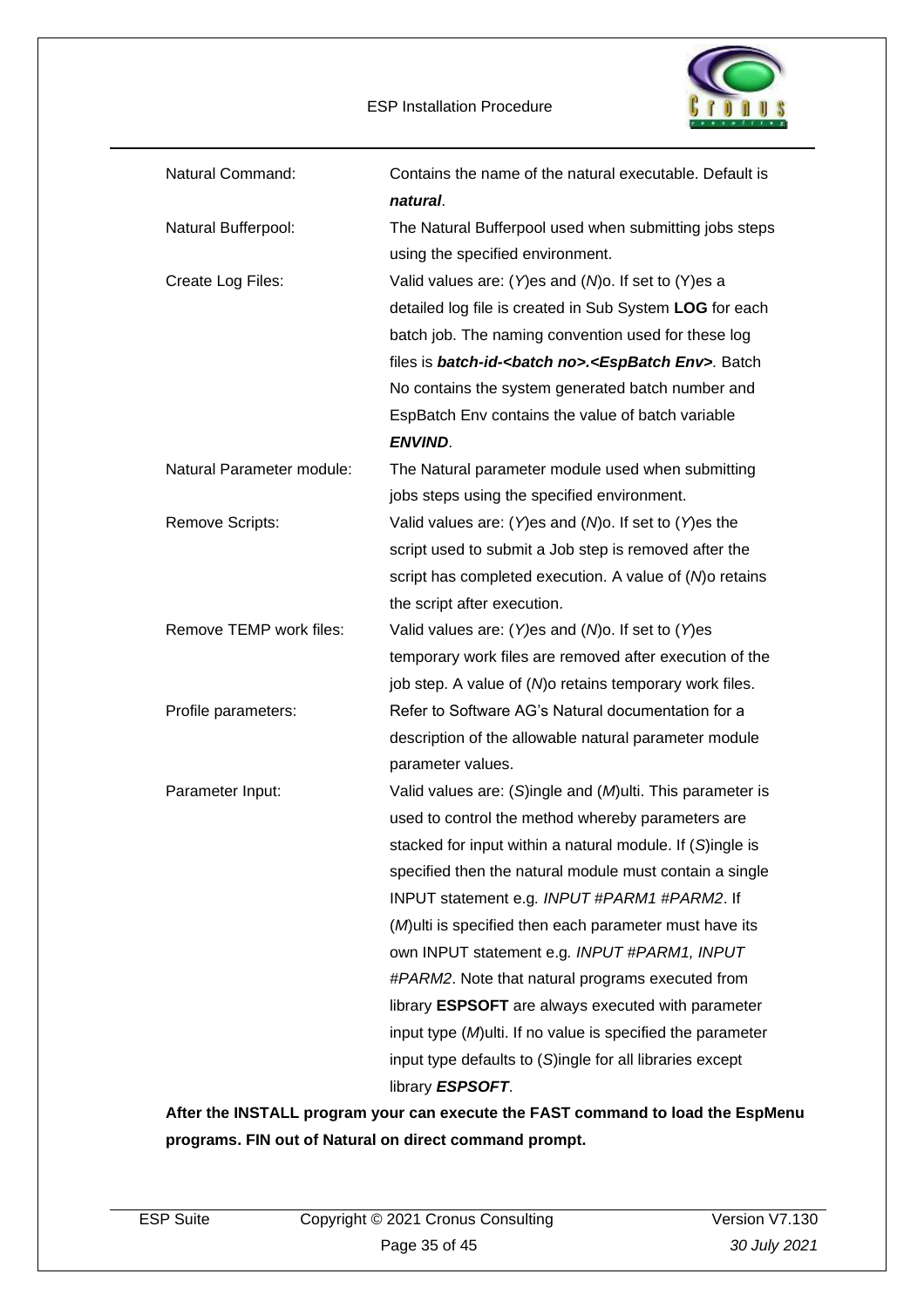

### <span id="page-35-0"></span>**14.1 ESP scripts**

#### **START OF INFORMATION NOTE:**

The ESP scripts are defined in the directory **\$CRONUS/scripts**

### **The following scripts are defined.**

- **Eg.**
- JobScheduler script *Jobsched.<env>.bsh* AutoScheduler script *Autosched.<env>.bsh* AutoScanner script *Autoscan.<env>.bsh* EspBatch Scheduler start-up script *start.espbatch.<env>.bsh* EspAuto Scheduler start-up script *start.espauto.<env>.bsh* Cronus RC script *cronus\_rc\_<env>.bsh* Cronus API interface script *espapi\_dev.bsh*

**EspBatch JobScheduler scripts:** Poling program used by EspBatch to submit jobs. One check to see if it is active by using function *JS012* **or** *JS015* "Display Scheduled and Executing Jobs" (Will show "Running" next to Status: field in top right of screen) or on Linux prompt with "*ps –ef | grep Jobsched*". If the poling program "Jobscheduler" is not running, batch jobs can still be submitted to the input queue, however execution will only commence once the "Jobscheduler" is restarted. "Jobscheduler" must be restarted from O/S prompt by executing \$CRONUS/scripts/start.espbatch.<env>.bsh. A logfile is available in *\$CRONUS/batch/<env\_name>/logs/JOBSCHED.<env-name>.LOG* for start-up information.

**END OF INFORMATION NOTE:**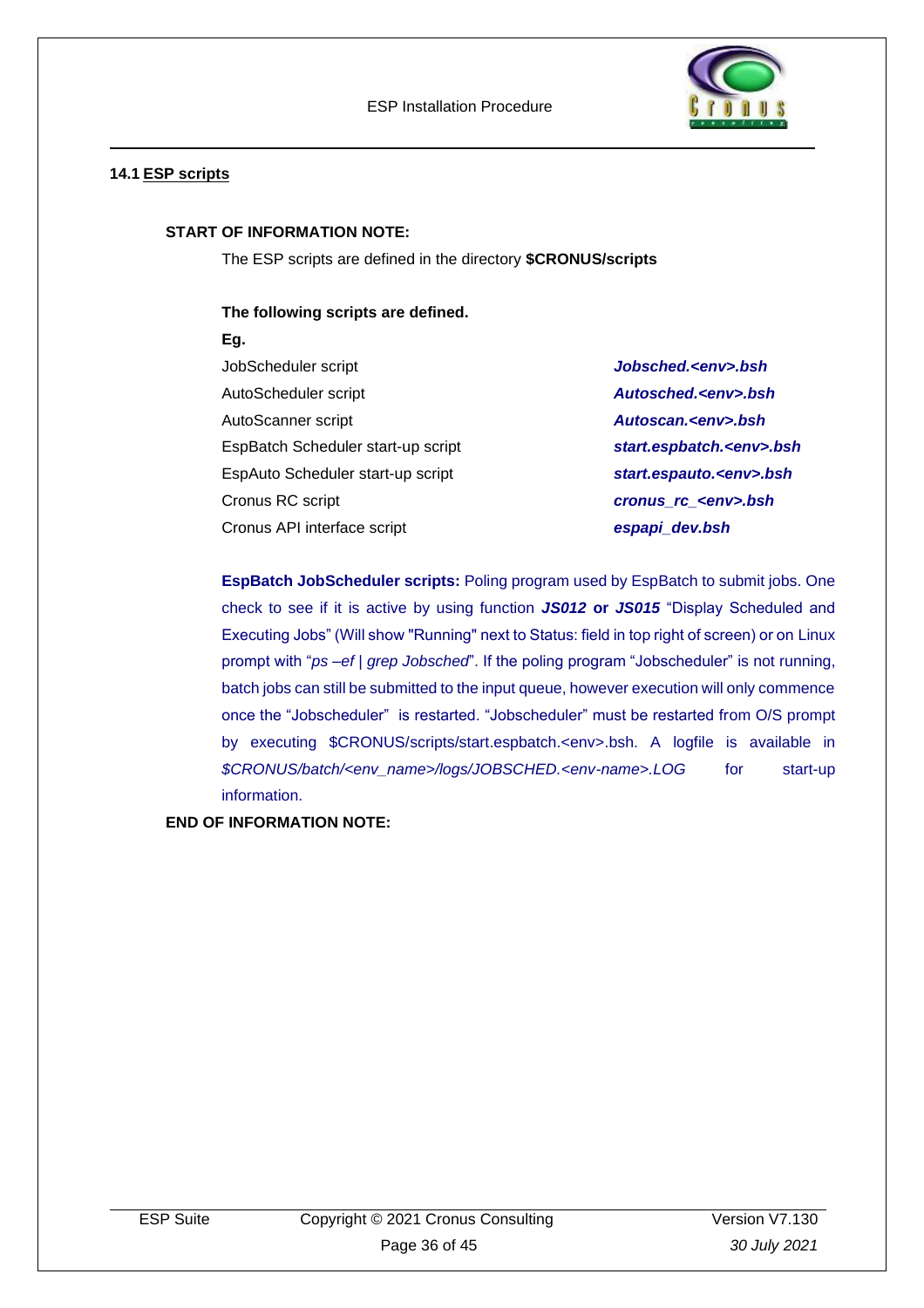ESP Installation Procedure



### <span id="page-36-0"></span>**14.2 Requirements for Cobol**

**Skip this section if COBOL is not being used.**

If Cobol is installed and is required to be executed via EspBatch, please verify that a "*cobenv*" file located under **\$SAG** – (see example cobenv-file below). This file should also be referenced by you sysenv.setup.batch script in the \$CRONUS directory.

Example **cobnev** file - *\$SAG/cobenv*

*export COBDIR=/opt/microfocus/cobol export PATH=\$COBDIR/bin:\$PATH export LD\_LIBRARY\_PATH=\$COBDIR/lib:\$LD\_LIBRARY\_PATH export COBPATH=/usr/sag/cobol/load*

### <span id="page-36-1"></span>**14.3 START THE EspBatch Scheduler**

To start the Job-scheduler script, execute the start-up script on Linux command prompt: **Start the EspBatch Scheduler Process Eg:** *cd \$CRONUS/scripts start.espbatch.<env>.bsh* 

You can view the logfile created in *\$CRONUS/batch/<env\_name/logs/JOBSCHED.<env>.LOG* for errors.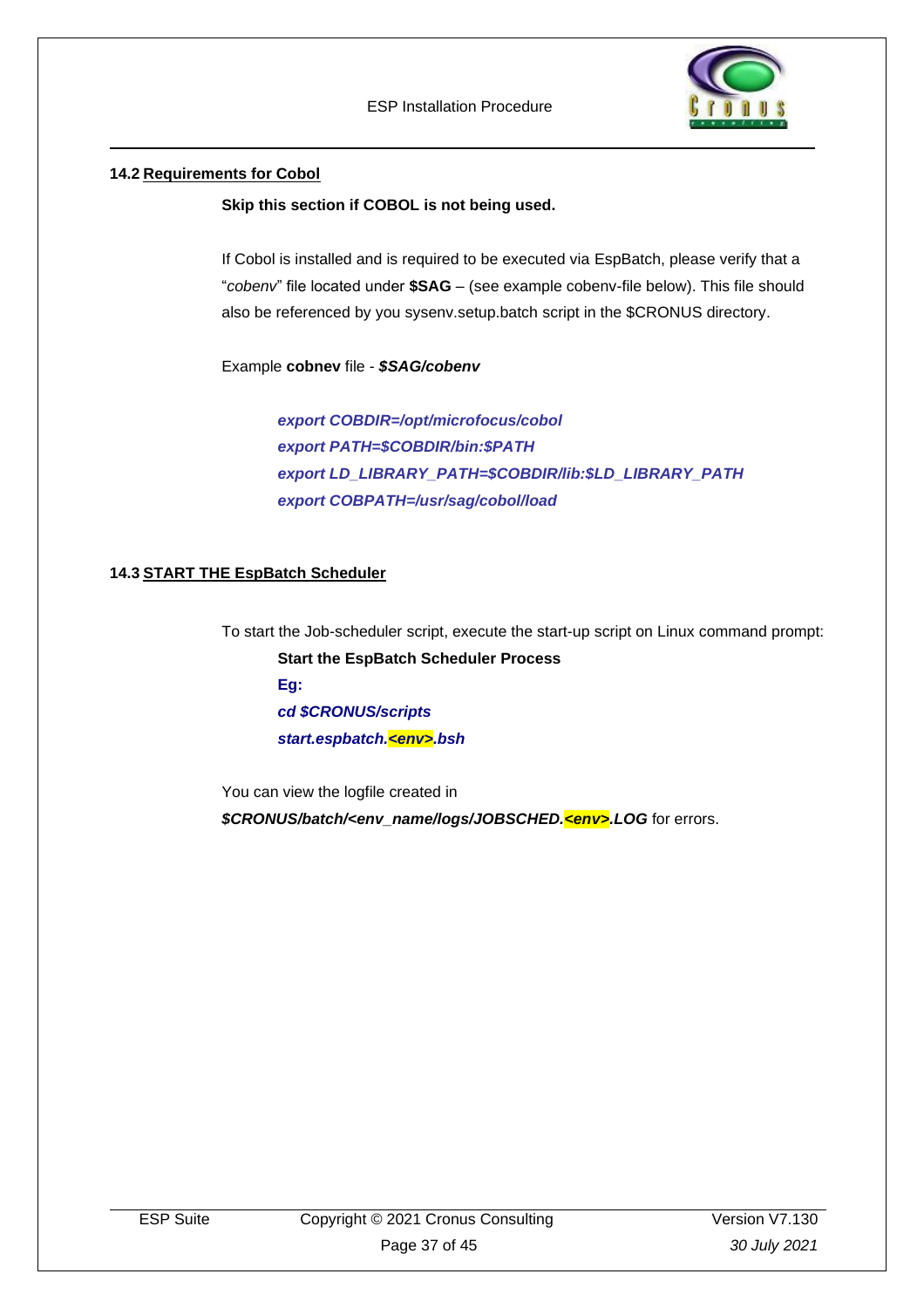

## <span id="page-37-0"></span>**15. ESPCONTROL INSTALL**

**After the** *INSTALL* **program execute the FAST command to access the EspControl menu Functions.** 

If **EspControl** is not yet installed or you cannot see it from the "*FAST*" menu under options "**CC**" Try installing it by manually executing Program *CINSTALL* in library *ESPSOFT*.

### **PLEASE NOTE: EspControl should only be installed on the DEV environment.**

### **a. EspControl control variables are configured with function CC001**

This function is used to define the EspControl control variables. These variables are used during the execution of the migration process and are defined in two groups: **a)** Global variables – these are set once and are applicable for all environments defined in EspControl**. b)** Local variables – definitions for each of the Natural environments that form part of the EspControl environment. Information regarding the Natural program environments, libraries, host destinations and path's are defined and maintained under the local variable set-up. An environment entry should be defined for each of the Natural program environments.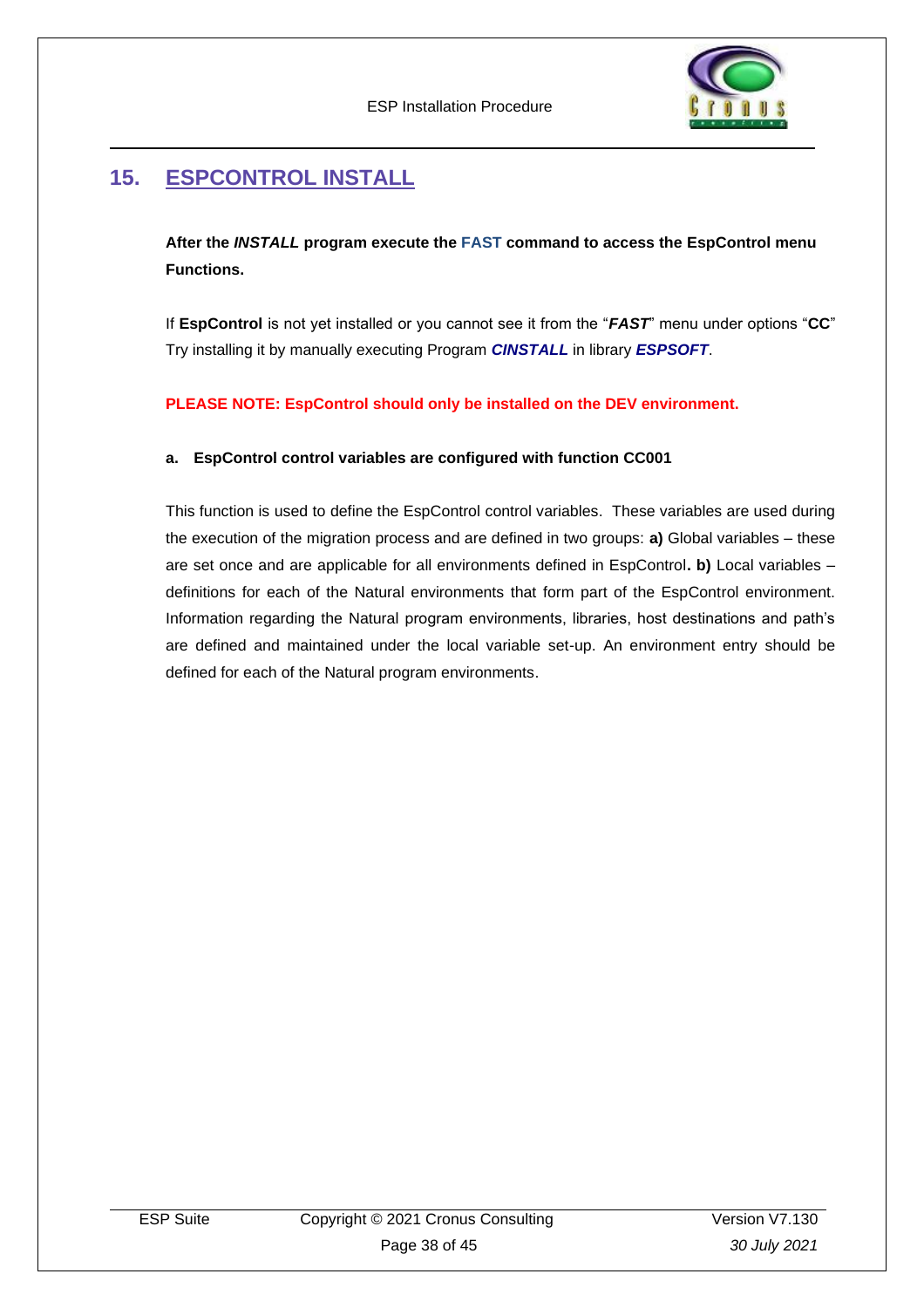

ESP Installation Procedure

| & Cronus Consulting                                                                                                     |                                                                        |       |               | - 10                              |
|-------------------------------------------------------------------------------------------------------------------------|------------------------------------------------------------------------|-------|---------------|-----------------------------------|
| File Edit Options Send Receive Window Help                                                                              |                                                                        |       |               |                                   |
| <b>CCP001</b><br>CCM00101                                                                                               | *** Cronus Consulting - DEU *** U711<br>Maintain ISR Control Variables |       |               | $11 \times 20$ 18:00<br>冒<br>GAIL |
| Number of Environments: 6<br>Remote Shell Command: <b>Ssh____</b> (ssh, rsh or remsh)<br>Initial Scan Library: ESPDEMO_ |                                                                        |       |               |                                   |
| Create Logfile: Y ** MASTER PROFILE RECORD **                                                                           |                                                                        |       |               |                                   |
| Master Environment Index: 6                                                                                             |                                                                        |       | 'CCA001'      |                                   |
| Max Backup Versions: 16<br>Select Environment                                                                           | Machine Name <b>DB</b> File Buffer Pool Natparm                        |       |               |                                   |
| 1 _ Development                                                                                                         | cronus-u25:                                                            | 22 20 | <b>NATBP</b>  | <b>DEUCC</b>                      |
| 2 _ Shipping Dev                                                                                                        | cronus-u25:                                                            | 22 22 | <b>PRODBP</b> | <b>PRODCC</b>                     |
| 3<br>UAT                                                                                                                | cronus-sun:                                                            | 22 21 | QABP          | QACC                              |
| $\overline{\mathbf{f}}$<br>_ Qa Env                                                                                     | cronus-sun:                                                            | 22 21 | QABP          | QACC                              |
| 5<br>_ Production Testing cronus-u25:                                                                                   |                                                                        | 22 20 | <b>NATBP</b>  | <b>DEUCC</b>                      |
| 6<br>$\overline{\phantom{a}}$ Production                                                                                | cronus-u25:                                                            | 22 22 | <b>PRODBP</b> | <b>PRODCC</b>                     |
| 7                                                                                                                       |                                                                        |       |               |                                   |
| 8                                                                                                                       |                                                                        |       |               |                                   |
| 9                                                                                                                       |                                                                        |       |               |                                   |
| 10                                                                                                                      |                                                                        |       |               |                                   |
| Enter-PF1---PF2---PF3---PF4---PF5---PF6---PF7---PF8---PF9---PF10--PF11--PF12---                                         |                                                                        |       |               |                                   |
| Add<br>Quit                                                                                                             |                                                                        | PgDn  |               |                                   |
| VT220   TCP/IP   18:48   0000  <br>$\bullet$                                                                            |                                                                        |       |               |                                   |

### **IMPORTANT:**

**The master source code environment should be defined as the "highest" number in the total number of environments.**

**The following global control variables should be defined:** 

| <b>Number of Environments</b>   | : The total number of Natural environments                     |  |
|---------------------------------|----------------------------------------------------------------|--|
| <b>Remote Shell-Command</b>     | : The remote access command protocol to use for transfers      |  |
|                                 | between environments. (ssh, rsh or remsh)                      |  |
| <b>Initial Scan Library</b>     | : Used in function CC050 for default scanning library.         |  |
| <b>Create Logfile</b>           | : Enable additional logfile to assist with migration debugging |  |
| <b>Maximum Backup Versions</b>  | : The maximum number of backup versions for each module        |  |
| <b>Master Environment Index</b> | : Automatically setup with the numbered environment of the     |  |
|                                 | master source code environment set up by the user.             |  |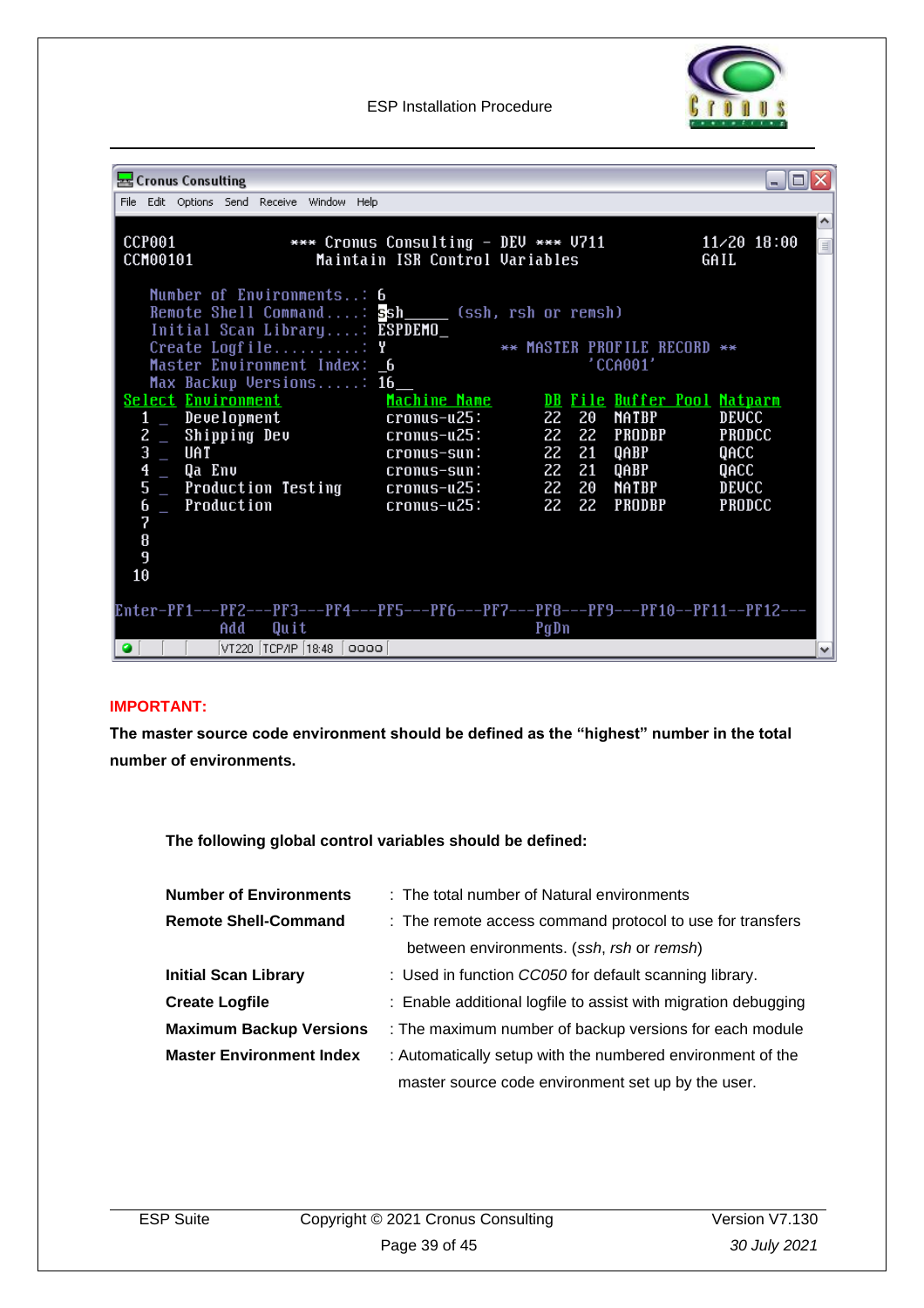



**Local control variables for each environment:**

| Cronus Consulting                                                                                                                               | - 10 |
|-------------------------------------------------------------------------------------------------------------------------------------------------|------|
| File Edit Options Send Receive Window Help                                                                                                      |      |
| <b>CCP001</b><br>*** Cronus Consulting - DEV *** V711<br>$11 \times 20$ 15:28<br>Maintain ISR Control Variables<br>CCM00102<br>GAIL             |      |
| Environment : 01<br>Environment Name: Development_<br>Local Indicator: Y<br>Machine Name: cronus-u25:<br>Fuser DBID: 22<br>Fuser File $Nr$ : 20 |      |
| Fuser Path: /apps/sag/nat/fuser_dev                                                                                                             |      |
| Fuser Backup Path: <b>/apps/sag/nat/fuser_devbck/.BCK___________________________</b>                                                            |      |
| Source Staging Area: /apps/sag/nat/fuser_devbck/.SSA____________________________<br>Nat BufferPool Name: NATBP___                               |      |
| Natparm Module Name: DEVCC___                                                                                                                   |      |
| Natural Nucleus: natural                                                                                                                        |      |
| Allow Source Ind: Y                                                                                                                             |      |
| Shell Script Path: /apps/sag/cronus/ccont_eco_<br>QA Required Ind: $N$                                                                          |      |
| Clear all fields? NO_6(YES or NO)                                                                                                               |      |
| Enter-PF1---PF2---PF3---PF4---PF5---PF6---PF7---PF8---PF9---PF10--PF11--PF12---<br>Quit<br>Add<br>PgDn                                          |      |
| $\bullet$<br> VT220 TCP/IP 16:15 0000                                                                                                           |      |

### **The following control variables should be defined:**

| <b>Environment</b>         | : Environment Number                                                                        |
|----------------------------|---------------------------------------------------------------------------------------------|
| <b>Environment Name</b>    | : Environment Name - Description                                                            |
| <b>Local Indicator</b>     | : Local indicator to server where EspControl is running                                     |
| <b>Machine Name</b>        | : Machine name/Host-name or IP address                                                      |
| <b>Fuser DBID</b>          | : Fuser DBID as defined in NATPARM                                                          |
| <b>Fuser File Number</b>   | : Fuser File Nr as defined in NATPARM                                                       |
| <b>Fuser Path</b>          | : Complete path to fuser                                                                    |
| <b>Fuser Backup Path</b>   | : Complete path to backup fuser                                                             |
| <b>Source Staging Area</b> | : Complete path to source save area                                                         |
|                            | (SSA should be different for each environment defined in CC001, if environment on different |
|                            |                                                                                             |

### **servers, this can be the same, but it is controlled by a code SAMESTAGE in CC010)**

| <b>Nat buffer Pool Name</b>   | : Natural Bufferpool name for this environment                  |
|-------------------------------|-----------------------------------------------------------------|
| Natparm Module Name           | : Natparm that is used to access this environment (ESP)         |
| <b>Natural Nucleus Name</b>   | : Natural nucleus name (must be in default path)                |
| <b>Allow Source Indicator</b> | : Indicates if source code should be allowed as default for the |
|                               | Environment (can be different per profile)                      |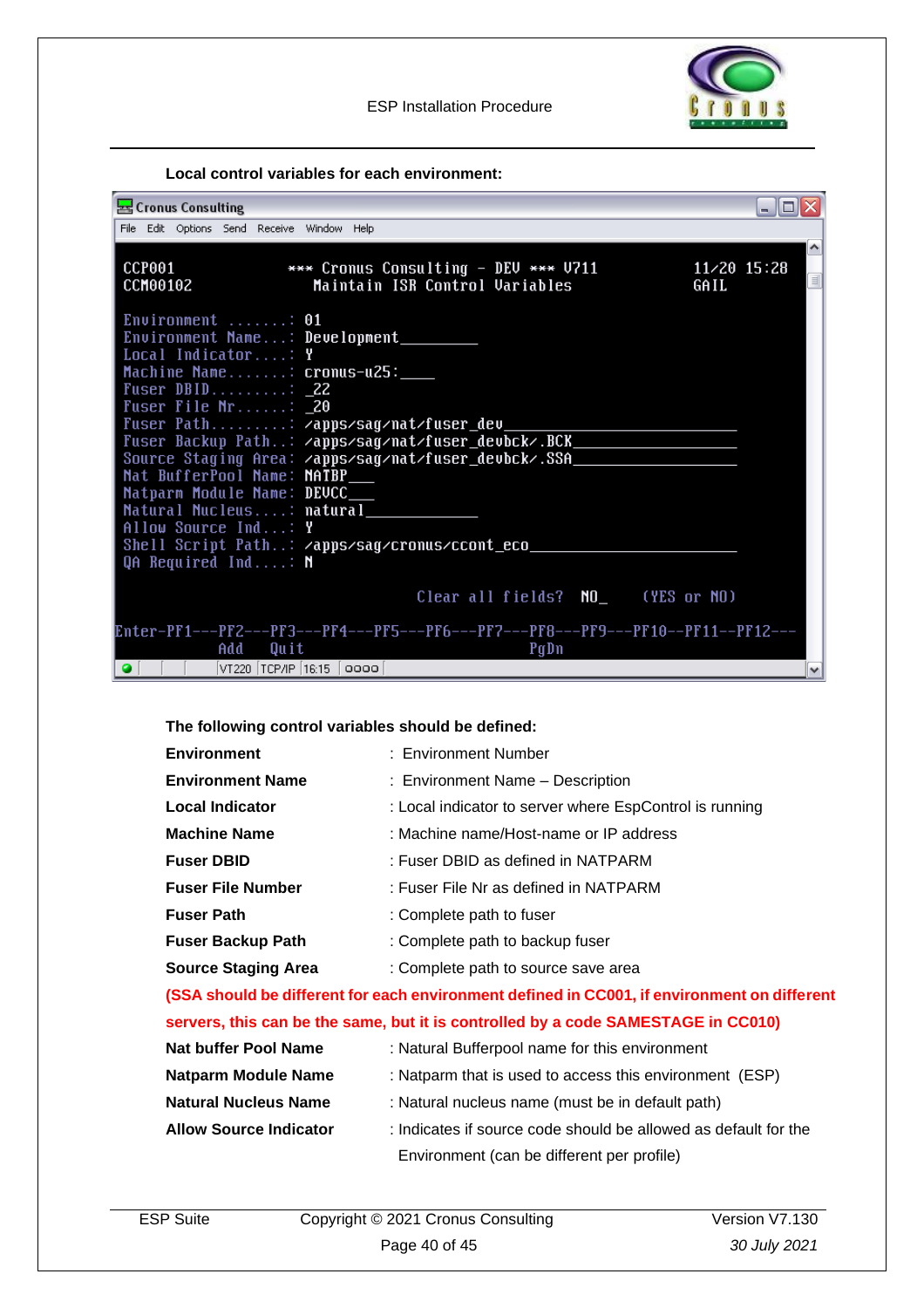ESP Installation Procedure



| <b>Shell Script Path</b>     | : The complete path to EspControl Copy scripts (ccont $eco$ )    |
|------------------------------|------------------------------------------------------------------|
|                              | (see Section C below)                                            |
| <b>QA Required Indicator</b> | : Indicates if additional step is required before each migration |
|                              | (default for the environment but can be changed per profile)     |

### **b. Create a Profile**

Once the control codes have been defined a MASTER profile will be automatically created. This can be viewed by enquiring on the profile in *e*. This profile is used internally by EspControl and at least one profile must be added that can be used across all environments, as a migration cannot take place without being linked to a profile. The MASTER profile may not be used in a migration.



Setup the defaults for the *DEV2PROD* profile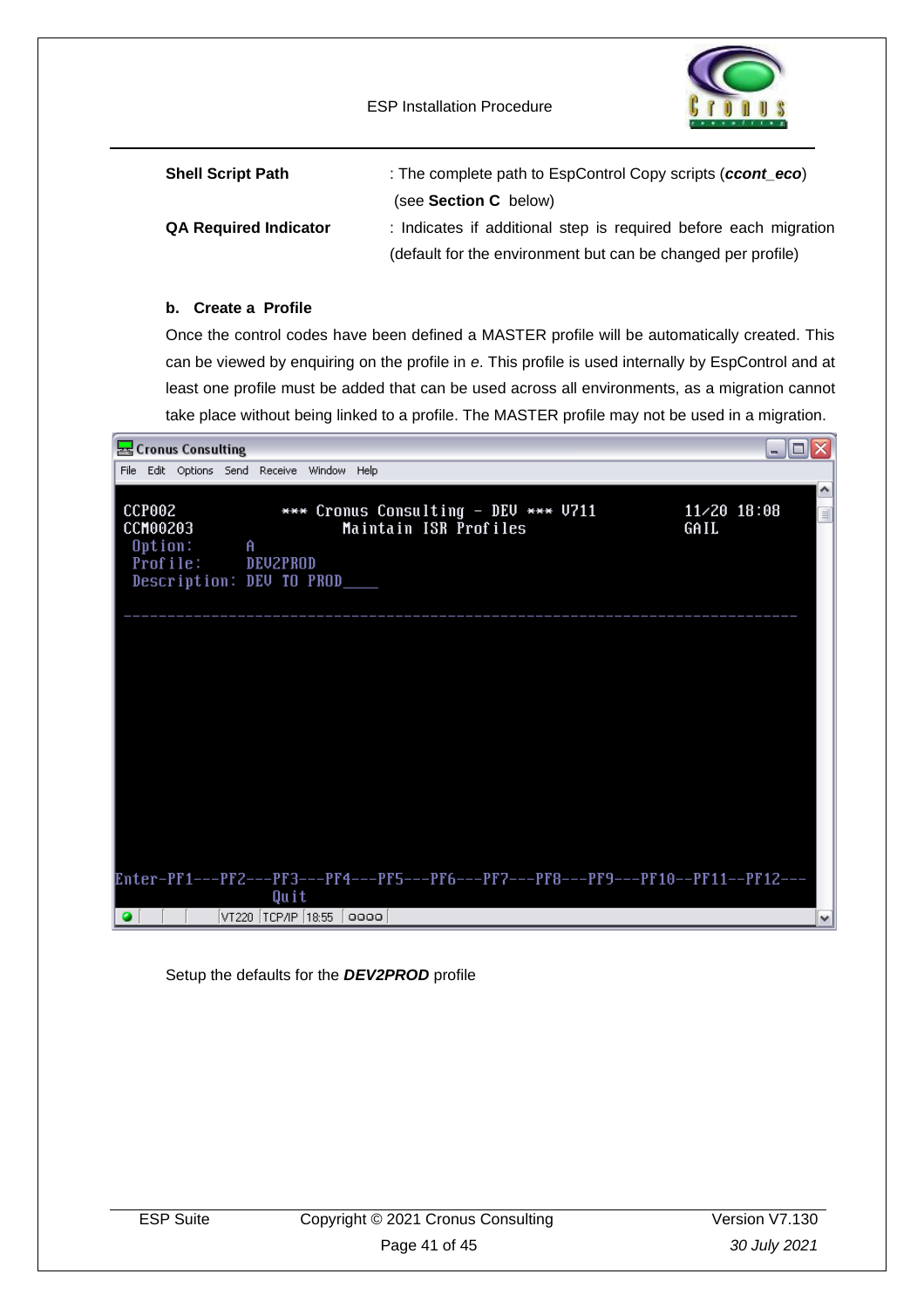

ESP Installation Procedure

| & Cronus Consulting                                                                                                                                                    |                       |    |      |                                                          |                                | - 10     |
|------------------------------------------------------------------------------------------------------------------------------------------------------------------------|-----------------------|----|------|----------------------------------------------------------|--------------------------------|----------|
| File Edit Options Send Receive Window Help                                                                                                                             |                       |    |      |                                                          |                                |          |
| NEW PROFILE CREATED, select PATH from default<br>CCP002<br>*** Cronus Consulting - DEV *** V711<br>CCM00201                                                            | Maintain ISR Profiles |    |      |                                                          | $11 \times 20$ $18:10$<br>GAIL | $\equiv$ |
| Number of Environments: 6 Profile: DEUZPROD<br>Initial Scan Library: ESPDEMO_ Profile Description: DEV TO PROD<br>Master Environment Index: 6<br>Restore (Y) or (N): Y |                       |    |      | Initial Enu Index: 1<br>Path Choice (Y) or (N): N        |                                |          |
| Migrate User (optional).: _________ Comment (Y) or (N): Y (N)one                                                                                                       |                       |    |      | Allow A-A SrcUnl User (S)tow Back                        |                                |          |
| <b>Select Path Environment</b>                                                                                                                                         |                       |    |      | Source Y/M Y/M ID Library (C)at                          |                                | Y∠N      |
| $\overline{a}$ $\overline{a}$<br>Development<br>1                                                                                                                      | Y                     | Y. | N    |                                                          | S.                             | Y        |
| $2 \equiv$<br>N<br>Shipping Dev                                                                                                                                        | N                     | N  | N    | <u> 1989 - Jan Salaman, masjid a shekara t</u>           | N                              | N        |
| $\overline{\mathbf{3}}$<br>N<br>UAT                                                                                                                                    | N                     | N  | N    | المستحيل والمسحد                                         | N                              | N        |
| $\overline{\mathbf{f}}$<br>Y<br>Qa Env                                                                                                                                 | M                     | Y  | N    | <u> 1989 - Jan James James Barnett, fransk kongresu.</u> | S                              | Y        |
| 5<br>N<br><b>Production Testing</b>                                                                                                                                    | N                     | N  | N    |                                                          | N                              | N        |
| $\frac{6}{7}$<br>Y.<br>Production                                                                                                                                      | Υ                     | Y  | N    |                                                          | s                              | Y        |
|                                                                                                                                                                        |                       |    |      |                                                          |                                |          |
| 8                                                                                                                                                                      |                       |    |      |                                                          |                                |          |
| 9                                                                                                                                                                      |                       |    |      |                                                          |                                |          |
| 10                                                                                                                                                                     |                       |    |      |                                                          |                                |          |
| Enter-PF1---PF2---PF3---PF4---PF5---PF6---PF7---PF8---PF9---PF10--PF11--PF12---<br>Quit<br> VT220  TCP/IP  18:57   <br>0000                                            |                       |    | PgDn |                                                          |                                |          |

### **c. Verify EspControl copy-scripts and path for SAG environment file**

The complete *\$CRONUS* structure which includes the EspControl copy scripts, should have been copied to the exact same path definition on each of the other servers. (execute the INSTALL script to automatically add new ECO environments)

**For example:** On DEV server Linux-prompt:> *echo \$CRONUS* /opt/softwareag/cronus Linux-prompt:> *cd /opt/softwareag* Linux-prompt:> *scp –rp cronus <prod-server>:/opt/softwareag*

If there is only ONE physical server that hosts more than ONE EspControl LifeCycle environment (Natural environment), **or** different Natural versions installed, the base *\$CRONUS/ccont* directory must be **copied** to a practical name that include the environments as a suffix. If each of the EspControl LifceCycle environments (dev,qa,uat and prod) are on different physical servers keep the *\$CRONUS/ccont\_eco* directory names the **same** on all servers.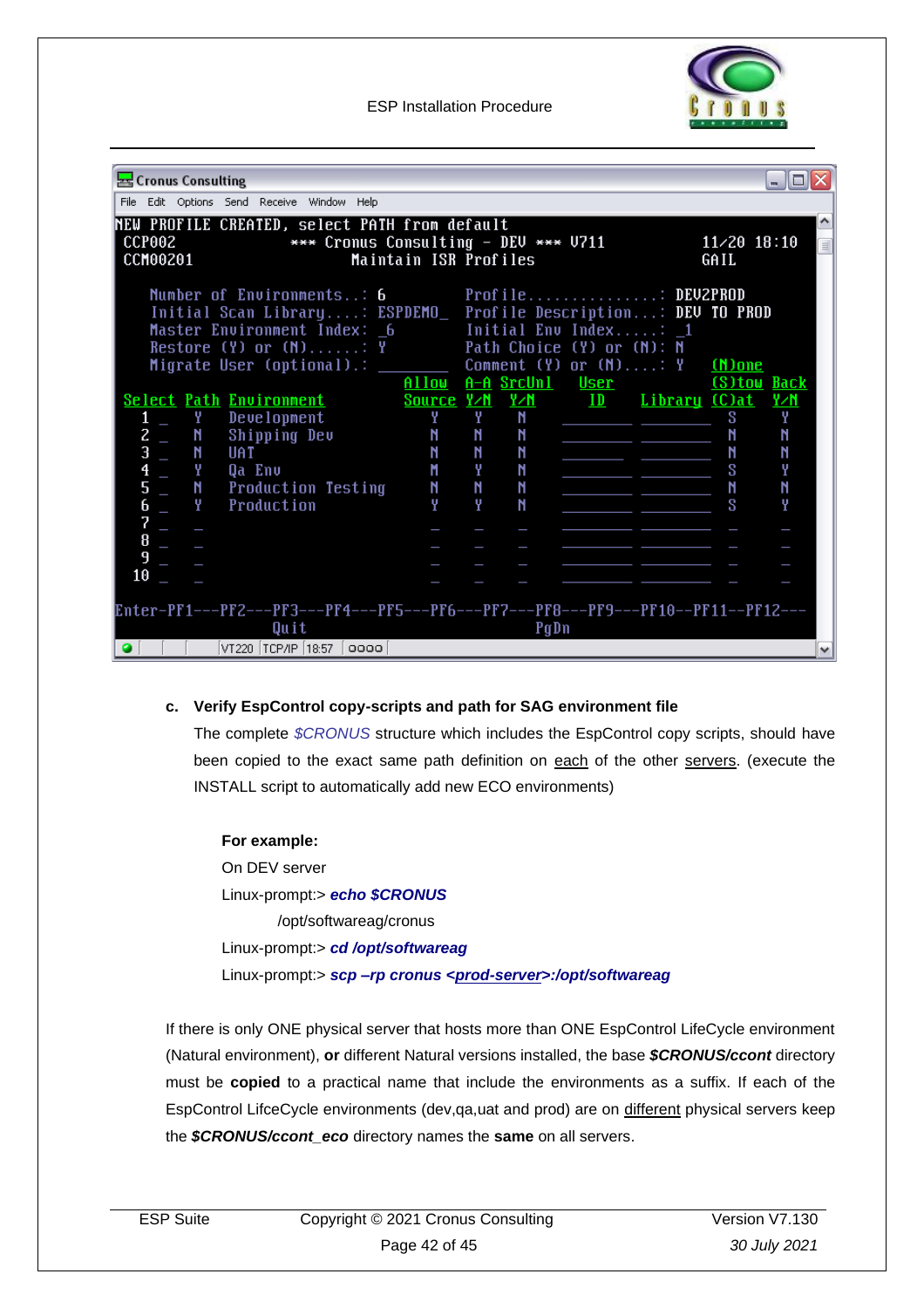

During the installation process the *\$CRONUS/ccont\_eco* (dev environment) directory is **automatically created** based on the original base directory *\$CRONUS/ccont*

### **For example:**

On DEV server (that shares QA and/or UAT Natural environments)

Linux-prompt:> *cd \$CRONUS* Linux-prompt:> *cp –rp ccont ccont\_qa* Linux-prompt:> *cp –rp ccont ccont\_uat*

Please ensure to **use the same path** name(s) when defining the EspControl Master Control Records in the following **Section 14 (function** *CC001***)**

After creating the additional *\$CRONUS/ccont\_<envname>* directories, **execute** the following **scripts** to update the **correct paths** for the EspControl copy scripts in your new directory.

#### **For example:**

On DEV server (that shares QA and/or UAT Natural environments) Linux-prompt:> *cd \$CRONUS* Linux-prompt:> *cd ccont\_qa* Linux-prompt:> *change\_pwd.bsh* Linux-prompt:> *change\_sag.bsh /opt/softwareag* (parameter is the path for *\$SAG*)

The EspControl copy scripts are required on **each** of the environments defined in *CC001*. Please copy the *\$CRONUS* base directory, retaining **ALL** file and directory **permissions**.

#### **d. Run Source-code scanner**

All Natural modules must be scanned using function *CC300* – **Initial Source Code scanner** before they can be migrated via EspControl. EspControl keeps an inventory of modules and their dependants – it is only updated/stored during the **Source Code** scanning process. Any additional modules can be added later using function *CC050* option *PF6* **(**detailed in the User Documentation). If more than one environment in the Development arena has been defined in *CC001*, then each of these environments must be scanned in. The environment no is required when scanning via *CC300*. This is equal to the "environment no" reflected on *CC001*. ONLY Development source code must be scanned in.

**The source-code scanner function** *CC300* **should only be executed ONCE. Please contact support before you execute** *CC300***.**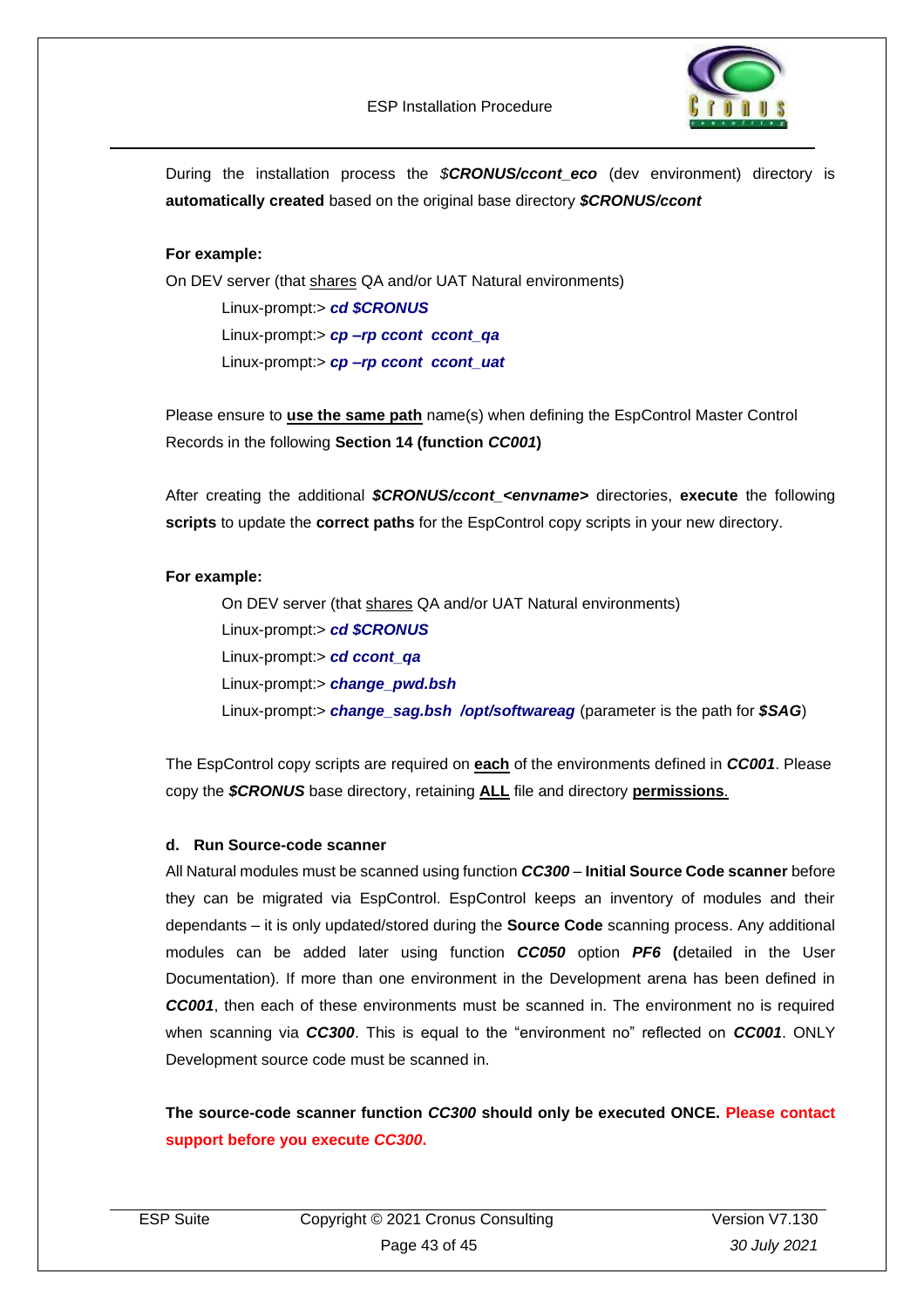

The EspControl scripts are required on each of the environments defined in *CC001*. Please copy the *\$CRONUS/ccont* directory and scripts to each environment/server. (retain the execution permissions). **This does not apply to a single server installation unless you have multiple SAG product versions.**

### **e. Copy** *ESPERRTA* **program**

The program "*ESPERRTA*" must be copied manually to each of the other "Natural" environments. This program is called by EspControl to reset the default ERROR Routine.

### **f. Copy** *ESPERRTA* **program**

The program "*ESPERRTA*" must be copied manually to each of the other "Natural" environments. This program is called by EspControl to reset the default ERROR Routine.

### **g. Run Source-code scanner**

All Natural modules must be scanned using function *CC300* – **Initial Source Code scanner** before it can be migrated via EspControl. EspControl keeps an inventory of modules and their dependants – it is only updated/stored during the **Source Code** scanning process.

#### **h. Verify LINUX-SHELL settings:**

#### **SSH Setup**

#### **Define SSH certificates**

*ssh-keygen -t dsa cp id\_dsa.pub* file in *\$HOME/.ssh* to *\$HOME/.ssh/authorized\_keys* Set the permissions to *600* for *authorized\_keys*

The user's home directory should have a permission of *755* or lower. This allows the user to copy file between servers - copy the *authorized\_keys* to the others **hosts-servers** in the *\$HOME/.ssh* directory. (This should be done by the system administrator as root access might be required)

**Test the SSH commands** *ssh yourhost -l sag ls -l scp \$SAG/sagenv yourhost:/tmp/xxx*

*ls -l \$HOME/.ssh*

-rw------- 1 sag sag 600 May 11 12:25 authorized\_keys -rw------- 1 sag sag 672 May 11 12:25 id\_dsa -rw-r--r-- 1 sag sag 600 May 11 12:25 id\_dsa.pub -rw-r--r-- 1 sag sag 227 May 11 12:25 known\_hosts

ESP Suite Copyright © 2021 Cronus Consulting